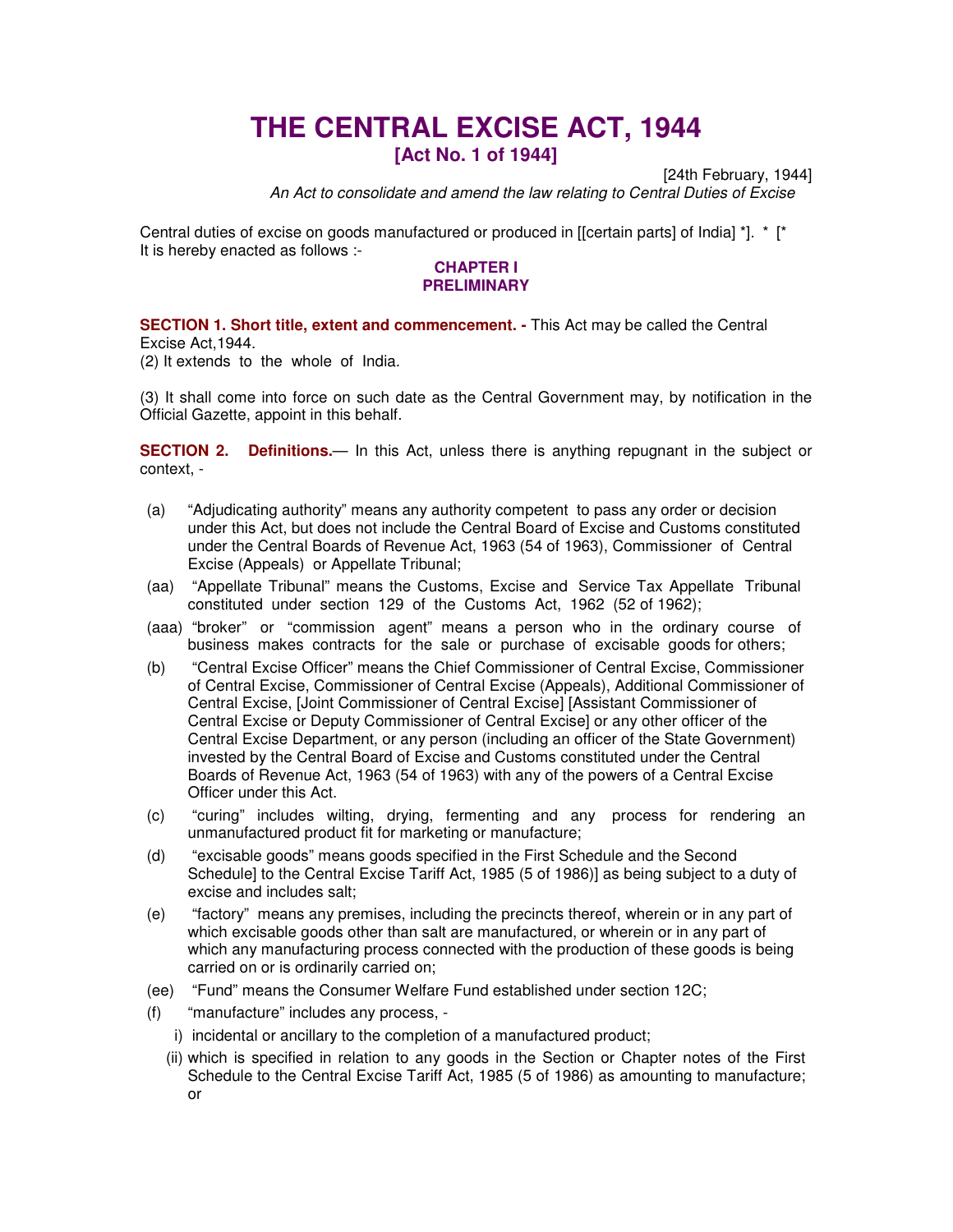- (iii) which, in relation to the goods specified in the Third Schedule, involves packing or repacking of such goods in a unit container or labelling or re-labelling of containers including the declaration or alteration of retail sale price on it or adoption of any other treatment on the goods to render the product marketable to the consumer, and the word "manufacturer" shall be construed accordingly and shall include not only a person who employs hired labour in the production or manufacture of excisable goods, but also any person who engages in their production or manufacture on his own account;
- (ff) "National Tax Tribunal" means the National Tax Tribunal established under section 3 of the National Tax Tribunal Act, 2005;
- (g) "prescribed" means prescribed by rules made under this Act;
- (h) "sale" and "purchase", with their grammatical variations and cognate expressions, mean any transfer of the possession of goods by one person to another in the ordinary course of trade or business for cash or deferred payment or other valuable consideration;
- (i) \* \* \*
- (i)  $*$  \* \*
- $(ii)$
- (k) "wholesale dealer" means a person who buys or sells excisable goods wholesale for the purpose of trade or manufacture, and includes a broker or commission agent who, in addition to making contracts for the sale or purchase of excisable goods for others, stocks such goods belonging to others as an agent for the purpose of sale.

**SECTION 2A. References of certain expressions.** — In this Act, save as otherwise expressly provided and unless the context otherwise requires, references to the expressions "duty", "duties", "duty of excise" and "duties of excise" shall be construed to include a reference to "Central Value Added Tax (CENVAT)".

## **CHAPTER II LEVY AND COLLECTION OF DUTY**

## **SECTION 3. Duties specified in First Schedule and the Second Schedule to the Central Excise Tariff Act, 1985 to be levied. —**

(1) There shall be levied and collected in such manner as may be prescribed, -

(a) a duty of excise to be called the Central Value Added Tax (CENVAT)] on all excisable goods (excluding goods produced or manufactured in special economic zones) which are produced or manufactured in India as, and at the rates, set forth in the First Schedule to the Central Excise Tariff Act, 1985 (5 of 1986);

(b) a special duty of excise, in addition to the duty of excise specified in clause (a) above, on excisable goods [(excluding goods produced or manufactured in special economic zones)] specified in the Second Schedule to the Central Excise Tariff Act, 1985 (5 of 1986) which are produced or manufactured in India, as, and at the rates, set forth in the said Second Schedule.

**Provided** that the duties of excise which shall be levied and collected on any excisable goods which are produced or manufactured, -

\* \* (i) \* \* \* \* \* \*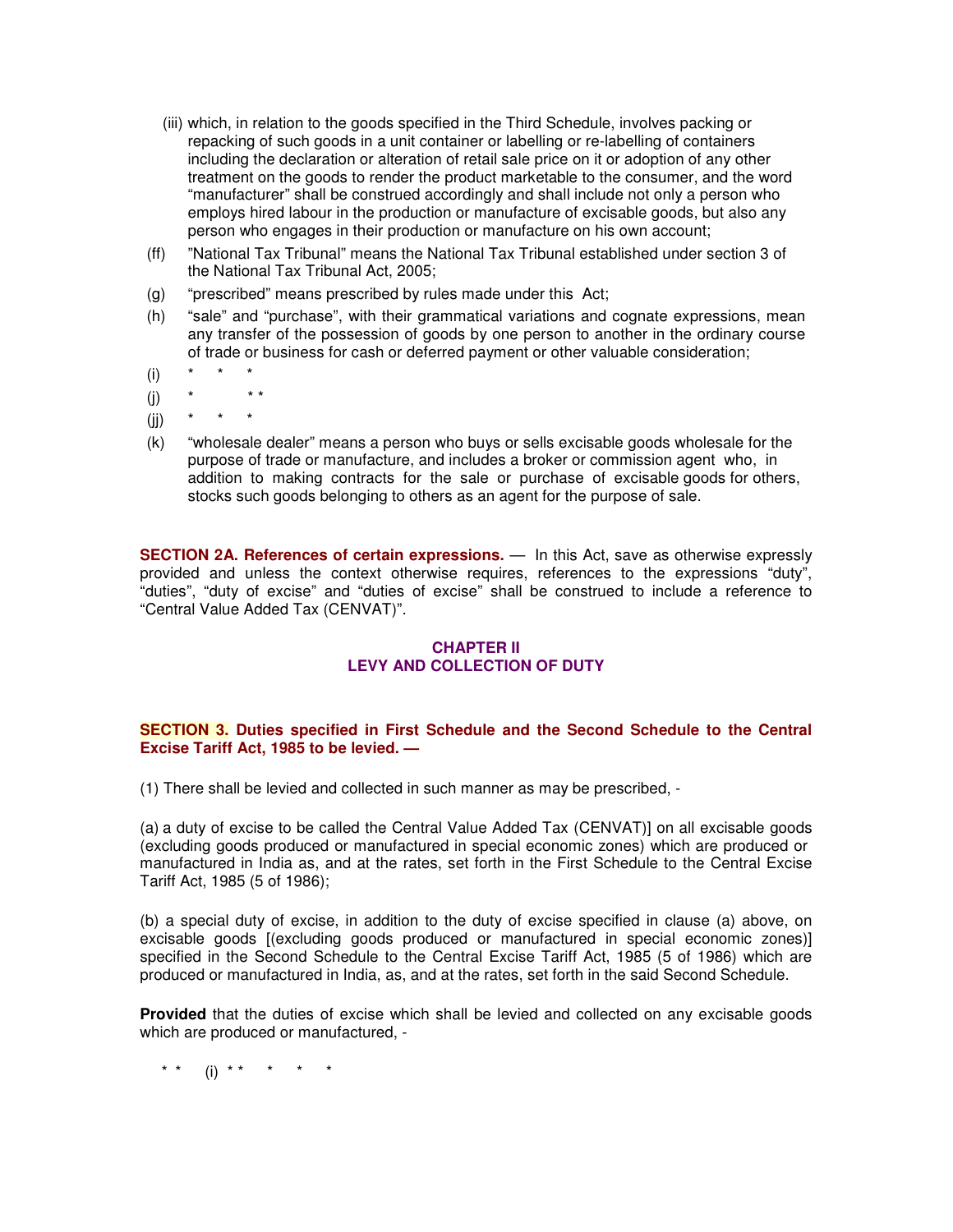(ii) by a hundred per cent export-oriented undertaking and brought to any other place in India, shall be an amount equal to the aggregate of the duties of customs which would be leviable under the Customs Act, 1962 (52 of 1962) or any other law for the time being in force], on like goods produced or manufactured outside India if imported into India, and where the said duties of customs are chargeable by reference to their value; the value of such excisable goods shall, notwithstanding anything contained in any other provision of this Act, be determined in accordance with the provisions of the Customs Act, 1962 (52 of 1962) and the Customs Tariff Act, 1975 (51 of 1975).

**Explanation 1.** — Where in respect of any such like goods, any duty of customs leviable for the time being in force is leviable at different rates, then, such duty shall, for the purposes of this proviso, be deemed to be leviable at the highest of those rates.

*Explanation 2.* — In this proviso, -

- \* \* \* \* \* (i) \* \*
- (ii) "hundred per cent export-oriented undertaking" means an undertaking which has been approved as a hundred per cent export-oriented undertaking by the Board appointed in this behalf by the Central Government in exercise of the powers conferred by section 14 of the Industries (Development and Regulation) Act, 1951 (65 of 1951), and the rules made under that Act.;
- (iii) "Special Economic Zone" has the meaning assigned to it in clause (za) of section 2 of the Special Economic Zones Act, 2005 (28 of 2005).

provisions of sub-section (1A) The (1) shall apply in respect of all excisable goods other than salt which are produced or manufactured in India by, or on behalf of, Government, as they apply in respect of goods which are not produced or manufactured by Government.

(2) The Central Government may, by notification in the Official Gazette, fix, for the purpose of levying the said duties, tariff values of any articles enumerated, either specifically or under general headings, in the First Schedule and the Second Schedule to the Central Excise Tariff Act, 1985 (5 of 1986) as chargeable with duty *ad valorem* and may alter any tariff values for the time being in force.

- (3) Different tariff values may be fixed
	- (a) for different classes or descriptions of the same excisable goods; or
	- (b) for excisable goods of the same class or description
		- (i) produced or manufactured by different classes of producers or manufacturers; or
		- (ii) sold to different classes of buyers :

**Provided** that in fixing different tariff values in respect of excisable goods falling under sub-clause (i) or sub-clause (ii), regard shall be had to the sale prices charged by the different classes of producers or manufacturers or, as the case may be, the normal practice of the wholesale trade in such goods.

## **SECTION [3A ] \* \* \***

## **SECTION 4.excisable Valuation of goods for purposes of charging of duty of excise.** -

(1) Where under this Act, the duty of excise is chargeable on any excisable goods with reference to their value, then, on each removal of the goods, such value shall -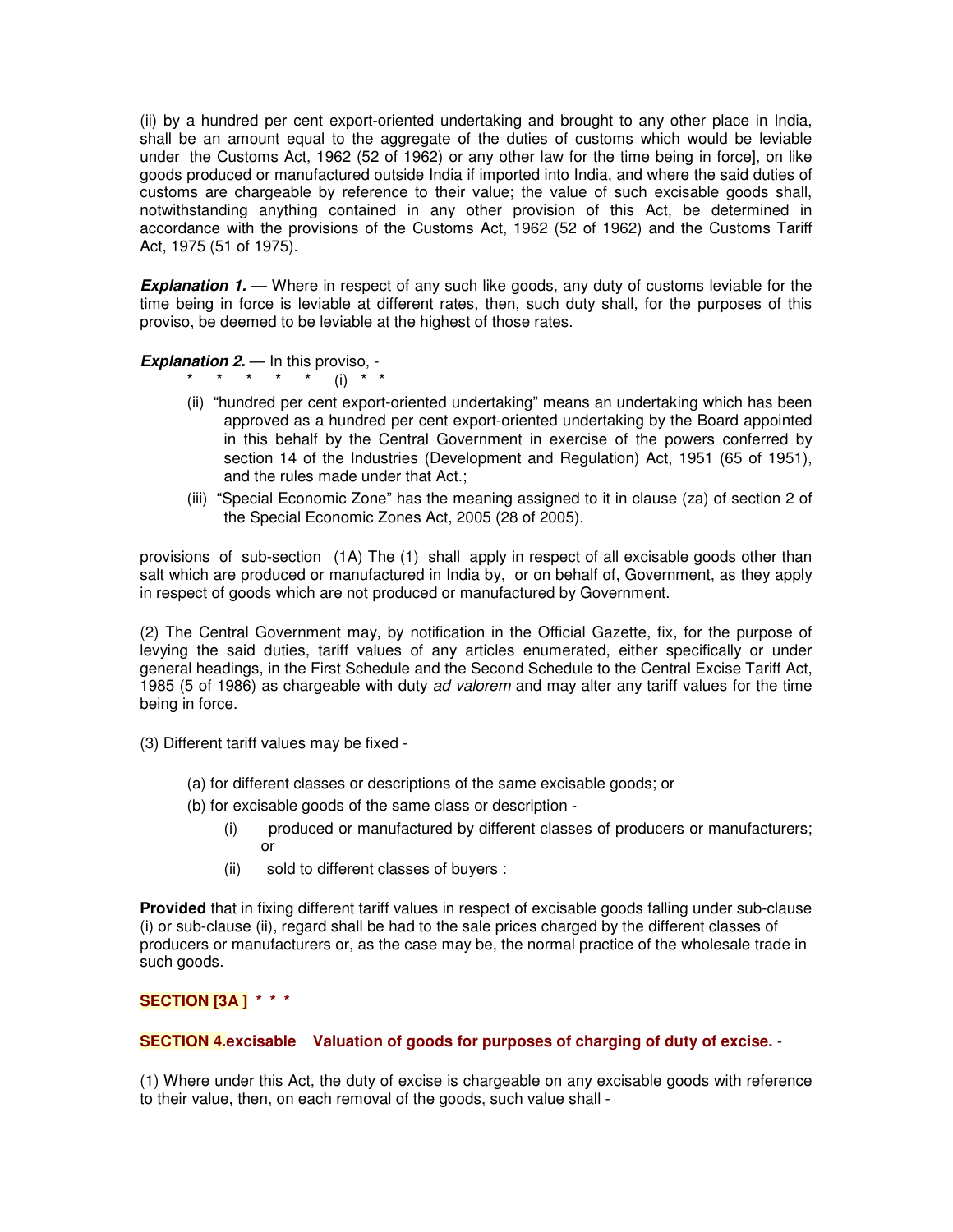- (a) in a case where the goods are sold by the assessee, for delivery at the time and place of the removal, the assessee and the buyer of the goods are not related and the price is the sole consideration for the sale, be the transaction value;
- (b) in any other case, including the case where the goods are not sold, be the value determined in such manner as may be prescribed.

**Explanation**. - For the removal of doubts, it is hereby declared that the price-cum-duty of the excisable goods sold by the assessee shall be the price actually paid to him for the goods sold and the money value of the additional consideration, if any, flowing directly or indirectly from the buyer to the assessee in connection with the sale of such goods, and such price-cum-duty, excluding sales tax and other taxes, if any, actually paid, shall be deemed to include the duty payable on such goods.

(2) The provisions of this respect of any excisable goods for which a tariff section shall not apply in value has been fixed under sub-section (2) of section 3.

(3) For the purpose of this section,-

- (a) "assessee" means the person who is liable to pay the duty of excise under this Act and includes his agent;
- (b) persons shall be deemed to be "related" if
	- (i) they are inter-connected undertakings;
	- (ii) they are relatives;
	- (iii) amongst them the buyer is a relative and a distributor of the assessee, or a subdistributor of such distributor;
	- or
	- (iv) they are so associated that they have interest, directly or indirectly, in the business of each other.

#### *Explanation.* — In this clause -

shall (i) "inter-connected undertakings" have the meaning assigned to it in clause (g) of section 2 of the Monopolies and Restrictive Trade Practices Act, 1969 (64 of 1969); and

shall have the meaning (ii) "relative" assigned to it in clause (41) of section 2 of the Companies Act, 1956 (1 of 1956);

means (c) "place of removal" -

- (i) factory or any other place or premises of production or manufacture of the excisable goods;
- (ii) warehouse or any other place or premises wherein the excisable goods have been permitted to be deposited without [payment of duty;]
- (iii) depot, premises of a consignment agent or any other place or premises from where the excisable goods are to be sold after their clearance from the factory;

from where such goods are removed;

(cc) "time of removal", in respect of the excisable goods removed from the place of removal referred to in sub-clause (iii) of clause (c), shall be deemed to be the time at which such goods are cleared from the factory;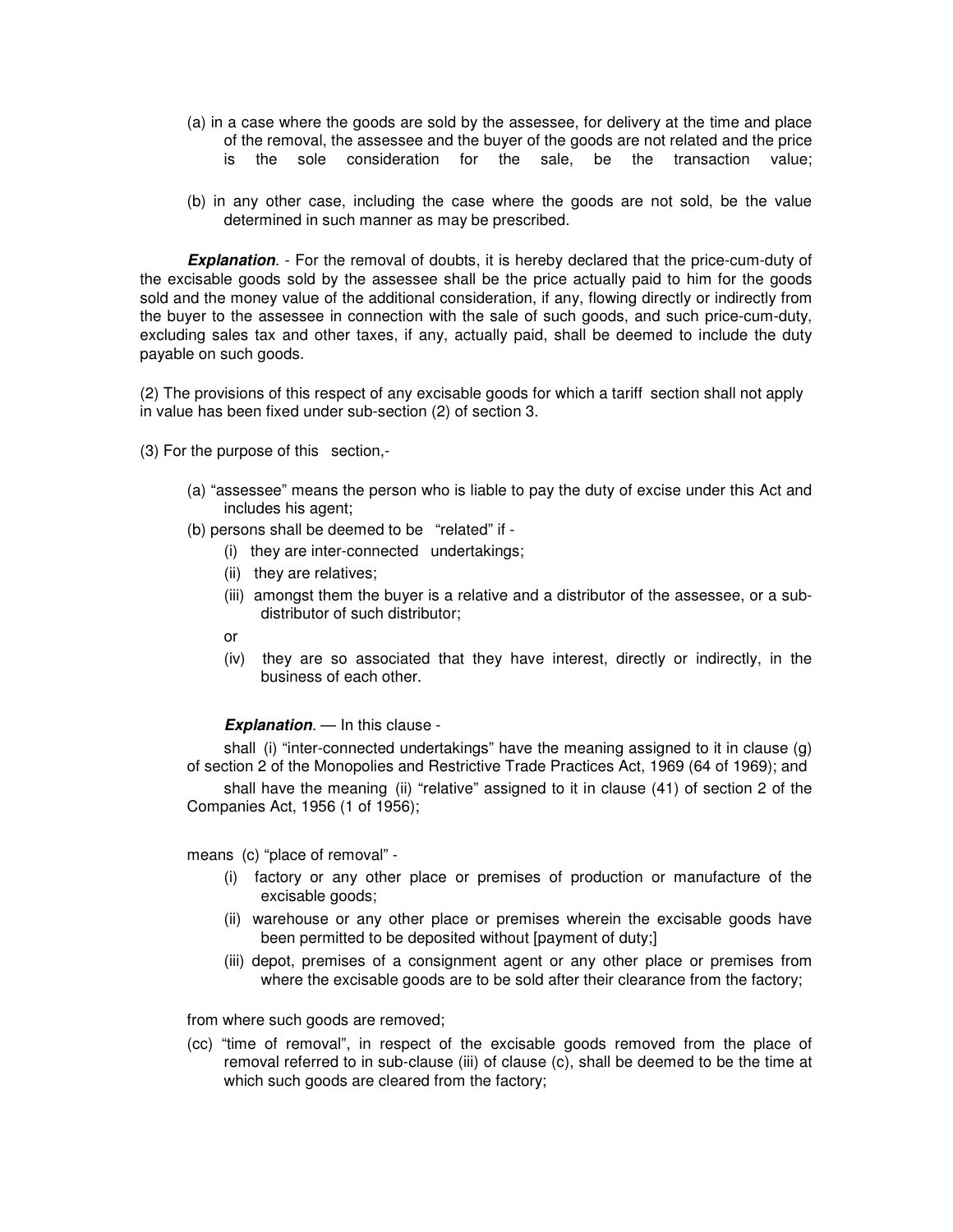(d) "transaction value" means the price actually paid or payable for the goods, when sold, and includes in addition to the amount charged as price, any amount that the buyer is liable to pay to, or on behalf of, the assessee, by reason of, or in connection with the sale, whether payable at the time of the sale or at any other time, including, but not limited to, any amount charged for, or to make provision for, advertising or publicity, marketing and selling organization expenses, storage, outward handling, servicing, warranty, commission or any other matter; but does not include the amount of duty of excise, sales tax and other taxes, if any, actually paid or actually payable on such goods.

## **SECTION 4A. Valuation of excisable goods with reference to retail sale price. -**

(1) The Central Government may, by notification in the Official Gazette, specify any goods, in relation to which it is required, under the provisions of the Standards of Weights and Measures Act, 1976 (60 of 1976) or the rules made thereunder or under any other law for the time being in force, to declare on the package thereof the retail sale price of such goods, to which the provisions of sub-section (2) shall apply.

(2) Where the goods specified under sub-section (1) are excisable goods and are chargeable to duty of excise with reference to value, then, notwithstanding anything contained in section 4, such value shall be deemed to be the retail sale price declared on such goods less such amount of abatement, if any, from such retail sale price as the Central Government may allow by notification in the Official Gazette.

(3) The Central Government may, for the purpose of allowing any abatement under sub-section (2), take into account the amount of duty of excise, sales tax and other taxes, if any, payable on such goods.

(4) Where any goods specified under sub-section (1) are excisable goods and the manufacturer -

- (a) removes such goods from the place of manufacture, without declaring the retail sale price of such goods on the packages or declares a retail sale price which is not the retail sale price as required to be declared under the provisions of the Act, rules or other law as referred to in sub-section (1); or
- (b) tampers with, obliterates or alters the retail sale price declared on the package of such goods after their removal from the place of manufacture,

then, such goods shall be liable to confiscation and the retail sale price of such goods shall be ascertained in the prescribed manner and such price shall be deemed to be the retail sale price for the purposes of this section.

**Explanation 1.** — For the purposes of this section, "retail sale price" means the maximum price at which the excisable goods in packaged form may be sold to the ultimate consumer and includes all taxes, local or otherwise, freight, transport charges, commission payable to dealers, and all charges towards advertisement, delivery, packing, forwarding and the like and the price is the sole consideration for such sale :

**Provided** that in case the provisions of the Act, rules or other law as referred to in subsection (1) require to declare on the package, the retail sale price excluding any taxes, local or otherwise, the retail sale price shall be construed accordingly.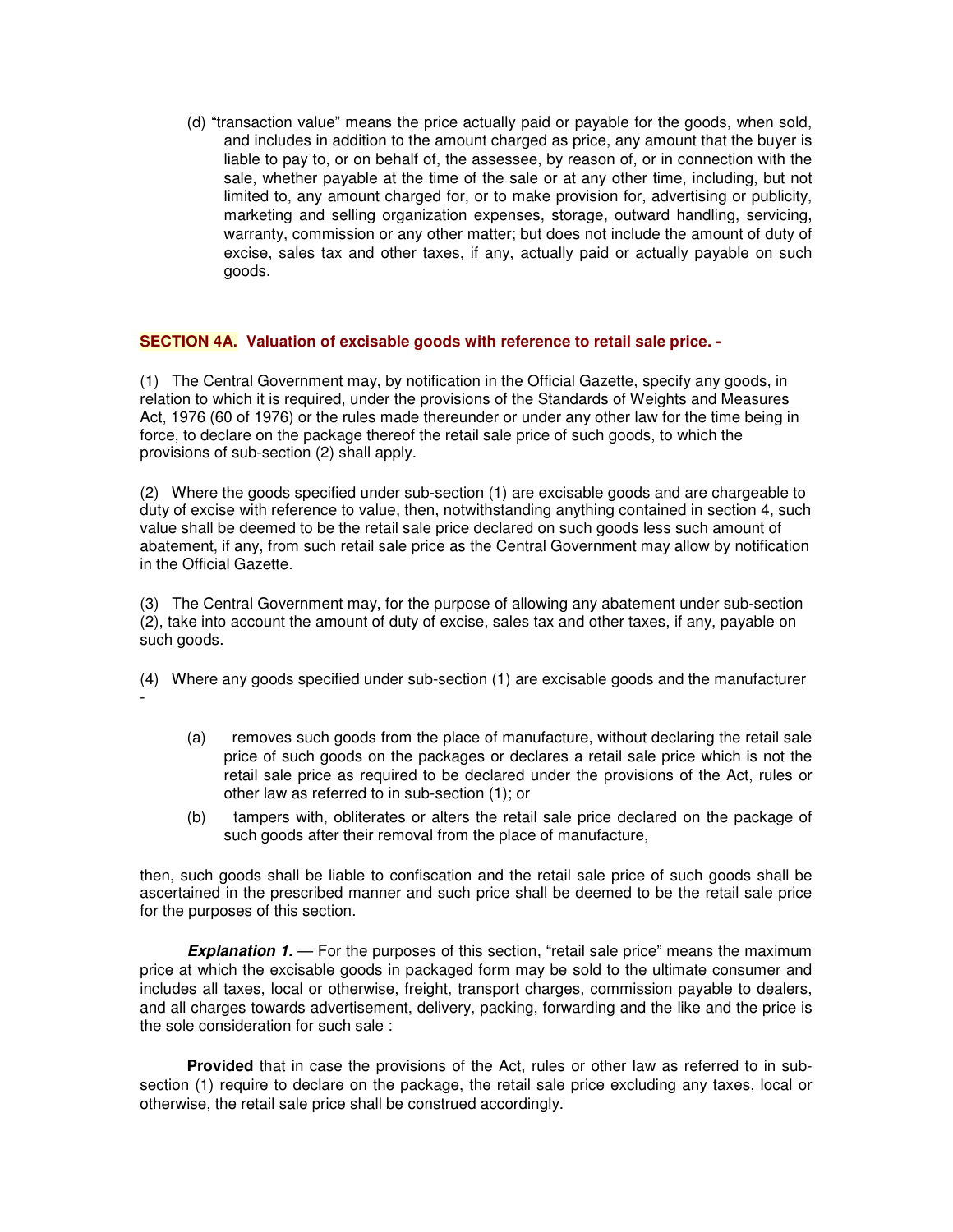*Explanation 2.* — For the purposes of this section, -

- (a) where on the package of any excisable goods more than one retail sale price is declared, the maximum of such retail sale prices shall be deemed to be the retail sale price;
- (b) where the retail sale price, declared on the package of any excisable goods at the time of its clearance from the place of manufacture, is altered to increase the retail sale price, such altered retail sale price shall be deemed to be the retail sale price;
- (c) where different retail sale prices are declared on different packages for the sale of any excisable goods in packaged form in different areas, each such retail sale price shall be the retail sale price for the purposes of valuation of the excisable goods intended to be sold in the area to which the retail sale price relates.]

# **SECTION 5. duty on Remission of goods found deficient in quantity. —**

(1) The Central Government may, by rules made under this section, provide for remission of duty of excise leviable on any excisable goods which due to any natural cause are found to be deficient in quantity.

(2) Any rules made under to the nature of the excisable goods or of sub-section (1) may, having regard processing or of curing thereof, the period of their storage or transit and other relevant considerations, fix the limit or limits of percentage beyond which no such remission shall be allowed :

**Provided** that different limit or limits of percentage may be fixed for different varieties of the same excisable goods or for different areas or for different seasons.

## **SECTION 5A. Power to grant exemption from duty of excise. —**

(1) If the Central Government is satisfied that it is necessary in the public interest so to do, it may, by notification in the Official Gazette exempt generally either absolutely or subject to such conditions (to be fulfilled before or after removal) as may be specified in the notification, excisable goods of any specified description from the whole or any part of the duty of excise leviable thereon :

**Provided** that, unless specifically provided in such notification, no exemption therein shall apply to excisable goods which are produced or manufactured —

in a free trade zone or a special (i) brought to any other place in India; or economic zone]] and

by a hundred per cent export-oriented (ii) [brought to any place in India. undertaking and

*Explanation*. — In this proviso, "free trade zone", "special economic zone" and "hundred per cent export-oriented undertaking" shall have the same meanings as in *Explanation* 2 to sub-section (1) of section 3.

(1A) For the removal of doubts, it is hereby declared that where an exemption under sub-section (1) in respect of any excisable goods from the whole of the duty of excise leviable thereon has been granted absolutely, the manufacturer of such excisable goods shall not pay the duty of excise on such goods.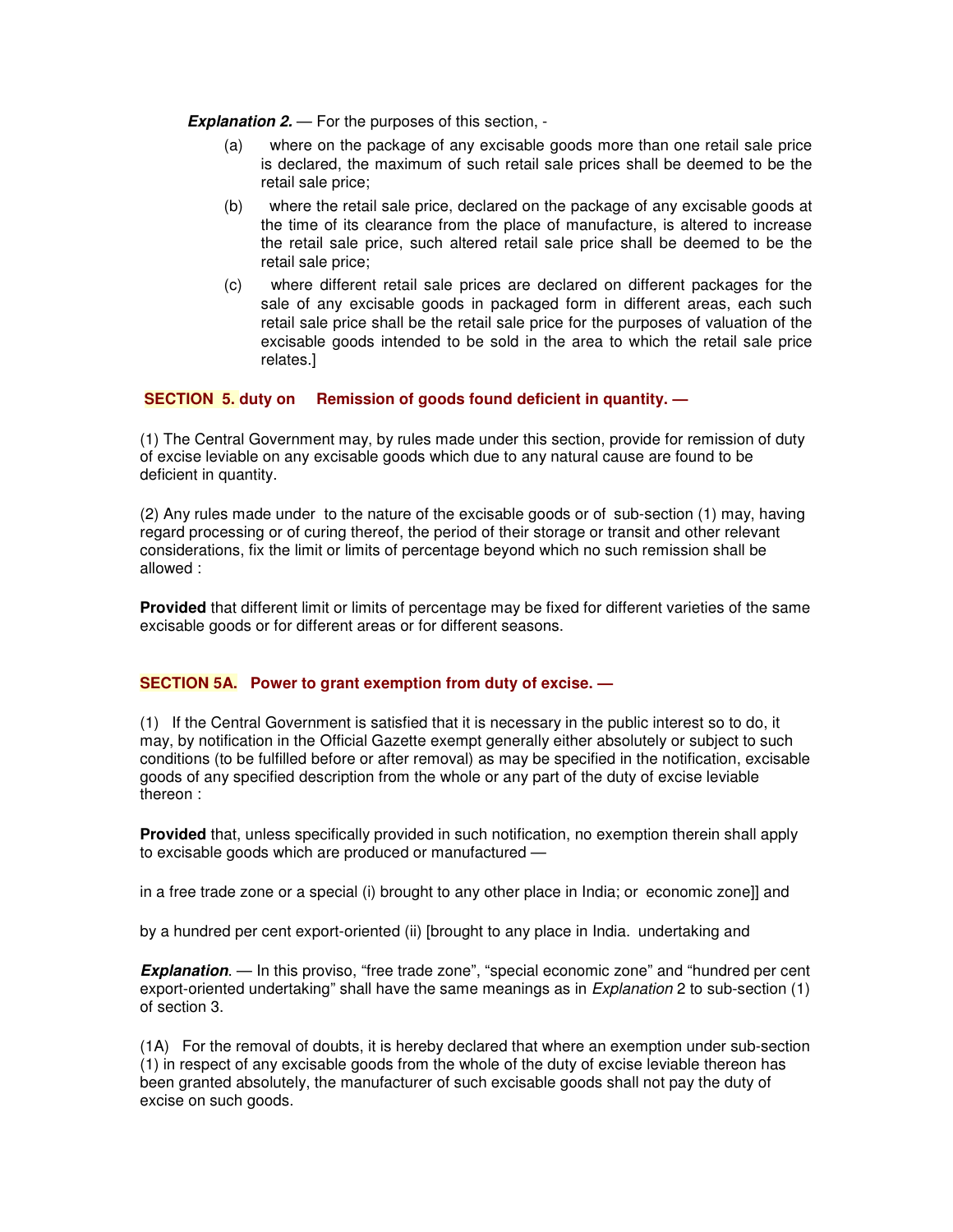(2) If the Central Government is satisfied that it is necessary in the public interest so to do, it may, by special order in each case, exempt from payment of duty of excise, under circumstances of an exceptional nature to be stated in such order, any excisable goods on which duty of excise is leviable.

(2A) The Central Government may, if it considers it necessary or expedient so to do for the purpose of clarifying the scope or applicability of any notification issued under sub-section (1) or order issued under sub-section (2), insert an explanation in such notification or order, as the case may be, by notification in the Official Gazette at any time within one year of issue of the notification under sub-section (1) or order under sub-section (2), and every such explanation shall have effect as if it had always been the part of the first such notification or order, as the case may be.

(3) An exemption under sub-section (1) or sub-section (2) in respect of any excisable goods from any part of the duty of excise leviable thereon (the duty of excise leviable thereon being hereinafter referred to as the statutory duty) may be granted by providing for the levy of a duty on such goods at a rate expressed in a form or method different from the form or method in which the statutory duty is leviable and any exemption granted in relation to any excisable goods in the manner provided in this sub-section shall have effect subject to the condition that the duty of excise chargeable on such goods shall in no case exceed the statutory duty.

**Explanation.** — "Form or method", in relation to a rate of duty of excise means the basis, namely, valuation, weight, number, length, area, volume or other measure with reference to which the duty is leviable :

(4) Every notification issued under sub-rule (1), and every order made under sub-rule (2), of rule 8 of the Central Excise Rules, 1944, and in force immediately before the commencement of the Customs and Central Excises Laws (Amendment) Act, 1988 (29 of 1988) shall be deemed to have been issued or made under the provisions of this section and shall continue to have the same force and effect after such commencement until it is amended, varied, rescinded or superseded under the provisions of this section.

(5) Every notification issued under sub-section  $(1)$  or sub-section  $2(A)$  shall, —

(a) unless otherwise provided, come into force on the date of its issue by the Central Government for publication in the Official Gazette;

(b) also be published and offered for sale on the date of its issue by the Directorate of Publicity and Public Relations, Customs and Central Excise, New Delhi, under the Central Board of Excise and Customs constituted under the Central Boards of Revenue Act, 1963 (54 of 1963).

(6) Notwithstanding anything contained in sub-section (5), where a notification comes into force on a date later than the date of its issue, the same shall be published and offered for sale by the said Directorate of Publicity and Public Relations on a date on or before the date on which the said notification comes into force.

## **SECTION 5B. Non-reversal of CENVAT credit.** —

Where an assessee has paid duty of excise on a final product and has been allowed credit of the duty or tax or cess paid on inputs, capital goods and input services used in making of the said product, but subsequently the process of making the said product is held by the court as not chargeable to excise duty, the Central Government may, by notification, order for non-reversal of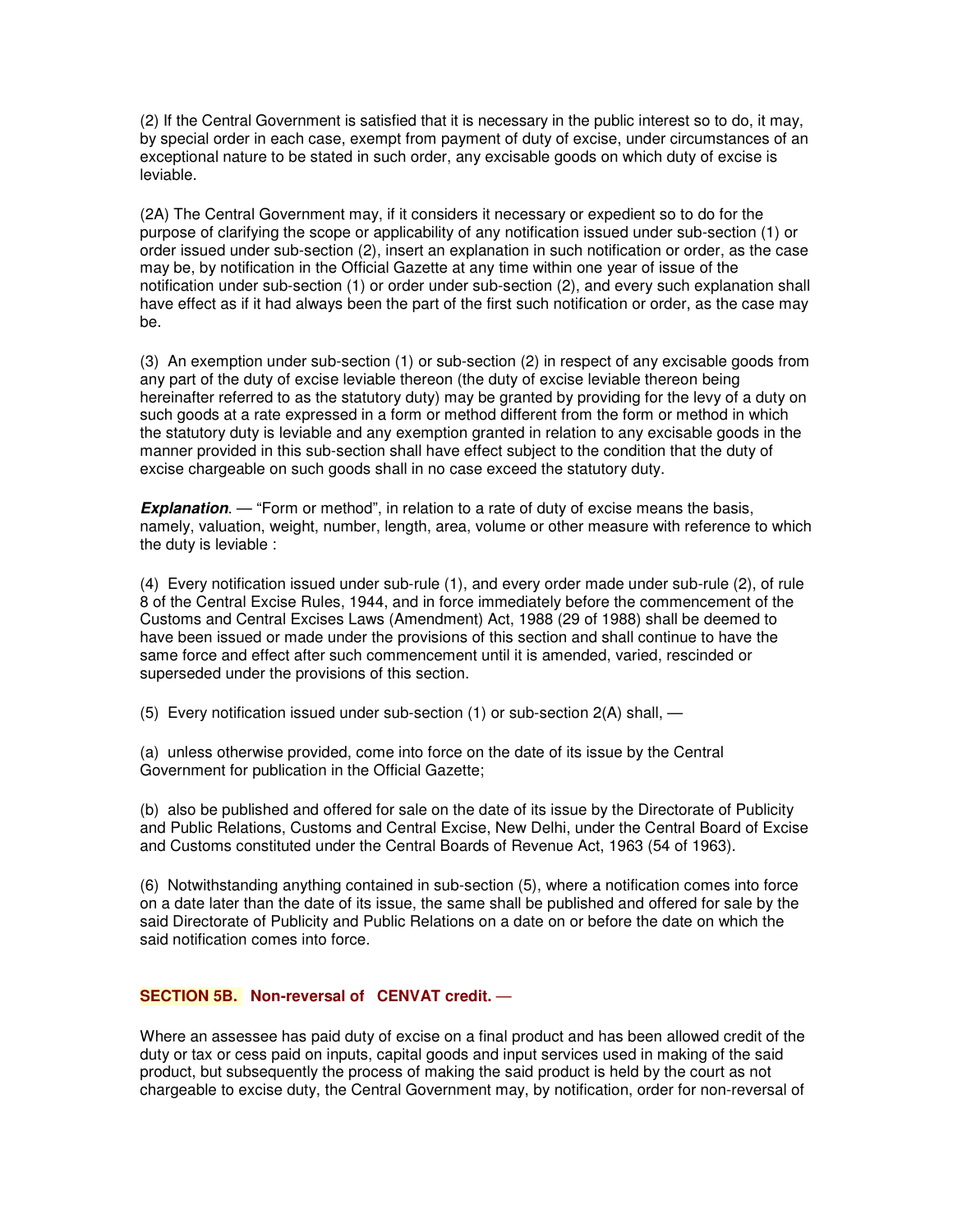such credit allowed to the assessee subject to such conditions as may be specified in the said notification :

**Provided** that the order for non-reversal of credit shall not apply where an assessee has preferred a claim for refund of excise duty paid by him :

**Provided** further that the Central Government may also specify in the notification referred to above for non-reversal of credit, if any, taken by the buyer of the said product.

**SECTION 6. Any prescribed person who is engaged in - Registration of certain persons. —**

- (a) the production or manufacture or any process of production or manufacture of any specified goods included in the First Schedule and the Second Schedule to the Central Excise Tariff Act, 1985 (5 of 1986), or
- (b) the wholesale purchase or sale (whether on his own account or as a broker or commission agent) or the storage of any specified goods included in [the First Schedule and the Second Schedule] to the Central Excise Tariff Act, 1985 (5 of 1986),

shall get himself registered with the proper officer in such manner as may be prescribed.

# **SECTION 7. \* \* \* \***

#### **SECTION 8. Restriction on possession of excisable — goods.**

From such date as may be specified in this behalf by the Central Government by notification in the Official Gazette, no person shall, except as provided by rules made under this Act, have in his possession [any goods specified in the Second Schedule] in excess of such quantity as may be prescribed for the purposes of this section as the maximum amount of such goods or of any variety of such goods which may be possessed at any one time by such a person.

#### **SECTION 9. Offences and penalties. —**

(1) Whoever commits any of the following offences, namely: -

- (a) contravenes any of the provisions of section 8 or of a rule made under clause (iii) or clause (xxvii) of sub-section (2) of section 37;
- (b) evades the payment of any duty payable under this Act;
- (bb) removes any excisable goods in contravention of any of the provisions of this Act or any rules made thereunder or in any way concerns himself with such removal;

acquires (bbb) transporting, depositing, possession of, or in any way concerns himself in keeping, concealing, selling or purchasing, or in any other manner deals

- (bbb) with any excisable goods which he knows or has reason to believe are liable to confiscation under this Act or any rule made thereunder;
- (bbbb) the provisions of this Act or the rules made thereunder in relation to credit of any duty<br>(bbbb) ellowed to be utilized towards normant of excise duty on final products: allowed to be utilised towards payment of excise duty on final products;

(c) fails to supply any information which he is required by rules made under this Act to supply, or (unless with a reasonable belief, the burden of proving which shall be upon

him, that the information supplied by him is true) supplies false information;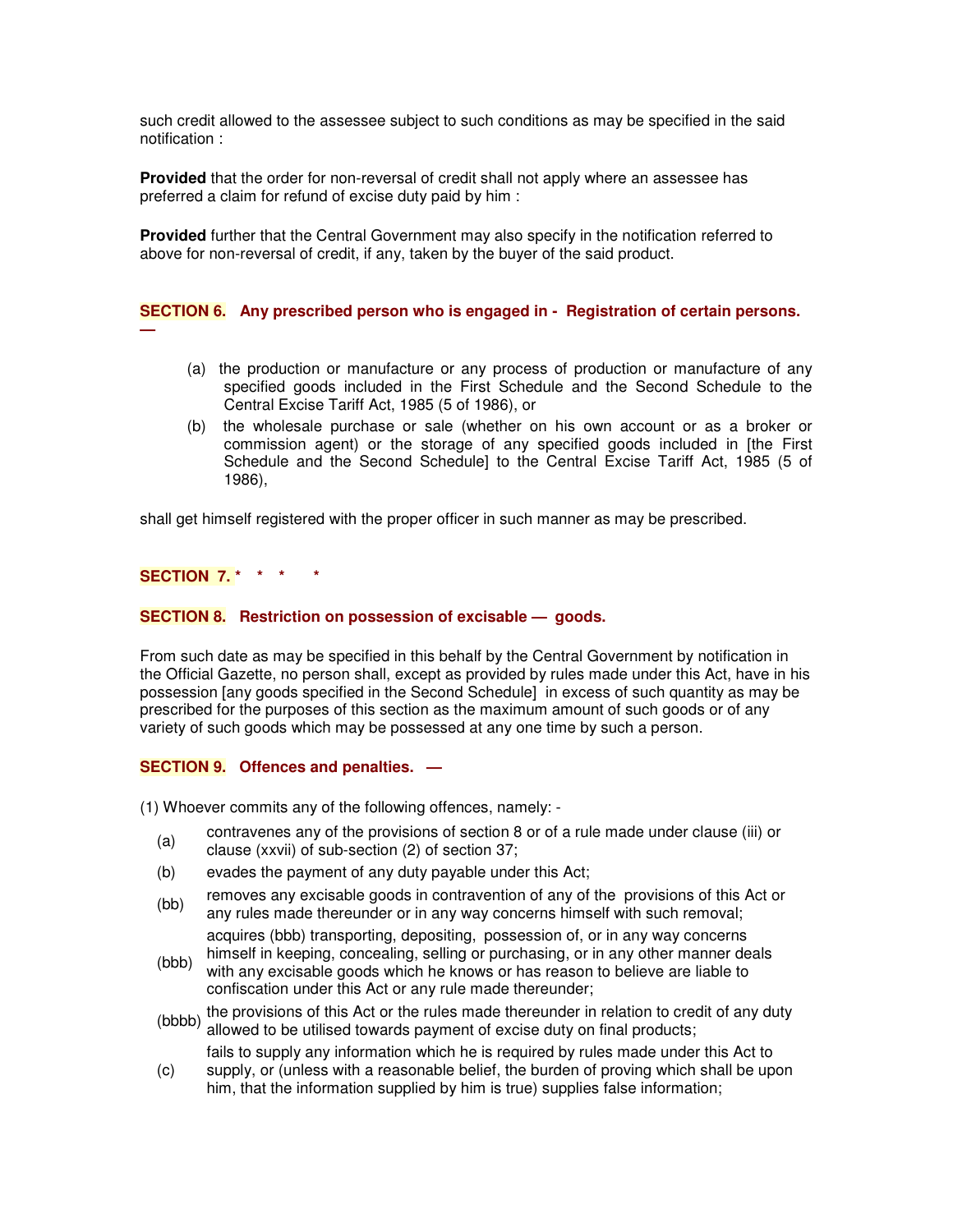(d) attempts to commit, or abets the commission of, any of the offences mentioned in clauses (a) and (b) of this section;

shall be punishable, -

(i) the duty leviable in the case of an offence relating to any excisable goods, thereon under this Act exceeds one lakh of rupees, with imprisonment for a term which may extend to seven years and with fine :

**Provided** that in the absence of special and adequate reasons to the contrary to be recorded in the judgment of the Court such imprisonment shall not be for a term of less than six months;

in (ii) extend to three any other case, with imprisonment for a term which may years or with fine or with both.

(2) If any person convicted of an offence under this section is again convicted of an offence under this section, then, he shall be punishable for the second and for every subsequent offence with imprisonment for a term which may extend to seven years and with fine :

**Provided** that in the absence of special and adequate reasons to the contrary to be recorded in the judgment of the Court such imprisonment shall not be for a term of less than six months.

(3) For the purposes of sub-sections (1) and (2), the following shall not be considered as special and adequate reasons for awarding a sentence of imprisonment for a term of less than six months, namely :-

the fact that the accused has been (i) time for an offence under this convicted for the first Act;

- (ii) the fact that in any proceeding under this Act, other than a prosecution, the accused has been ordered to pay a penalty or the goods in relation to such proceedings have been ordered to be confiscated or any other action has been taken against him for the same act which constitutes the offence;
- (iii) the fact that the accused was not the principal offender and was acting merely as a carrier of goods or otherwise was a secondary party in the commission of the offence;
- (iv) the age of the accused.]

#### **SECTION 9A. Certain offences to be non-cognizable.-**

(1) Notwithstanding anything contained in the Code of Criminal Procedure, 1898 (5 of 1898), offences under section 9 shall be deemed to be non-cognizable within the meaning of that Code.

(2) Any offence under this Chapter may, either before or after the institution of prosecution, be compounded by the Chief Commissioner of Central Excise on payment, by the person accused of the offence to the Central Government, of such compounding amount as may be prescribed.

## **SECTION 9AA. Offences by companies. —**

(1) Where an offence under this Act has been committed by a company, every person who, at the time the offence was committed was in charge of, and was responsible to, the company for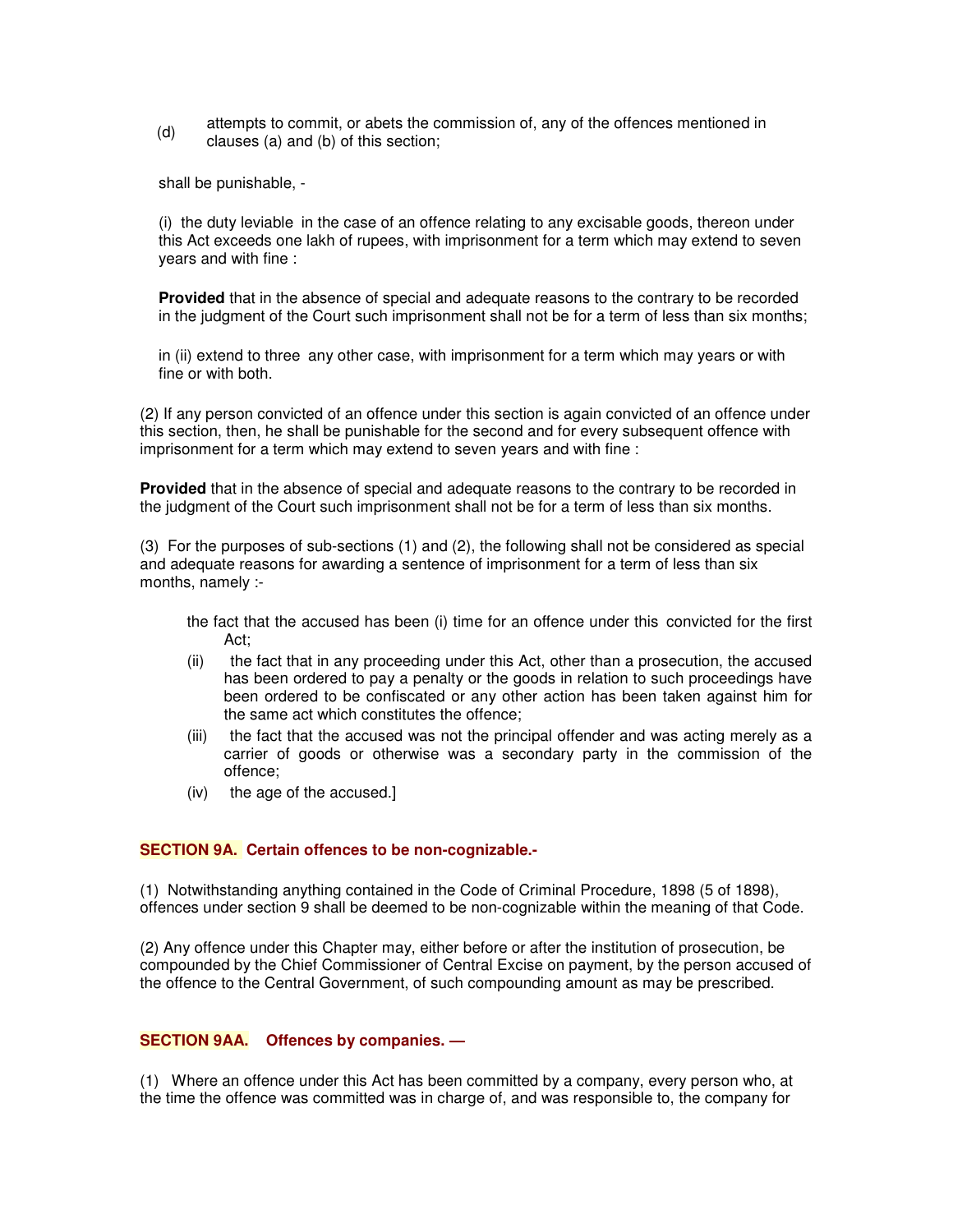the conduct of the business of the company, as well as the company, shall be deemed to be guilty of the offence and shall be liable to be proceeded against and punished accordingly :

**Provided** that nothing contained in this sub-section shall render any such person liable to any punishment provided in this Act, if he proves that the offence was committed without his knowledge or that he had exercised all due diligence to prevent the commission of such offence.

(2) Notwithstanding anything contained in sub-section (1), where an offence under this Act has been committed by a company and it is proved that the offence has been committed with the consent or connivance of, or is attributable to any neglect on the part of, any director, manager, secretary or other officer of the company, such director, manager, secretary or other officer shall also be deemed to be guilty of that offence and shall be liable to be proceeded against and punished accordingly.

*Explanation*. — For the purposes of this section, -

- (a) "company" means any body corporate and includes a firm or other association of individuals; and
- (b) "director" in relation to a firm means a partner in the firm.

# **SECTION 9B. Power of Court to publish name, place of business, etc., of persons convicted under the Act. —**

(1) Where any person is convicted under this Act for contravention of any of the provisions thereof, it shall be competent for the Court convicting the person to cause the name and place of business or residence of such person, nature of the contravention, the fact that the person has been so convicted and such other particulars as the Court may consider to be appropriate in the circumstances of the case, to be published at the expense of such person, in such newspapers or in such manner as the Court may direct.

(2) No publication under sub-section (1) shall be made until the period for preferring an appeal against the orders of the Court has expired without any appeal having been preferred, or such an appeal, having been preferred, has been disposed of.

(3) The expenses of any publication under sub-section (1) shall be recoverable from the convicted person as if it were a fine imposed by the Court.

# **SECTION 9C. Presumption of culpable mental state. —**

(1) In any prosecution for an offence under this Act which requires a culpable mental state on the part of the accused, the Court shall presume the existence of such mental state but it shall be a defence for the accused to prove the fact that he had no such mental state with respect to the act charged as an offence in that prosecution.

**Explanation.** — In this section, "culpable mental state" includes intention, motive, knowledge of a fact, and belief in, or reason to believe, a fact.

(2) For the purposes of this section, a fact is said to be proved only when the Court believes it to exist beyond reasonable doubt and not merely when its existence is established by a preponderance of probability.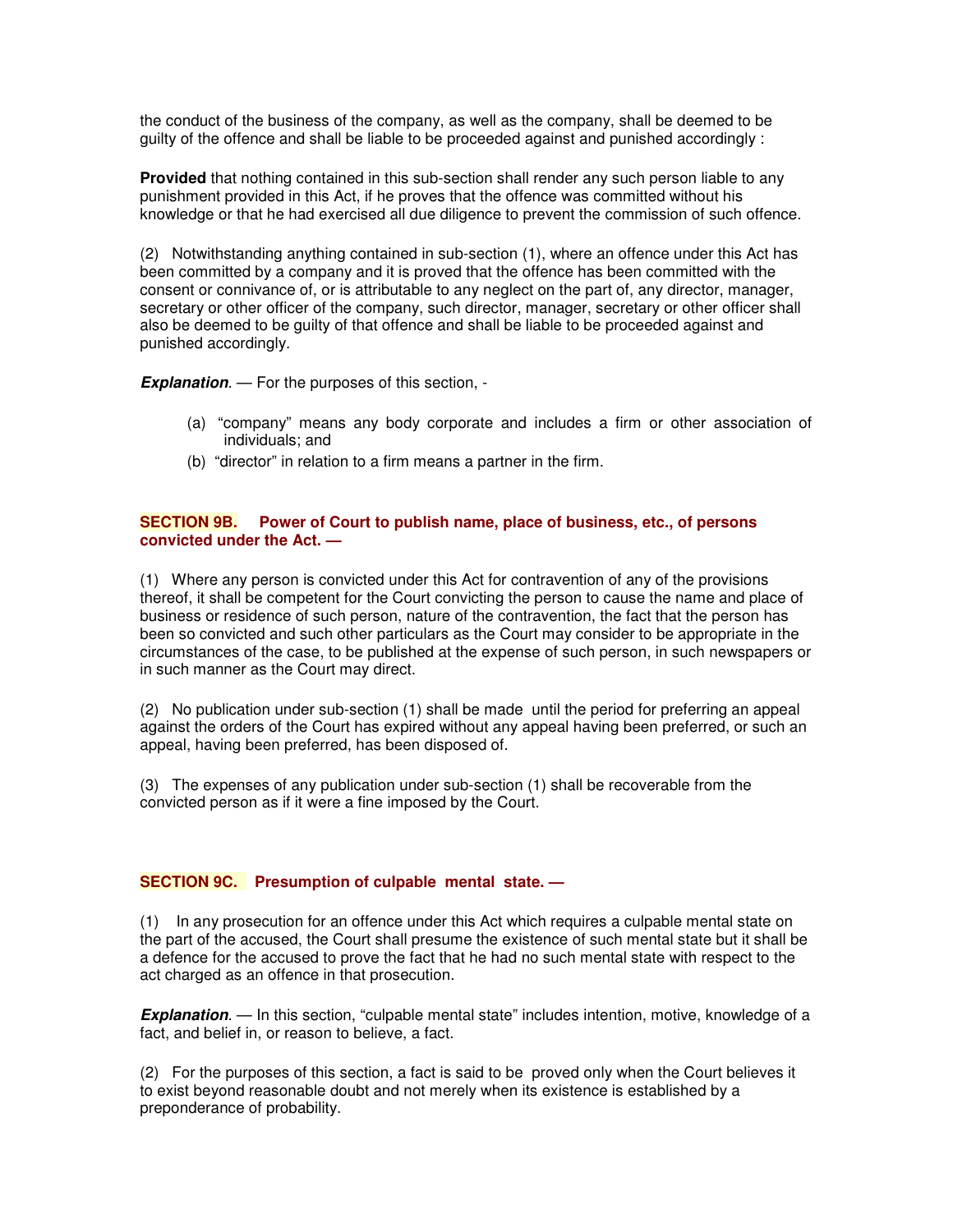#### **SECTION 9D. Relevancy of statements under certain circumstances. —**

(1) A statement made and signed by a person before any Central Excise Officer of a gazetted rank during the course of any inquiry or proceeding under this Act shall be relevant, for the purpose of proving, in any prosecution for an offence under this Act, the truth of the facts which it contains, -

- (a) when the person who made the statement is dead or cannot be found, or is incapable of giving evidence, or is kept out of the way by the adverse party, or whose presence cannot be obtained without an amount of delay or expense which, under the circumstances of the case, the Court considers unreasonable; or
- (b) when the person who made the statement is examined as a witness in the case before the Court and the Court is of opinion that, having regard to the circumstances of the case, the statement should be admitted in evidence in the interests of justice.

The provisions of sub-section (2) be, apply in relation to any proceeding under this (1) shall, so far as may Act, other than a proceeding before a Court, as they apply in relation to a proceeding before a Court.

## **SECTION 9E.section 562 of the Application of Code of Criminal Procedure, 1898, and of the Probation of Offenders Act, 1958. —**

(1) Nothing contained in section 562 of the Code of Criminal Procedure, 1898 (5 of 1898), or in the Probation of Offenders Act, 1958 (20 of 1958), shall apply to a person convicted of an offence under this Act unless that person is under eighteen years of age.

(2) The provisions of sub-section (1) shall have effect notwithstanding anything contained in sub-section (3) of section 9.

# **SECTION 10. Power of Courts to order forfeiture. —**

Any Court trying an offence under this Chapter may order the forfeiture to Government of any goods in respect of which the Court is satisfied that an offence under this Chapter has been committed, and may also order the forfeiture of any receptacles, packages or coverings in which such goods are contained and the animals, vehicles, vessels or other conveyances used in carrying the goods, and any implements or machinery used in the manufacture of the goods.

#### **SECTION 11. Recovery of sums due to Government. —**

In respect of duty and any other sums of any kind payable to the Central Government under any of the provisions of this Act or of the rules made thereunder including the amount required to be paid to the credit of the Central Government under Section 11D, the officer empowered by the [Central Board of Excise and Customs constituted under the Central Boards of Revenue Act, 1963 (54 of 1963)] to levy such duty or require the payment of such sums may deduct the amount so payable from any money owing to the person from whom such sums may be recoverable or due which may be in his hands or under his disposal or control, or may recover the amount by attachment and sale of excisable goods belonging to such person; and if the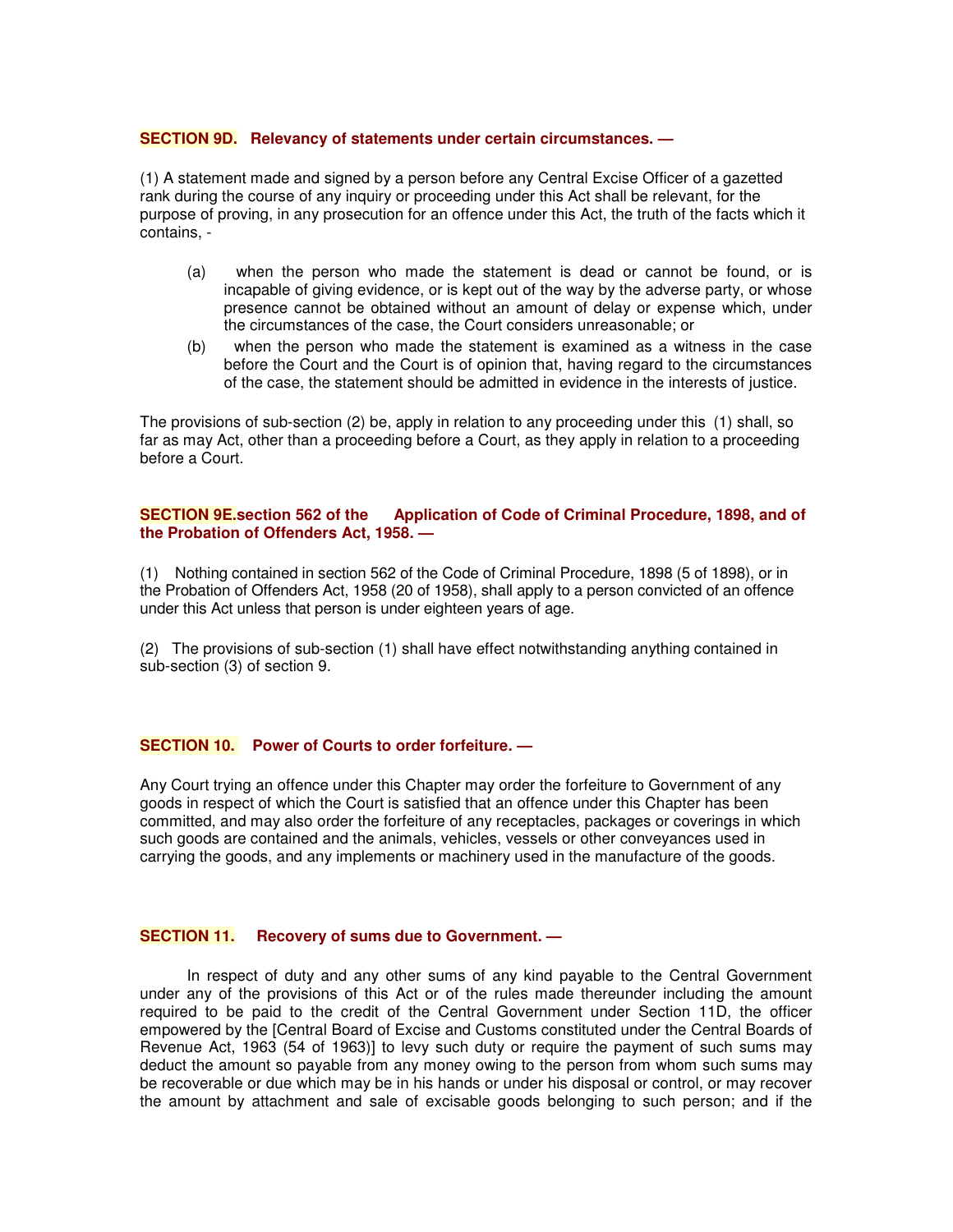amount payable is not so recovered, he may prepare a certificate signed by him specifying the amount due from the person liable to pay the same and send it to the Collector of the district in which such person resides or conducts his business and the said Collector, on receipt of such certificate, shall proceed to recover from the said person the amount specified therein as if it were an arrear of land revenue.

**Provided** that where the person (hereinafter referred to as predecessor) from whom the duty or any other sums of any kind, as specified in this section, is recoverable or due, transfers or otherwise disposes of his business or trade in whole or in part, or effects any change in the ownership thereof, in consequence of which he is succeeded in such business or trade by any other person, all excisable goods, materials, preparations, plants, machineries, vessels, utensils, implements and articles in the custody or possession of the person so succeeding may also be attached and sold by such officer empowered by the Central Board of Excise and Customs, after obtaining written approval from the Commissioner of Central Excise, for the purposes of recovering such duty or other sums recoverable or due from such predecessor at the time of such transfer or otherwise disposal or change.

## **11A. SECTION Recovery of duties not levied or not paid or short-levied or short-paid or erroneously refunded. —**

(1) When any duty of excise has not been levied or paid or has been short-levied or short-paid or erroneously refunded, whether or not such non-levy or non-payment, short-levy or short payment or erroneous refund, as the case may be, was on the basis of any approval, acceptance or assessment relating to the rate of duty on or valuation of excisable goods under any other provisions of this Act or the rules made thereunder, a Central Excise Officer may, within [one year] from the relevant date, serve notice on the person chargeable with the duty which has not been levied or paid or which has been short-levied or short-paid or to whom the refund has erroneously been made, requiring him to show cause why he should not pay the amount specified in the notice :

**Provided** that where any duty of excise has not been levied or paid or has been short-levied or short-paid or erroneously refunded by reason of fraud, collusion or any wilful mis-statement or suppression of facts, or contravention of any of the provisions of this Act or of the rules made thereunder with intent to evade payment of duty, by such person or his agent, the provisions of this sub-section shall have effect, [as if, [\*\*\*]] for the words [one year], the words "five years" were substituted :

\* [] \* \* \*

**Explanation.** — Where the service of the notice is stayed by an order of a court, the period of such stay shall be excluded in computing the aforesaid period of [one year] or five years, as the case may be.

(1A) When any duty of excise has not been levied or paid or has been short-levied or short paid or erroneously refunded, by reason of fraud, collusion or any wilful mis-statement or suppression of facts, or contravention of any of the provisions of this Act or the rules made thereunder with intent to evade payment of duty, by such person or his agent, to whom a notice is served under the proviso to sub-section (1) by the Central Excise Officer, may pay duty in full or in part as may be accepted by him, and the interest payable thereon under section 11AB and penalty equal to twenty-five per cent of the duty specified in the notice or the duty so accepted by such person within thirty days of the receipt of the notice.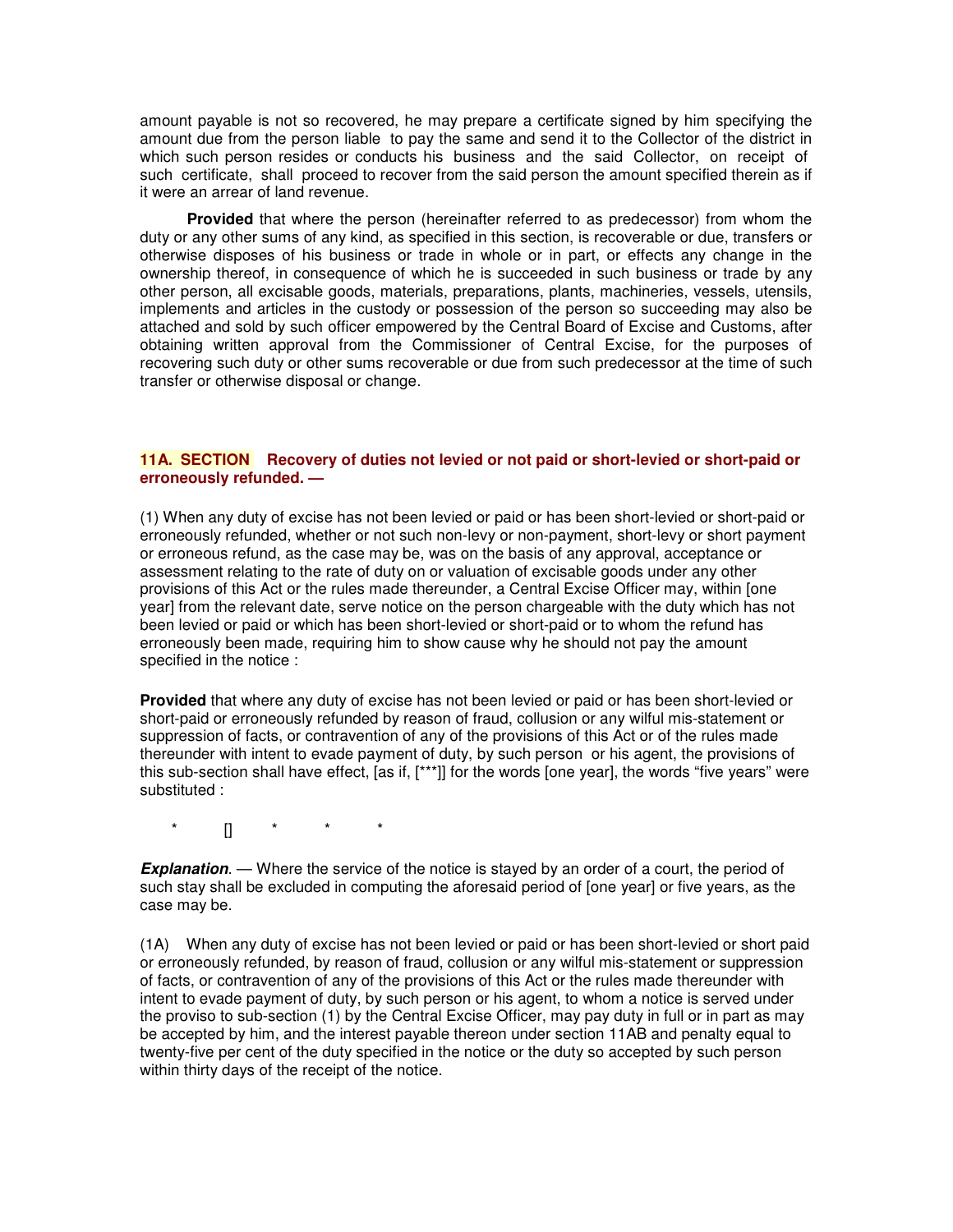(2) The [Central Excise the representation, if any, made by the Officer] shall, after considering person on whom notice is served under sub-section (1), determine the amount of duty of excise due from such person (not being in excess of the amount specified in the notice) and thereupon such person shall pay the amount so determined.

**Provided** that if such person has paid the duty in full together with, interest and penalty under sub-section (1A), the proceedings in respect of such person and other persons to whom notice are served under sub-section (1) shall, without prejudice to the provisions of section 9, 9A and 9AA, be deemed to be conclusive as to the matters stated therein :

**Provided** further that, if such person has paid duty in part, interest and penalty under sub-section (1A), the Central Excise Officers, shall determine the amount of duty or interest not being in excess of the amount partly due from such person.

(2A) Where any notice has been served on a person under sub-section (1), the Central Excise Officer, -

- (a) in case any duty of excise has not been short-levied or short-paid or erroneously been levied or paid or has refunded, by reason of fraud, collusion or any wilful misstatement or suppression of facts, or contravention of any of the provisions of this Act or of the rules made thereunder with intent to evade payment of duty, where it is possible to do so, shall determine the amount of such duty, within a period of one year; and
- (b) in any other case, where it is determine the amount of duty of excise which has not possible to do so, shall been levied or paid or has been short-levied or short-paid or erroneously refunded, within a period of six months, from the date of service of the notice on the person under sub-section (1).

(2B) Where any duty of excise has not been levied or paid or has been short-levied or shortpaid or erroneously refunded, the person, chargeable with the duty, may pay the amount of duty [on the basis of his own ascertainment of such duty or on the basis of duty ascertained by a Central Excise Officer before service of notice on him under sub-section (1) in respect of the duty, and inform the Central Excise Officer of such payment in writing, who, on receipt of such information shall not serve any notice under sub-section (1) in respect of the duty so paid :

**Provided** that the Central Excise Officer may determine the amount of short payment of duty, if any, which in his opinion has not been paid by such person and, then, the Central Excise Officer shall proceed to recover such amount in the manner specified in this section, and the period of "one year" referred to in sub-section (1) shall be counted from the date of receipt of such information of payment.

**Explanation 1.** - Nothing contained in this sub-section shall apply in a case where the duty was not levied or was not paid or was short-levied or was short-paid or was erroneously refunded by reason of fraud, collusion or any wilful mis-statement or suppression of facts, or contravention of any of the provisions of this Act or of the rules made thereunder with intent to evade payment of duty.

**Explanation 2.** - For the removal of doubts, it is hereby declared that the interest under section 11AB shall be payable on the amount paid by the person under this sub-section and also on the amount of short-payment of duty, if any, as may be determined by the Central Excise Officer, but for this sub-section.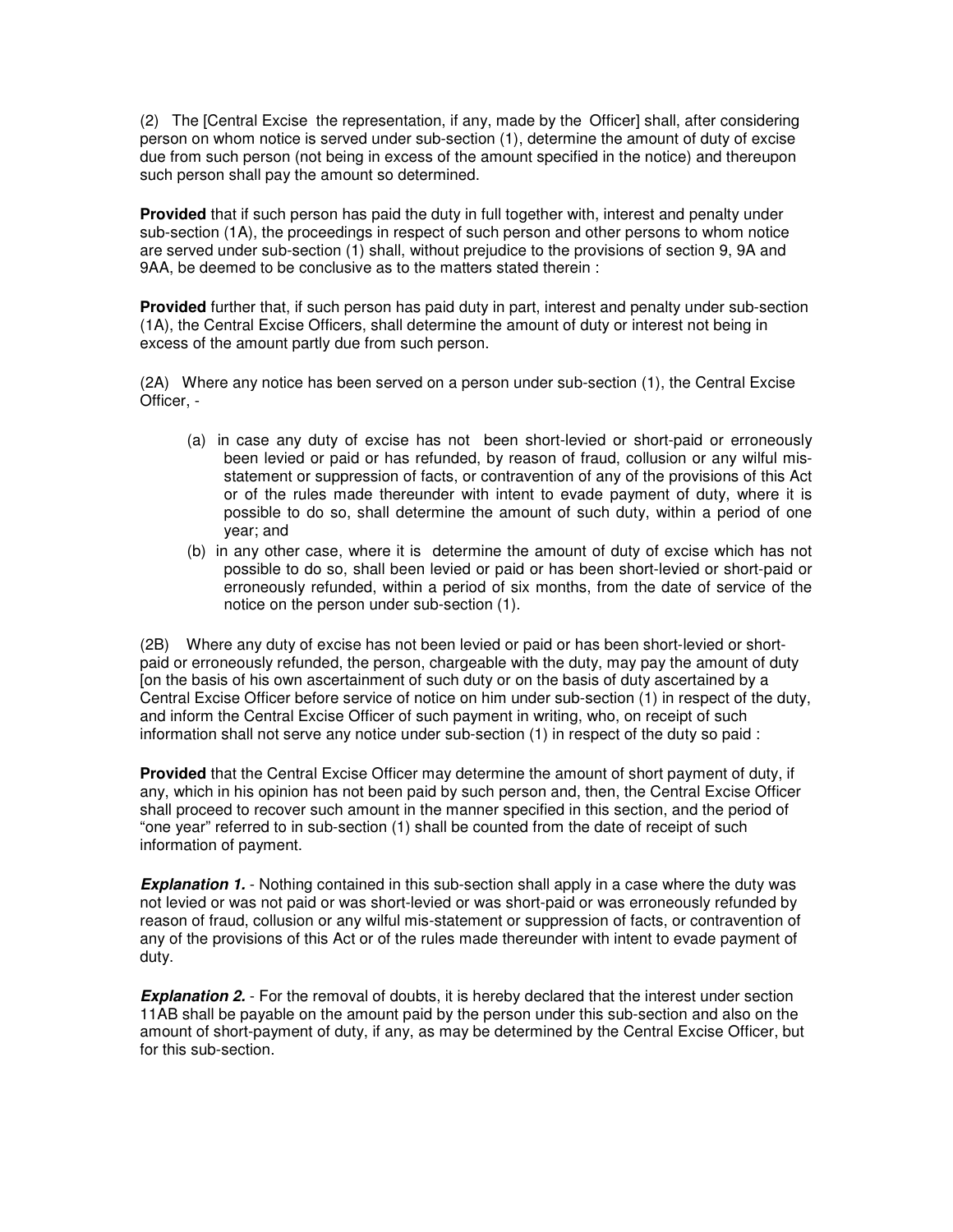(2C) The provisions of sub-section (2B) shall not apply to any case where the duty had become payable or ought to have been paid before the date on which the Finance Bill, 2001 receives the assent of the President.

- (3) For the purposes of this section,
	- (i) "refund" includes rebate of duty of excise on excisable goods exported out of India or on excisable materials used in the manufacture of goods which are exported out of India;
	- (ii) "relevant date" means,
		- (a) in the case of excisable goods on which duty of excise has not been levied or paid or has been short-levied or short-paid -
			- (A) where under the rules made under this Act a periodical return, showing particulars of the duty paid on the excisable goods removed during the period to which the said return relates, is to be filed by a manufacturer or a producer or a licensee of a warehouse, as the case may be, the date on which such return is so filed;
			- (B) where no periodical return as aforesaid is filed, the last date on which such return is to be filed under the said rules;
			- (C) in any other case, the date on under this Act or the rules made which the duty is to be paid thereunder;
		- (b) in a case where duty of excise is under this Act or the rules made thereunder, the date of provisionally assessed adjustment of duty after the final assessment thereof;
		- (c) in the case of excisable goods on which duty of excise has been erroneously refunded, the date of such refund.

# **SECTION 11AA. Interest on delayed payment of duty. —**

(1) Subject to the provisions contained in section 11AB, where a person chargeable with duty determined under sub-section (2) of section 11A, fails to pay such duty within three months from the date of such determination, he shall pay, in addition to the duty, interest [at such rate not below [ten per cent.] and not exceeding thirty-six per cent per annum, as is for the time being fixed by the Central Government, by notification in the Official Gazette], on such duty from the date immediately after the expiry of the said period of three months till the date of payment of such duty :

**Provided** that where a person chargeable with duty determined under sub-section (2) of section 11A before the date on which the Finance Bill, 1995 receives the assent of the President, fails to pay such duty within three months from such date, then, such person shall be liable to pay interest under this section from the date immediately after three months from such date, till the date of payment of such duty.

**Explanation 1.** - Where the duty determined to be payable is reduced by the Commissioner (Appeals), Appellate Tribunal [, National Tax Tribunal] or, as the case may be, the court, the date of such determination shall be the date on which an amount of duty is first determined to be payable.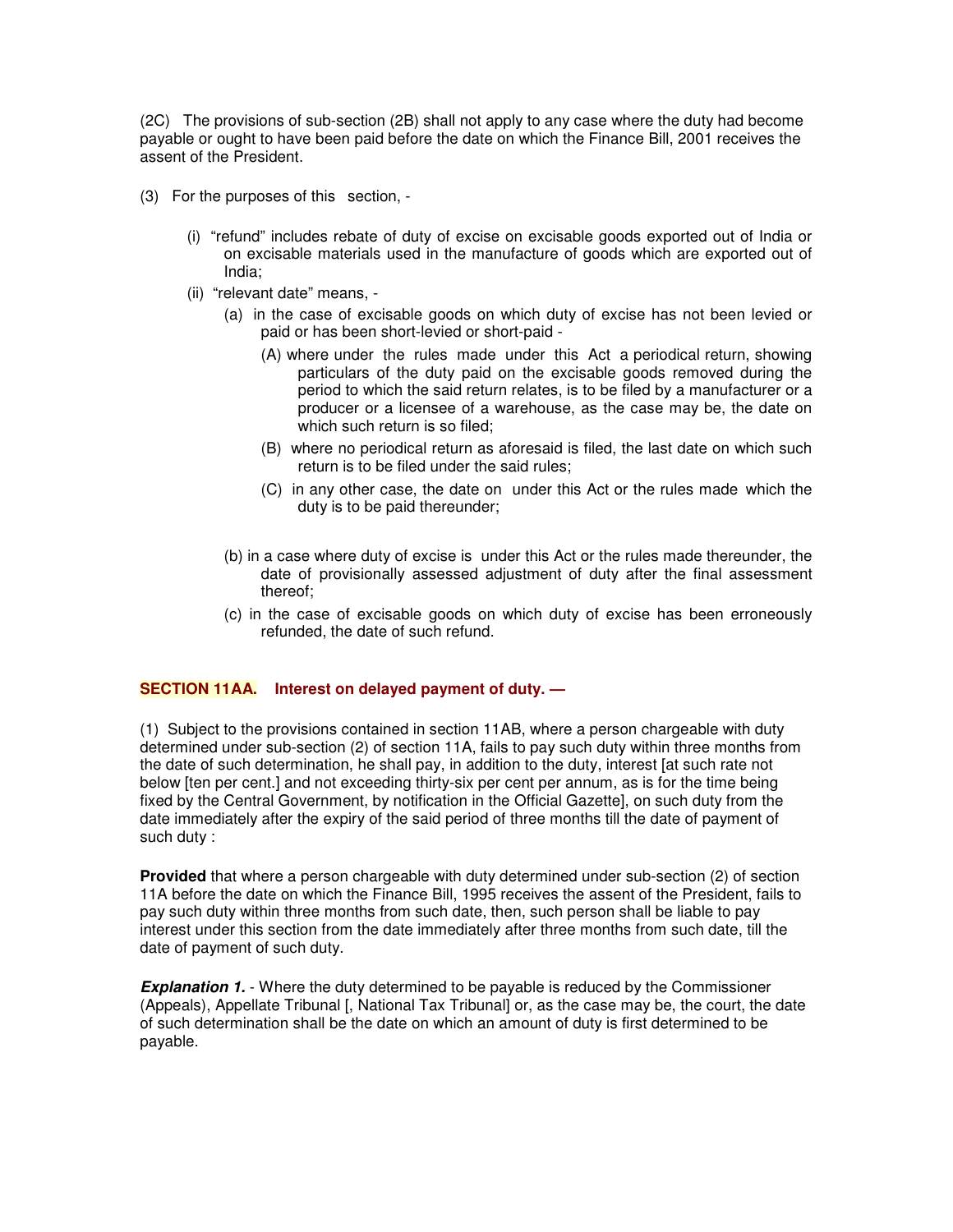**Explanation 2.** - Where the duty determined to be payable is increased or further increased by the Commissioner (Appeals), Appellate Tribunal [, National Tax Tribunal] or, as the case may be, the court, the date of such determination shall be, -

- (a) for the amount of duty first determined to be payable, the date on which the duty is so determined;
- (b) for the amount of increased duty, the date of order by which the increased amount of duty is first determined to be payable;
- (c) for the amount of further increase of duty, the date of order on which the duty is so further increased.]

(2) The provisions of sub-section (1) shall not apply to cases where the duty becomes payable on and after the date on which the Finance Bill, 2001 receives the assent of the President.

# **SECTION 11AB. Interest on delayed payment of duty. -**

(1) Where any duty of excise has not been levied or paid or has been short-levied or short-paid or erroneously refunded, the person who is liable to pay the duty as determined under subsection (2), or has paid the duty under sub-section (2B), of section 11A, shall, in addition to the duty, be liable to pay interest at such rate not below [ten per cent.] and not exceeding thirty-six per cent. per annum, as is for the time being fixed by the Central Government, by notification in the Official Gazette, from the first date of the month succeeding the month in which the duty ought to have been paid under this Act, or from the date of such erroneous refund, as the case may be, but for the provisions contained in sub-section (2), or sub-section (2B), of section 11A till the date of payment of such duty :

**Provided** that in such cases where the duty becomes payable consequent to issue of an order, instruction or direction by the Board under section 37B, and such amount of duty payable is voluntarily paid in full, without reserving any right to appeal against such payment at any subsequent stage, within forty-five days from the date of issue of such order, instruction or direction, as the case may be, no interest shall be payable and in other cases the interest shall be payable on the whole of the amount, including the amount already paid.].

(2) The provisions of sub-section (1) shall not apply to cases where the duty had become payable or ought to have been paid before the date on which the Finance Bill, 2001 receives the assent of the President.

**Explanation 1.** - Where the duty determined to be payable is reduced by the Commissioner (Appeals), the Appellate Tribunal [, National Tax Tribunal] or, as the case may be, the court, the interest shall be payable on such reduced amount of duty.

**Explanation 2.** - Where the duty determined to be payable is increased or further increased by the Commissioner (Appeals), the Appellate Tribunal [, National Tax Tribunal] or, as the case may be, the court, the interest shall be payable on such increased or further increased amount of duty.]

**SECTION 11AC. Penalty for short-levy or non-levy of duty in certain cases. —**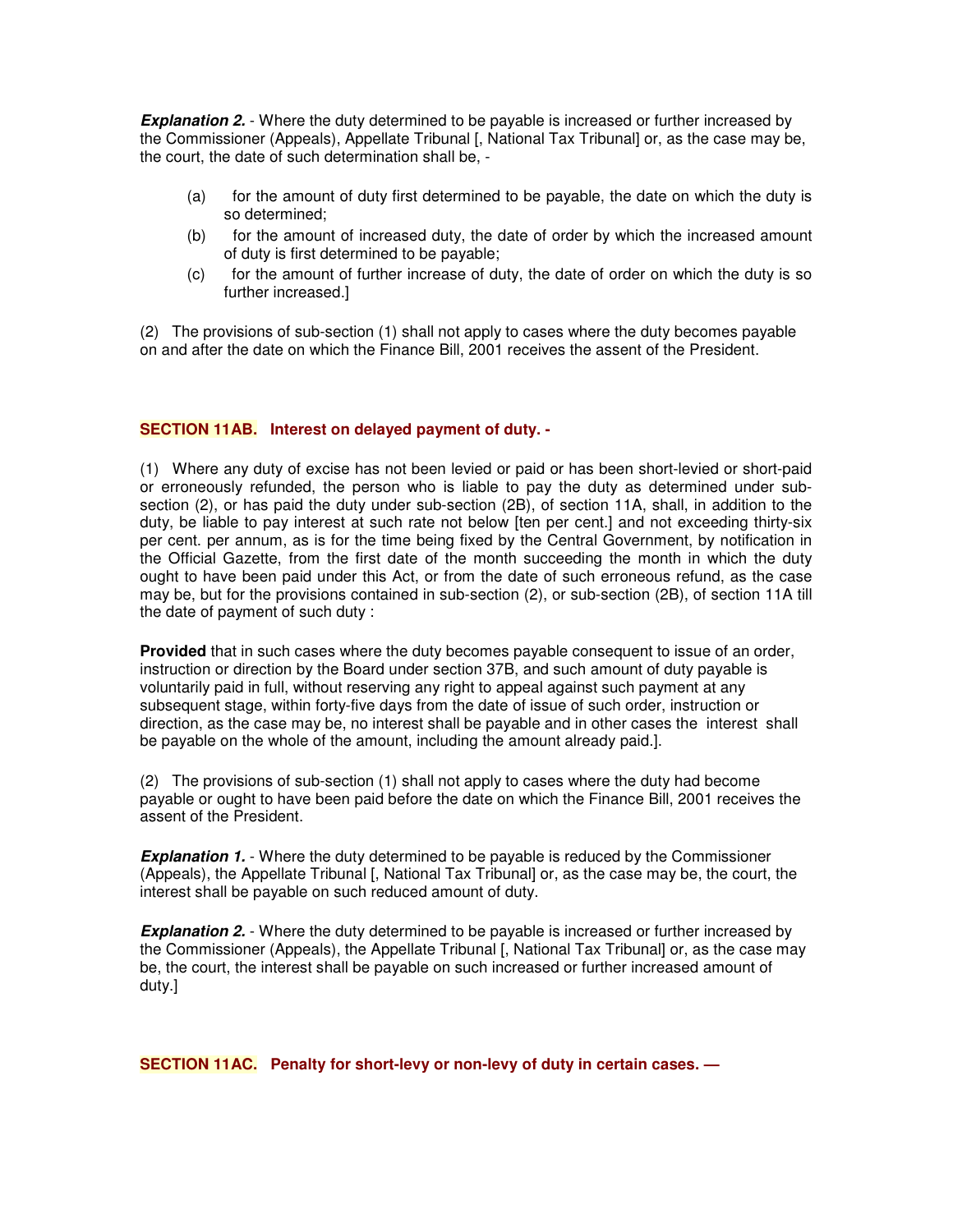Where any duty of excise has not been levied or paid or has been short-levied or shortpaid or erroneously refunded by reasons of fraud, collusion or any wilful mis-statement or suppression of facts, or contravention of any of the provisions of this Act or of the rules made thereunder with intent to evade payment of duty, the person who is liable to pay duty as determined under sub-section (2) of section 11A, shall also be liable to pay a penalty equal to the duty so determined :

[**Provided** that where such duty as determined under sub-section (2) of section 11A, and the interest payable thereon under section 11AB, is paid within thirty days from the date of communication of the order of the Central Excise Officer determining such duty, the amount of penalty liable to be paid by such person under this section shall be twenty-five per cent. of the duty so determined :

**Provided** further that the benefit of reduced penalty under the first proviso shall be available if the amount of penalty so determined has also been paid within the period of thirty days referred to in that proviso :

**Provided** also that where the duty determined to be payable is reduced or increased by the Commissioner (Appeals), the Appellate Tribunal or, as the case may be, the court, then, for the purposes of this section, the duty as reduced or increased, as the case may be, shall be taken into account :

**Provided** also that in case where the duty determined to be payable is increased by the Commissioner (Appeals), the Appellate Tribunal or, as the case may be, the court, then, the benefit of reduced penalty under the first proviso shall be available, if the amount of duty so increased, the interest payable thereon and twenty-five per cent. of the consequential increase of penalty have also been paid within thirty days of the communication of the order by which such increase in the duty takes effect.

*Explanation.* - For the removal of doubts, it is hereby declared that -

(1) the provisions of this section which the order determining the duty under shall also apply to cases in sub-section (2) of section 11A relates to notices issued prior to the date on which the Finance Act, 2000 receives the assent of the President;

(2) any amount paid to the credit of to the date of communication of the order referred the Central Government prior to in the first proviso or the fourth proviso shall be adjusted against the total amount due from such person.]

# **SECTION 11B. Claim for refund of duty. —**

(1) Any person claiming refund of any duty of excise may make an application for refund of such duty to the [Assistant Commissioner of Central Excise or Deputy Commissioner of Central Excise] before the expiry of [one year] [from the relevant date] [[in such form and manner] as may be prescribed and the application shall be accompanied by such documentary or other evidence (including the documents referred to in section 12A) as the applicant may furnish to establish that the amount of duty of excise in relation to which such refund is claimed was collected from, or paid by, him and the incidence of such duty had not been passed on by him to any other person :

**Provided** that where an application for refund has been made before the commencement of the Central Excises and Customs Laws (Amendment) Act, 1991, such application shall be deemed to have been made under this sub-section as amended by the said Act and the same shall be dealt with in accordance with the provisions of sub-section (2) substituted by that Act :]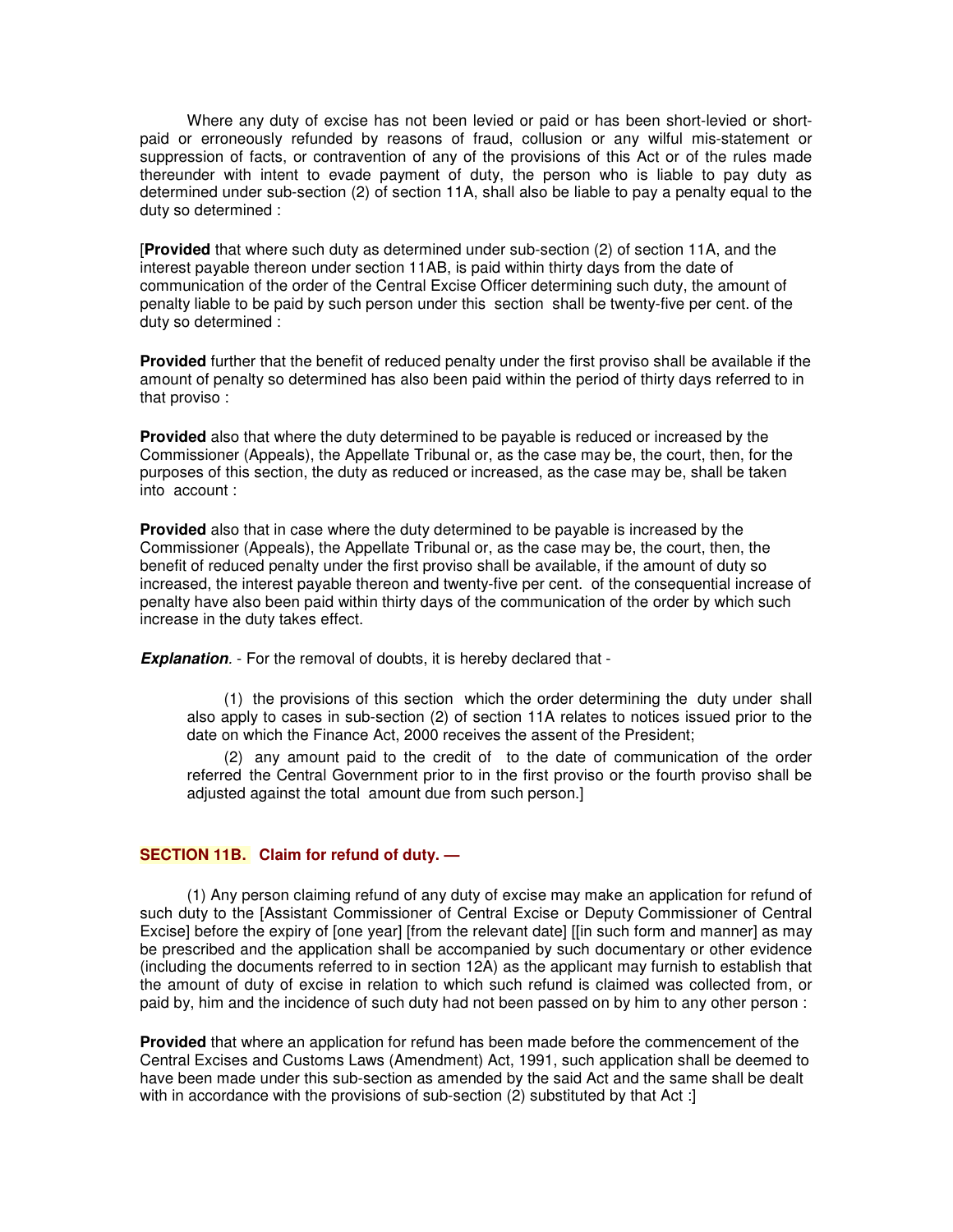[**Provided** further that] the limitation of [one year] shall not apply where any duty has been paid under protest.

\* \* \* \*

(2) If, on receipt of any such application, the [Assistant Commissioner of Central Excise or Deputy Commissioner of Central Excise] is satisfied that the whole or any part of the duty of excise paid by the applicant is refundable, he may make an order accordingly and the amount so determined shall be credited to the Fund :

**Provided** that the amount of duty of excise as determined by the [Assistant Commissioner of Central Excise or Deputy Commissioner of Central Excise] under the foregoing provisions of this sub-section shall, instead of being credited to the Fund, be paid to the applicant, if such amount is relatable to -

- (a) rebate of duty of excise on excisable goods exported out of India or on excisable materials used in the manufacture of goods which are exported out of India;
- (b) unspent advance deposits lying in balance in the applicant's account current maintained with the [Commissioner of Central Excise];
- (c) refund of credit of duty paid on excisable goods used as inputs in accordance with the rules made, or any notification issued, under this Act;
- (d) the duty of excise paid by the manufacturer, if he had not passed on the incidence of such duty to any other person;
- (e) the duty of excise borne by the buyer, if he had not passed on the incidence of such duty to any other person;
- (f) the duty of excise borne by any other such class of applicants as the Central Government may, by notification in the Official Gazette, specify :

**Provided** further that no notification under clause (f) of the first proviso shall be issued unless in the opinion of the Central Government the incidence of duty has not been passed on by the persons concerned to any other person.

(3) Notwithstanding anything any judgment, decree, order or direction of the to the contrary contained in Appellate Tribunal or any Court or in any other provision of this Act or the rules made thereunder or any other law for the time being in force, no refund shall be made except as provided in sub-section (2).

(4) Every notification under proviso to sub-section (2) shall be laid before each clause (f) of the first House of Parliament, if it is sitting, as soon as may be after the issue of the notification, and, if it is not sitting, within seven days of its re-assembly, and the Central Government shall seek the approval of Parliament to the notification by a resolution moved within a period of fifteen days beginning with the day on which the notification is so laid before the House of the People and if Parliament makes any modification in the notification or directs that the notification should cease to have effect, the notification shall thereafter have effect only in such modified form or be of no effect, as the case may be, but without prejudice to the validity of anything previously done thereunder.

(5) For the removal of any notification issued under clause (f) of doubts, it is hereby declared that the first proviso to sub-section (2), including any such notification approved or modified under sub-section (4), may be rescinded by the Central Government at any time by notification in the Official Gazette.]

[*Explanation***.** — For the purposes of this section, -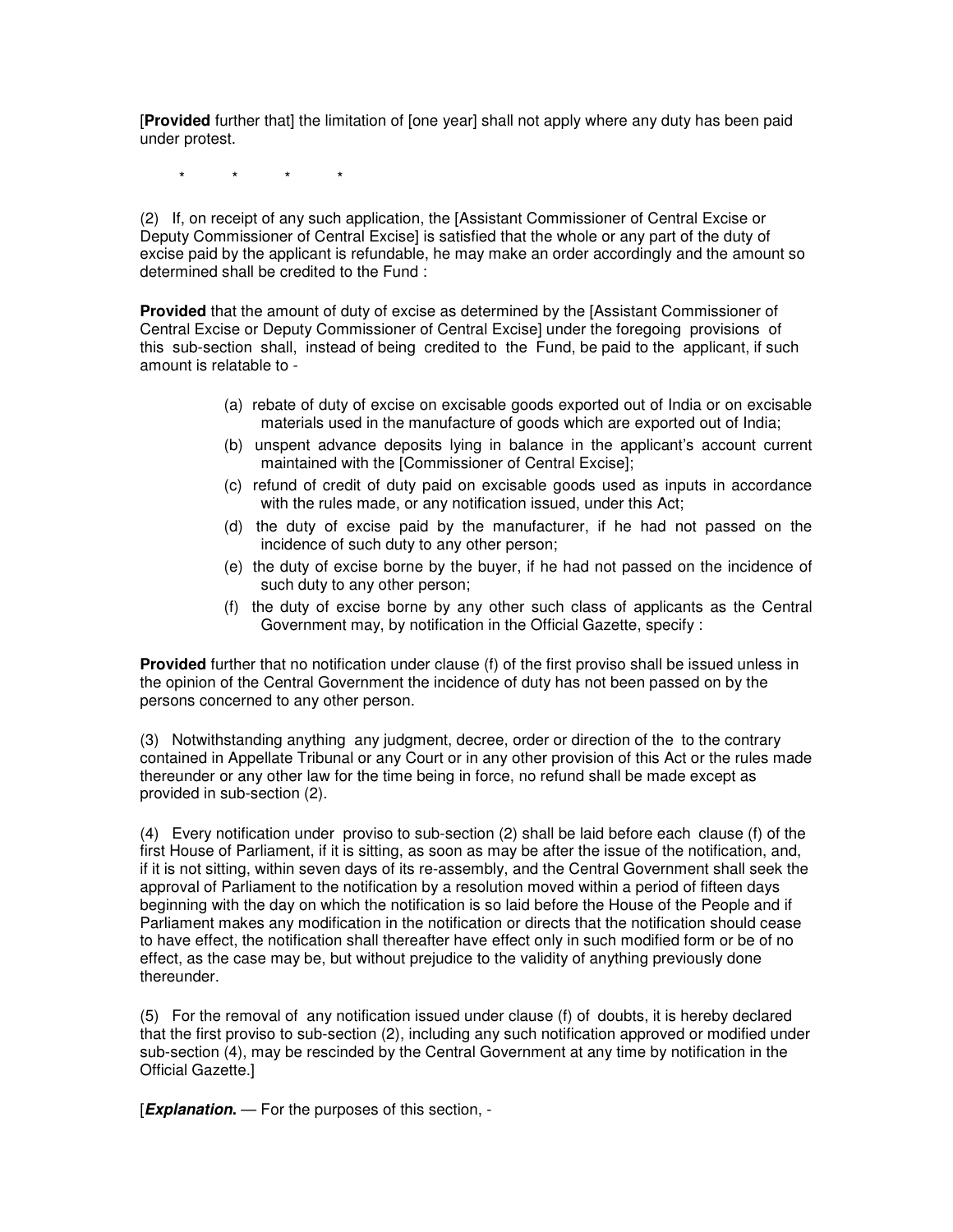- (A) "refund" includes rebate of duty of excise on excisable goods exported out of India or on excisable materials used in the manufacture of goods which are exported out of India;
- (B) "relevant date" means,
	- (a) in the case of goods exported out of India where a refund of excise duty paid is available in respect of the goods themselves or, as the case may be, the excisable materials used in the manufacture of such goods, -
		- (i) if the goods are exported by sea or air, the date on which the ship or the aircraft in which such goods are loaded, leaves India, or
		- (ii) if the goods are exported by land, the date on which such goods pass the frontier, or
		- (iii) if the goods are exported by post, the date of despatch of goods by the Post Office concerned to a place outside India;
	- (b) in the case of goods returned for being remade, refined, reconditioned, or subjected to any other similar process, in any factory, the date of entry into the factory for the purposes aforesaid;
	- (c) in the case of goods to which banderols are required to be affixed if removed for home consumption but not so required when exported outside India, if returned to a factory after having been removed from such factory for export out of India, the date of entry into the factory;
	- (d) in a case where a manufacturer is required to pay a sum, for a certain period, on the basis of the rate fixed by the Central Government by notification in the Official Gazette in full discharge of his liability for the duty leviable on his production of certain goods, if after the manufacturer has made the payment on the basis of such rate for any period but before the expiry of that period such rate is reduced, the date of such reduction;
	- [(e) in the case of a person, other than the manufacturer, the date of purchase of the goods by such person;]

in the case of goods which are exempt from payment of duty

- (eb) this Act or the rules made thereunder, the date of adjustment of duty after the final assessment thereof;
- (ec) in case where the duty becomes refundable as a consequence of judgment, decree, order or direction of appellate authority, Appellate Tribunal or any court, the date of such judgment, decree, order or direction;]
- (f) in any other case, the date of payment of duty.]

## **SECTION 11BB. — Interest on delayed refunds.**

If any duty ordered to be refunded under sub-section (2) of section 11B to any applicant is not refunded within three months from the date of receipt of application under sub-section (1) of that section, there shall be paid to that applicant interest at such rate, [not below five per cent] and not exceeding thirty per cent per annum as is for the time being fixed [by the Central Government, by Notification in the Official Gazette], on such duty from the date immediately after the expiry of three months from the date of receipt of such application till the date of refund of such duty :

**Provided** that where any duty ordered to be refunded under sub-section (2) of section 11B in respect of an application under sub-section (1) of that section made before the date on which the Finance Bill, 1995 receives the assent of the President, is not refunded within three months from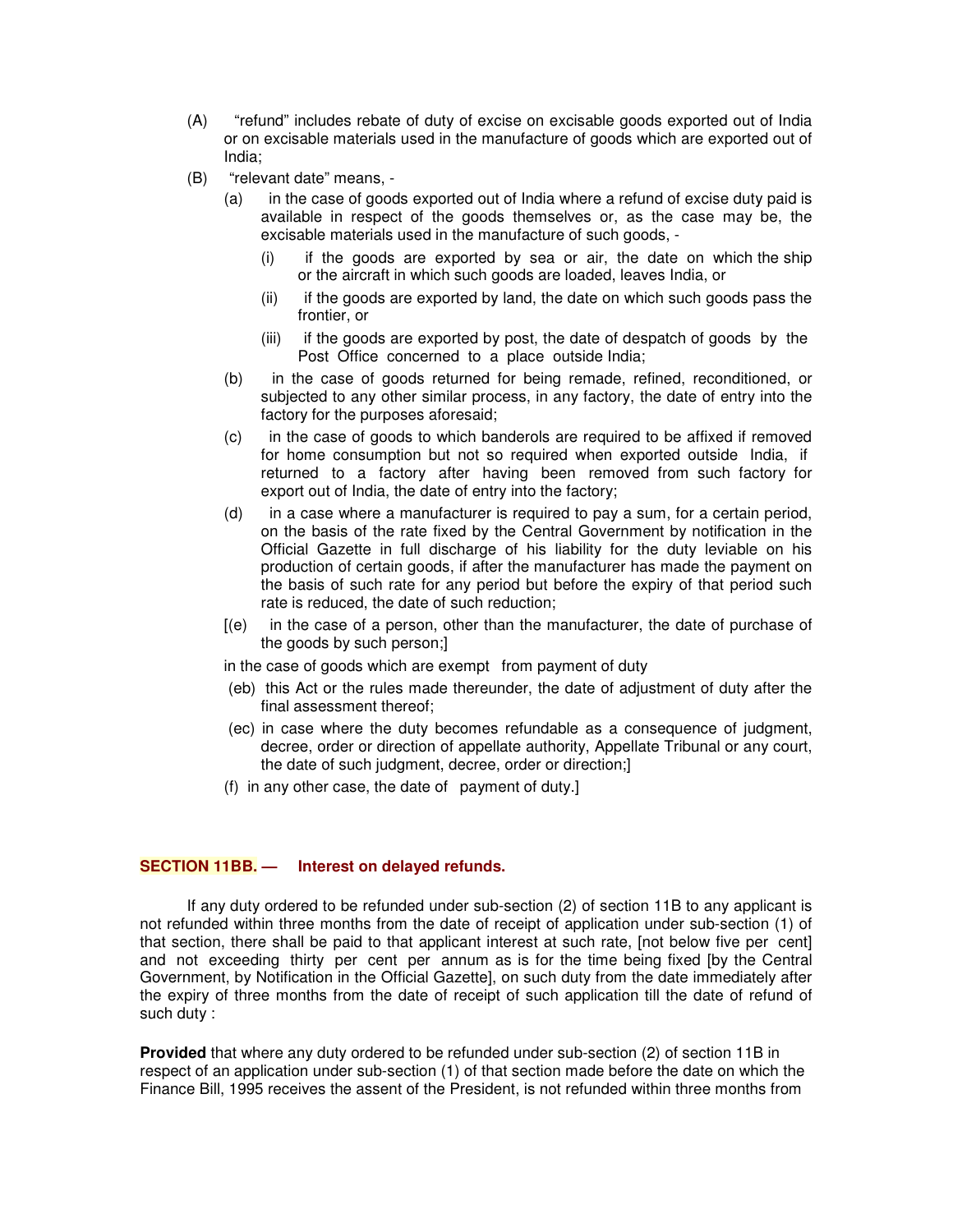such date, there shall be paid to the applicant interest under this section from the date immediately after three months from such date, till the date of refund of such duty.

**Explanation**. - Where any order of refund is made by the Commissioner (Appeals), Appellate Tribunal [, National Tax Tribunal] or any court against an order of the [Assistant Commissioner of Central Excise or Deputy Commissioner of Central Excise], under sub-section (2) of section 11B, the order passed by the Commissioner (Appeals), Appellate Tribunal or, as the case may be, by the court shall be deemed to be an order passed under the said sub-section (2) for the purposes of this section.]

# **SECTION 11C. Power not to recover duty of excise not levied or short-levied as a result of general practice. —**

- (1) Notwithstanding anything contained in this Act, if the Central Government is satisfied
	- (a) that a practice was, or is, generally prevalent regarding levy of duty of excise (including non-levy thereof) on any excisable goods;
	- (b) and that such goods were, or are, liable
		- (i) to duty of excise, in cases where according to the said practice the duty was not, or is not being, levied, or
		- (ii) to a higher amount of duty of being, levied, according to the said excise than what was, or is practice,

then, the Central Government may, by notification in the Official Gazette, direct that the whole of the duty of excise payable on such goods, or as the case may be, the duty of excise in excess of that payable on such goods, but for the said practice, shall not be required to be paid in respect of the goods on which the duty of excise was not, or is not being, levied, or was, or is being, shortlevied, in accordance with the said practice.

(2) Where any notification under sub-section (1) in respect of any goods has been issued, the whole of the duty of excise paid on such goods or, as the case may be, the duty of excise paid in excess of that payable on such goods, which would not have been paid if the said notification had been in force, shall be dealt with in accordance with the provisions of sub-section (2) of section 11B :

**Provided** that the person claiming the refund of such duty or, as the case may be, excess duty, makes an application in this behalf to the [Assistant Commissioner of Central Excise or Deputy Commissioner of Central Excise], in the form referred to in sub-section (1) of section 11B, before the expiry of six months from the date of issue of the said notification.

# **SECTION 11D. Duties of excise collected from the buyer to be deposited with the Central Government. -**

(1) Notwithstanding anything to the contrary contained in any order or direction of the Appellate Tribunal or any Court or in any other provision of this Act or the rules made thereunder, every person who is liable to pay duty under this Act or the rules made thereunder, and has collected any amount in excess of the duty assessed or determined and paid on any excisable goods under this Act or the rules made thereunder from the buyer of such goods in any manner as representing duty of excise, shall forthwith pay the amount so collected to the credit of the Central Government.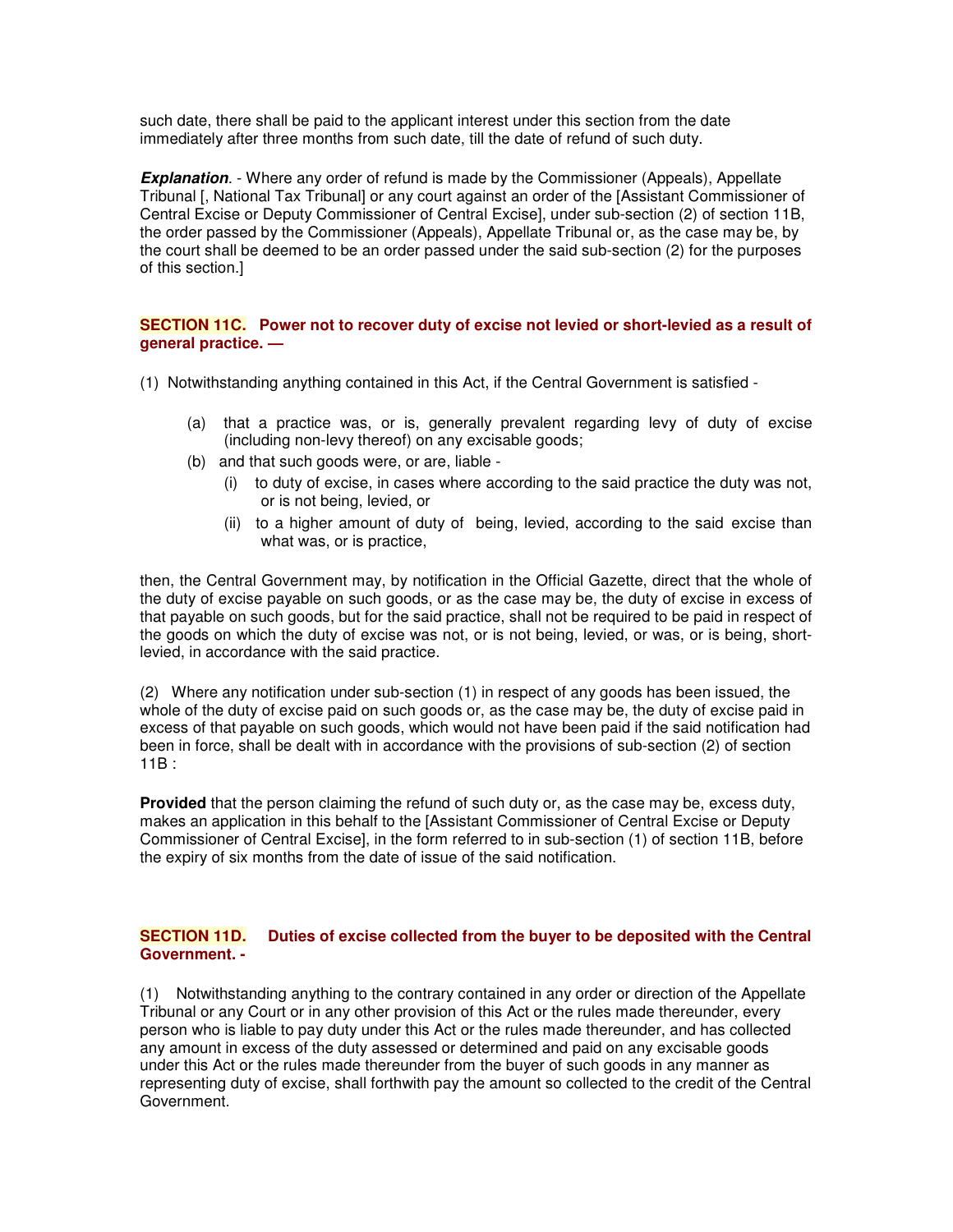(2) Where any amount is of the Central Government under sub-section required to be paid to the credit (1) and which has not been so paid, the Central Excise Officer may serve, on the person liable to pay such amount, a notice requiring him to show cause why the said amount, as specified in the notice, should not be paid by him to the credit of the Central Government.

(3) The Central Excise representation, if any, made by the person Officer shall, after considering the on whom the notice is served under sub-section (2), determine the amount due from such person (not being in excess of the amount specified in the notice) and thereupon such person shall pay the amount so determined.

(4) The amount paid to the under sub-section (1) or sub-section (3) shall credit of the Central Government be adjusted against the duty of excise payable by the person on finalisation of assessment or any other proceeding for determination of the duty of excise relating to the excisable goods referred to in sub-section (1).

(5) Where any surplus is left sub-section (4), the amount of such surplus shall after the adjustment under either be credited to the Fund or, as the case may be, refunded to the person who has borne the incidence of such amount, in accordance with the provisions of section 11B and such person may make an application under that section in such cases within six months from the date of the public notice to be issued by the Assistant Commissioner of Central Excise for the refund of such surplus amount.

# **SECTION 11DD. Interest on the amounts collected in excess of the duty. -**

(1) Where an amount has been collected in excess of the duty assessed or determined and paid on any excisable goods under this Act or the rules made thereunder from the buyer of such goods, the person who is liable to pay such amount as determined under sub-section (3) of section 11D, shall, in addition to the amount, be liable to pay interest at such rate not below ten per cent., and not exceeding thirty-six per cent. per annum, as is for the time being fixed by the Central Government, by notification in the Official Gazette, from the first day of the month succeeding the month in which the amount ought to have been paid under this Act, but for the provisions contained in sub-section (3) of section 11D, till the date of payment of such amount :

**Provided** that in such cases where the amount becomes payable consequent to issue of an order, instruction or direction by the Board under section 37B, and such amount payable is voluntarily paid in full, without reserving any right to appeal against such payment at any subsequent stage, within forty-five days from the date of issue of such order, instruction or direction, as the case may be, no interest shall be payable and in other cases the interest shall be payable on the whole amount, including the amount already paid.

(2) The provisions of sub-section (1) shall not apply to cases where the amount had become payable or ought to have been paid before the day on which the Finance Bill, 2003 receives the assent of the President.

**Explanation** 1. - Where the amount determined under sub-section (3) of section 11D is reduced by the Commissioner (Appeals), the Appellate Tribunal or, as the case may be, the court, the interest payable thereon under sub-section (1) shall be on such reduced amount.

*Explanation 2.* - Where the amount determined under sub-section (3) of section 11D is increased by the Commissioner (Appeals), the Appellate Tribunal or, as the case may be, the court, the interest payable thereon under sub-section (1) shall be on such increased amount.].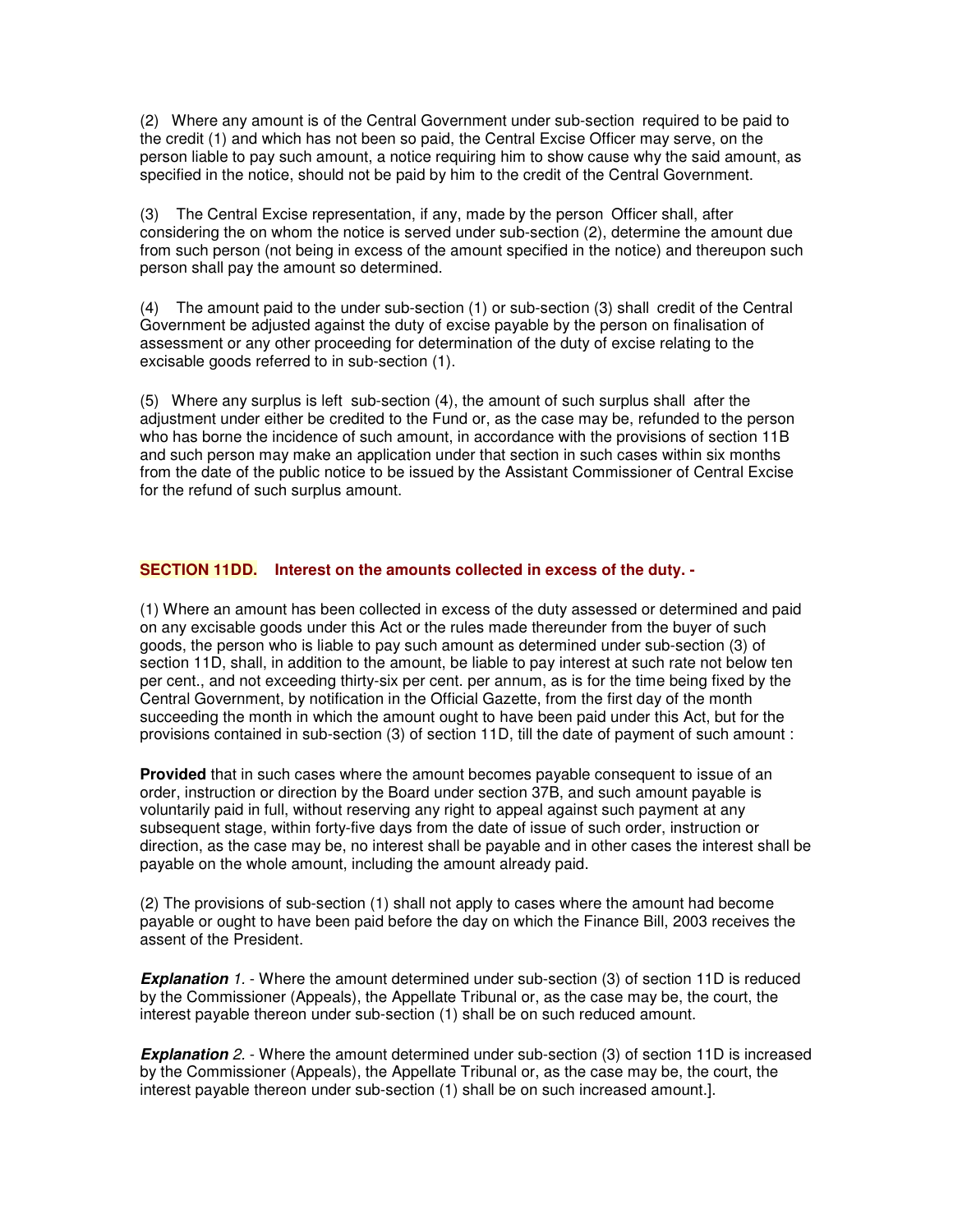#### **SECTION 11DDA. Provisional attachment to protect revenue in certain cases. -**

(1) Where, during the pendency of any proceedings under section 11A or section 11D, the Central Excise Officer is of the opinion that for the purpose of protecting the interest of revenue, it is necessary so to do, he may, with the previous approval of the Commissioner of Central Excise, by order in writing, attach provisionally any property belonging to the person on whom notice is served under sub-section (1) of section 11A or sub-section (2) of section 11D, as the case may be, in accordance with the rules made in this behalf under section 142 of the Customs Act, 1962 (52 of 1962).

(2) Every such provisional attachment shall cease to have effect after the expiry of a period of six months from the date of the order made under sub-section (1) :

**Provided** that the Chief Commissioner of Central Excise may, for reasons to be recorded in writing, extend the aforesaid period by such further period or periods as he thinks fit, so, however, that the total period of extension shall not in any case exceed two years :

**Provided** further that where an application for settlement of case under section 32E is made to the Settlement Commission, the period commencing from the date on which such application is made and ending with the date on which an order under sub-section (1) of section 32F is made shall be excluded from the period specified in the preceding proviso.

## **SECTION 12. Application of the provisions of [Act No. 52 of to Central Excise Duties. — 1962]**

The Central Government may, by notification in the Official Gazette, declare that any of the provisions of the Customs Act, 1962 (52 of 1962), relating to the levy of and exemption from customs duties, drawback of duty, warehousing, offences and penalties, confiscation, and procedure relating to offences and appeals shall, with such modifications and alterations as it may consider necessary or desirable to adapt them to the circumstances, be applicable in regard to like matters in respect of the duties imposed by section 3.

## **CHAPTER IIA**

## **INDICATING AMOUNT OF DUTY IN THE PRICE OF GOODS, ETC., FOR PURPOSE OF REFUND AND CREDITING CERTAIN AMOUNTS TO THE FUND**

#### **SECTION 12A.Price of goods to indicate the amount of duty paid thereon. —**

Notwithstanding anything contained in this Act or any other law for the time being in force, every person who is liable to pay duty of excise on any goods shall, at the time of clearance of the goods, prominently indicate in all the documents relating to assessment, sales invoice, and other like documents, the amount of such duty which will form part of the price at which such goods are to be sold.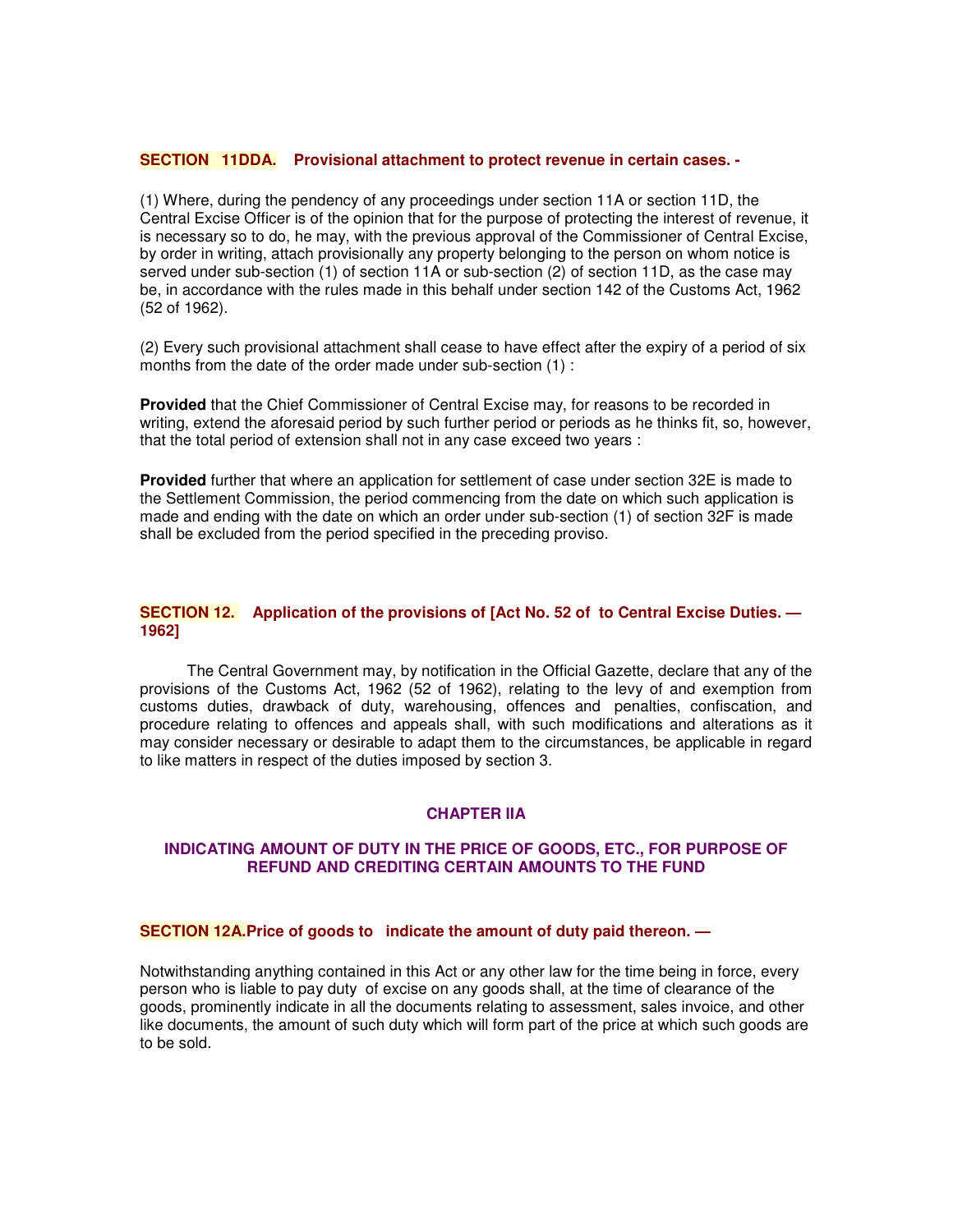## **SECTION 12B.Presumption that the incidence of duty has been passed on to the buyer.**

Every person who has paid the duty of excise on any goods under this Act shall, unless the contrary is proved by him, be deemed to have passed on the full incidence of such duty to the buyer of such goods.

## **SECTION 12C.Consumer Welfare Fund. —**

**—**

(1) There shall be established by the Central Government a fund, to be called the Consumer Welfare Fund.

There shall be credited to the (2) Fund, in such manner as may be prescribed, -

(a) the amount of duty of excise referred to in sub-section (2) of section 11B or sub-section (2) of section 11C or sub-section (2) of section 11D;

(b) the amount of duty of customs referred to in sub-section (2) of section 27 or sub-section (2) of section 28A, or sub-section (2) of section 28B of the Customs Act, 1962 (52 of 1962);

(c) any income from investment of the amount credited to the Fund and any other monies received by the Central Government for the purposes of this Fund.

(d) the surplus amount referred to in sub-section (6) of section 73A of the Finance Act, 1994 (32 of 1994).

## **SECTION 12D. Utilisation of the Fund. —**

(1) Any money credited to the Fund shall be utilised by the Central Government for the welfare of the consumers in accordance with such rules as that Government may make in this behalf.

The Central Government shall (2) maintain or, if it thinks fit, specify the authority which shall maintain, proper and separate account and other relevant records in relation to the Fund in such form as may be prescribed in consultation with the Comptroller and Auditor-General of India.

## **CHAPTER III**

## **POWERS AND DUTIES OF OFFICERS AND LANDHOLDERS**

# **SECTION 12E.**Powers of Central Excise Officers. —

A (1) Central Excise Officer may exercise the powers and discharge the duties conferred or imposed under this Act on any other Central Excise Officer who is subordinate to him.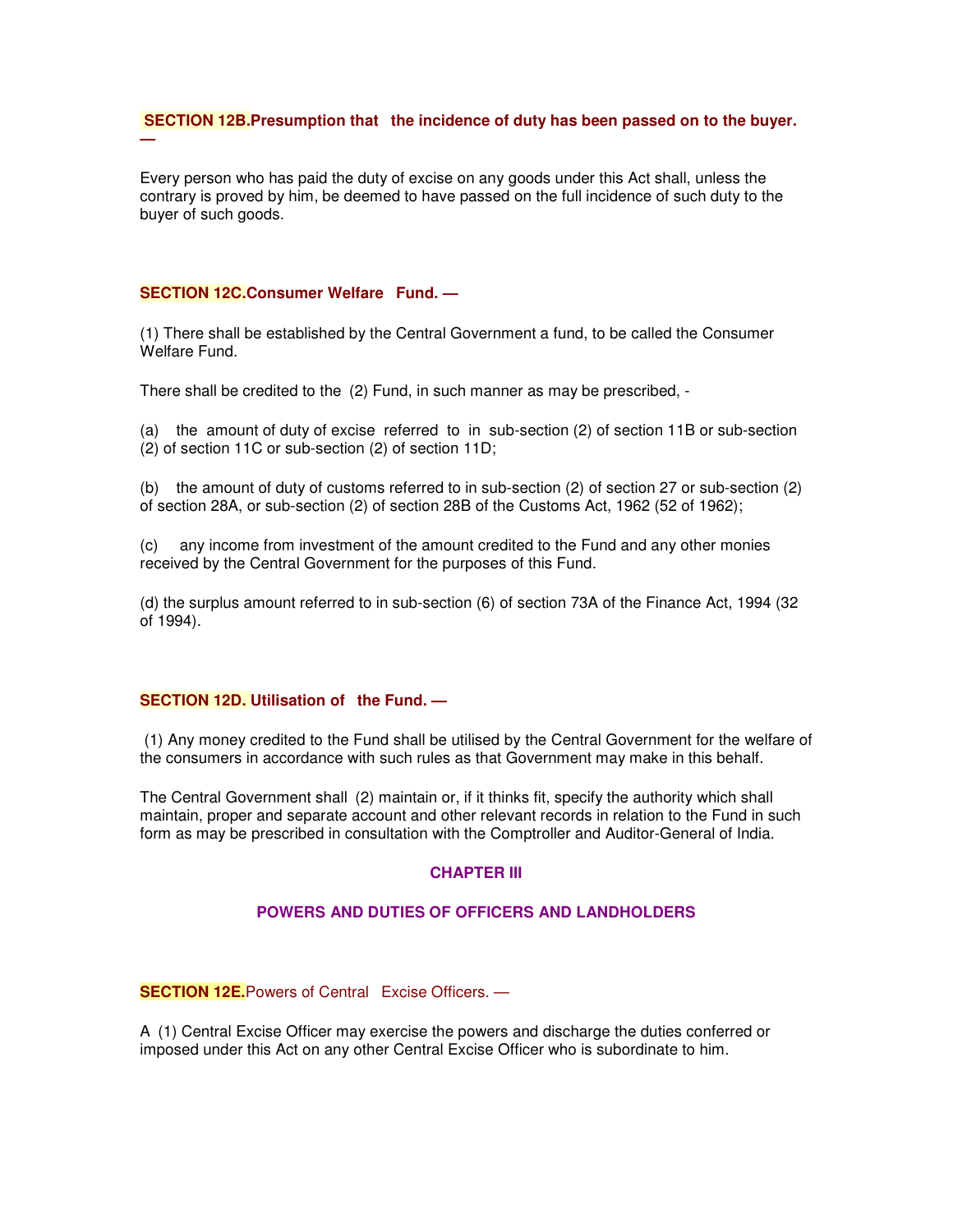Notwithstanding anything (2) contained in sub-section (1), the [Commissioner of Central Excise (Appeals)] shall not exercise the powers and discharge the duties conferred or imposed on a Central Excise Officer other than those specified in section 14 or Chapter VIA.]

# **SECTION 13. Power to arrest. —**

Any Central Excise Officer not below the rank of Inspector of Central (1) Excise may, with prior approval of the Commissioner of Central Excise, arrest any person whom he has reason to believe to be liable to punishment under this Act or the rules made thereunder.

## **SECTION 14. Power to summon persons to give evidence and produce documents in inquiries under this Act. —**

(1) Any Central Excise Officer duly empowered by the Central Government in this behalf, shall have power to summon any person whose attendance he considers necessary either to give evidence or to produce a document or any other thing in any inquiry which such officer is making for any of the purposes of this Act. A summons to produce documents or other things may be for the production of certain specified documents or things or for the production of all documents or things of a certain description in the possession or under the control of the person summoned.

All persons so summoned shall (2) be bound to attend, either in person or by an authorised agent, as such officer may direct; and all persons so summoned shall be bound to state the truth upon any subject respecting which they are examined or make statements and to produce such documents and other things as may be required :

**Provided** that the exemptions under Sections 132 and 133 of the Code of Civil Procedure, 1908 (5 of 1908) shall be applicable to requisitions for attendance under this section.

Every such inquiry as aforesaid (3) shall be deemed to be a "judicial proceeding" within the meaning of Section 193 and Section 228 of the Indian Penal Code, 1860 (45 of 1860).

#### **SECTION [14A. Special audit in certain cases**. —

If at any stage of enquiry, (1) investigation or any other proceedings before him, any Central Excise Officer not below the rank of an [Assistant Commissioner of Central Excise, or Deputy Commissioner of Central Excise] having regard to the nature and complexity of the case and the interest of revenue, is of the opinion that the value has not been correctly declared or determined by a manufacturer or any person, he may, with the previous approval of the Chief Commissioner of Central Excise, direct such manufacturer or such person to get the accounts of his factory, office, depots, distributors or any other place, as may be specified by the said Central Excise Officer, audited by a cost accountant, nominated by the Chief Commissioner of Central Excise in this behalf.

The cost accountant, so (2) nominated shall, within the period specified by the Central Excise Officer, submit a report of such audit duly signed and certified by him to the said Central Excise Officer mentioning therein such other particulars as may be specified :

**Provided** that the Central Excise Officer may, on an application made to him in this behalf by the manufacturer or the person and for any material and sufficient reason, extend the said period by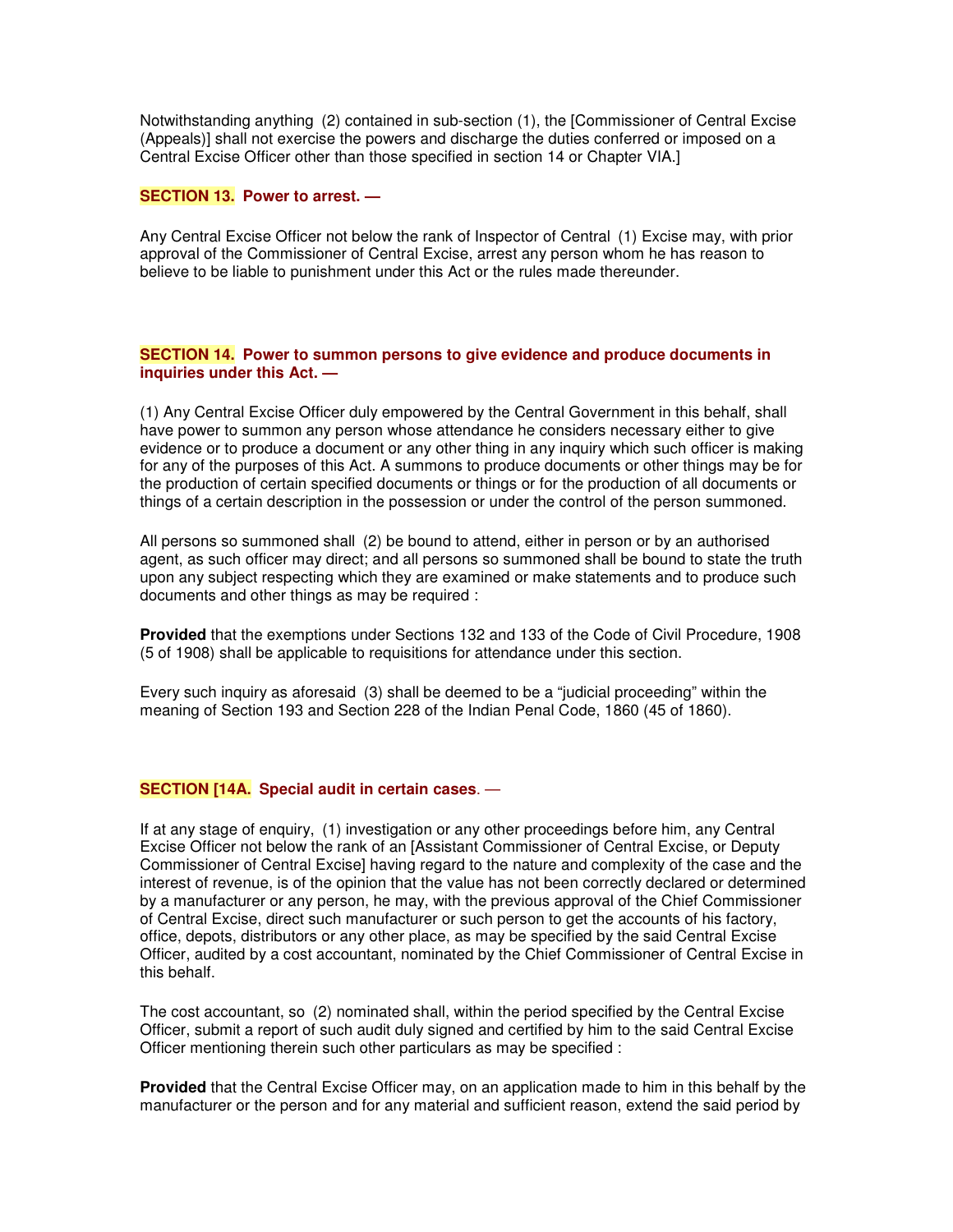such further period or periods as he thinks fit; so, however, that the aggregate of the period originally fixed and the period or periods so extended shall not, in any case, exceed one hundred and eighty days from the date on which the direction under sub-section (1) is received by the manufacturer or the person.

The provisions of sub-section (3) (1) shall have effect notwithstanding that the accounts of the manufacturer or person aforesaid have been audited under any other law for the time being in force or otherwise.

] \* \* \* \* [(4)

The manufacturer or the person (5) shall be given an opportunity of being heard in respect of any material gathered on the basis of audit under sub-section (1) and proposed to be utilised in any proceedings under this Act or rules made thereunder.

**Explanation**. - For the purpose of this section, "cost accountant" shall have the meaning assigned to it in clause (b) of sub-section (1) of Section 2 of the Cost and Works Accountants Act, 1959 (23 of 1959).]

**SECTION 14AA**. Special audit in cases where credit of duty availed or utilised is not within the normal limits, etc. —

(1) If the Commissioner of Central Excise has reason to believe that the credit of duty availed of or utilised under the rules made under this Act by a manufacturer of any excisable goods -

is not within the normal limits (a) having regard to the nature of the excisable goods produced or manufactured, the type of inputs used and other relevant factors, as he may deem appropriate;

has been availed of or utilised by (b) reason of fraud, collusion or any wilful mis-statement or suppression of facts, he may direct such manufacturer to get the accounts of his factory, office, depot, distributor or any other place, as may be specified by him, audited by a cost accountant nominated by him.

(2) The cost accountant so nominated shall, within the period specified by the Commissioner of Central Excise, submit a report of such audit duly signed and certified by him to the said Commissioner mentioning therein such other particulars as may be specified.

(3) The provisions of sub-section (1) shall have effect notwithstanding that the accounts of the said manufacturer aforesaid have been audited under any other law for the time being in force or otherwise.

 $[(4)$ \* \* \* \* \* \* \* \* \*

(5) The manufacturer shall be given an opportunity of being heard in respect of any material gathered on the basis of the audit under sub-section (1) and proposed to be utilised in any proceeding under this Act or rules made thereunder.

*Explanation.* — For the purpose of this section, "cost accountant" shall have the meaning assigned to it in clause (b) of sub-section (1) of section 2 of the Cost and Works Accountants Act, 1959 (23 of 1959).]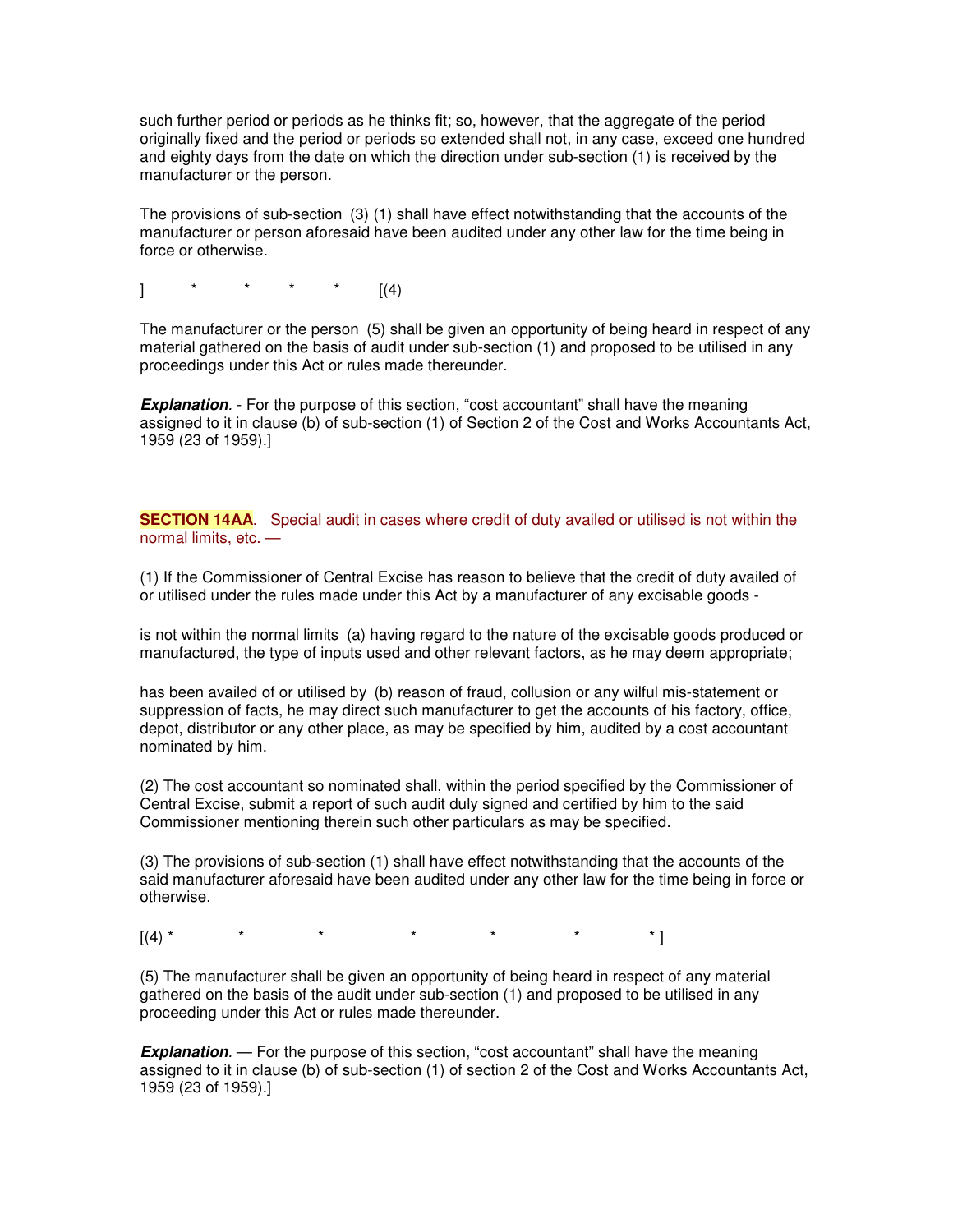#### **SECTION 15. Officers required to assist Central Excise Officers. —**

All officers of Police and Customs and all officers of Government engaged in the collection of land revenue, and all village officers are hereby empowered and required to assist the Central Excise Officers in the execution of this Act.

| <b>SECTION 16. *</b> | * | * |  |
|----------------------|---|---|--|
|                      |   |   |  |
|                      |   |   |  |
| <b>SECTION 17. *</b> | * | * |  |

**SECTION 18.Searches and arrests how to be made. —** All searches made under this Act or any rules made thereunder and all arrests made under this Act shall be carried out in accordance with the provisions of the Code of Criminal Procedure, 1898 (5 of 1898), relating respectively to searches and arrests made under that Code.

**SECTION 19.Disposal of persons arrested. —** Every person arrested under this Act shall be forwarded without delay to the nearest Central Excise Officer empowered to send persons so arrested to a Magistrate, or, if there is no such Central Excise Officer within a reasonable distance, to the officer-in-charge of the nearest police station.

**SECTION 20.Procedure to be followed by officer-in-charge of police station.—** The officerin-charge of a police station to whom any person is forwarded under section 19 shall either admit him to bail to appear before the Magistrate having jurisdiction, or in default of bail forward him in custody to such Magistrate.

**SECTION 21.Inquiry how to be made by Central Excise Officers against arrested persons forwarded to them under section 19. —** (1) When any person is forwarded under section 19 to a Central Excise Officer empowered to send persons so arrested to a Magistrate, the Central Excise Officer shall proceed to enquire into the charge against him.

For this purpose the Central (2) Excise Officer may exercise the same powers and shall be subject to the same provisions as the officer-in-charge of a police station may exercise and is subject to under the Code of Criminal Procedure, 1898 (5 of 1898), when investigating a cognizable case :

#### **Provided** that —

if the Central Excise Officer is of (a) opinion that there is sufficient evidence or reasonable ground of suspicion against the accused person, he shall either admit him to bail to appear before a Magistrate having jurisdiction in the case, or forward him in custody to such Magistrate;

if it appears to the Central (b) Excise Officer that there is not sufficient evidence or reasonable ground of suspicion against the accused person, he shall release the accused person on his executing a bond, with or without sureties as the Central Excise Officer may direct, to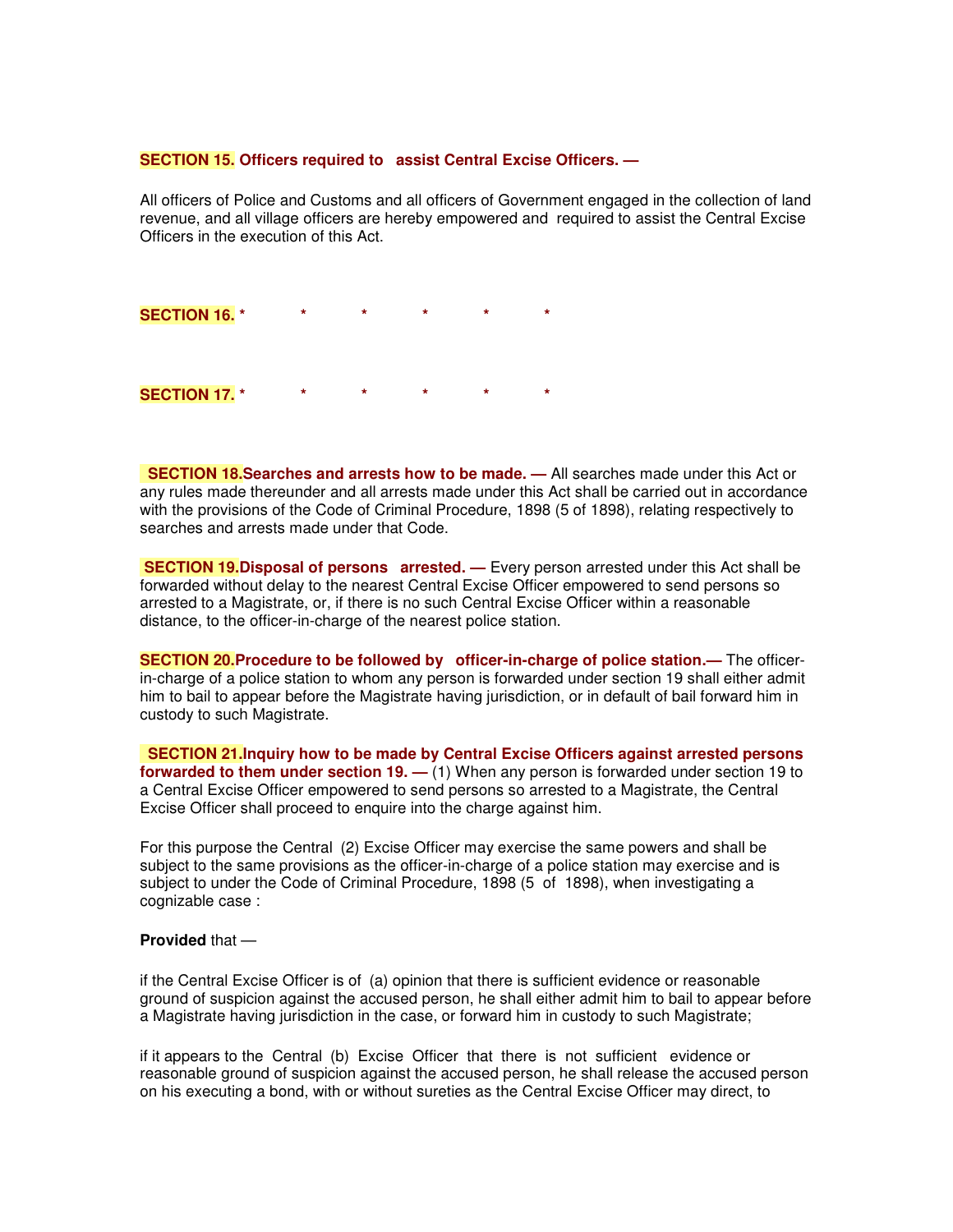appear, if and when so required, before the Magistrate having jurisdiction, and shall make a full report of all the particulars of the case to his official superior.

# **SECTION 22. Vexatious search, seizure, etc., by Central Excise Officer. —**

Any Central Excise or other officer exercising powers under this Act or under the rules made thereunder who —

without reasonable ground of (a) suspicion searches or causes to be searched any house, boat or place;

vexatiously and unnecessarily (b) detains, searches or arrests any person;

vexatiously and unnecessarily seizes (c) the movable property of any person, on pretence of seizing or searching for any article liable to confiscation under this Act;

commits, as such officer, any other (d) act to the injury of any person, without having reason to believe that such act is required for the execution of his duty;

shall, for every such offence, be punishable with fine which may extend to two thousand rupees.

Any person wilfully and maliciously giving false information and so causing an arrest or a search to be made under this Act shall be punishable with fine which may extend to two thousand rupees or with imprisonment for a term which may extend to two years or with both.

**SECTION 23. Failure of Central Excise Officer in duty. —** Any Central Excise Officer who ceases or refuses to perform or withdraws himself from the duties of his office, unless he has obtained the express written permission of the [Commissioner of Central Excise], or has given to his superior officer two months' notice in writing of his intention or has other lawful excuse, shall on conviction before a Magistrate be punishable with imprisonment for a term which may extend to three months, or with fine which may extend to three months' pay, or with both.

## **PROVISIONS OF CENTRAL EXCISE ACT, 1944 ON ADVANCE RULINGS**

# **CHAPTER IIIA OF CENTRAL EXCISE ACT, 1944**

## **ADVANCE RULINGS**

# **SECTION 23A Definition:-** In this Chapter, unless the context other-wise requires,-

- (a) activity" means production or manufacture of goods;
- (b) "advance ruling" means the determination, by the authority, of a question of law or fact specified in the application regarding the liability to pay duty in relation to an activity which is proposed to be undertaken, by the applicant;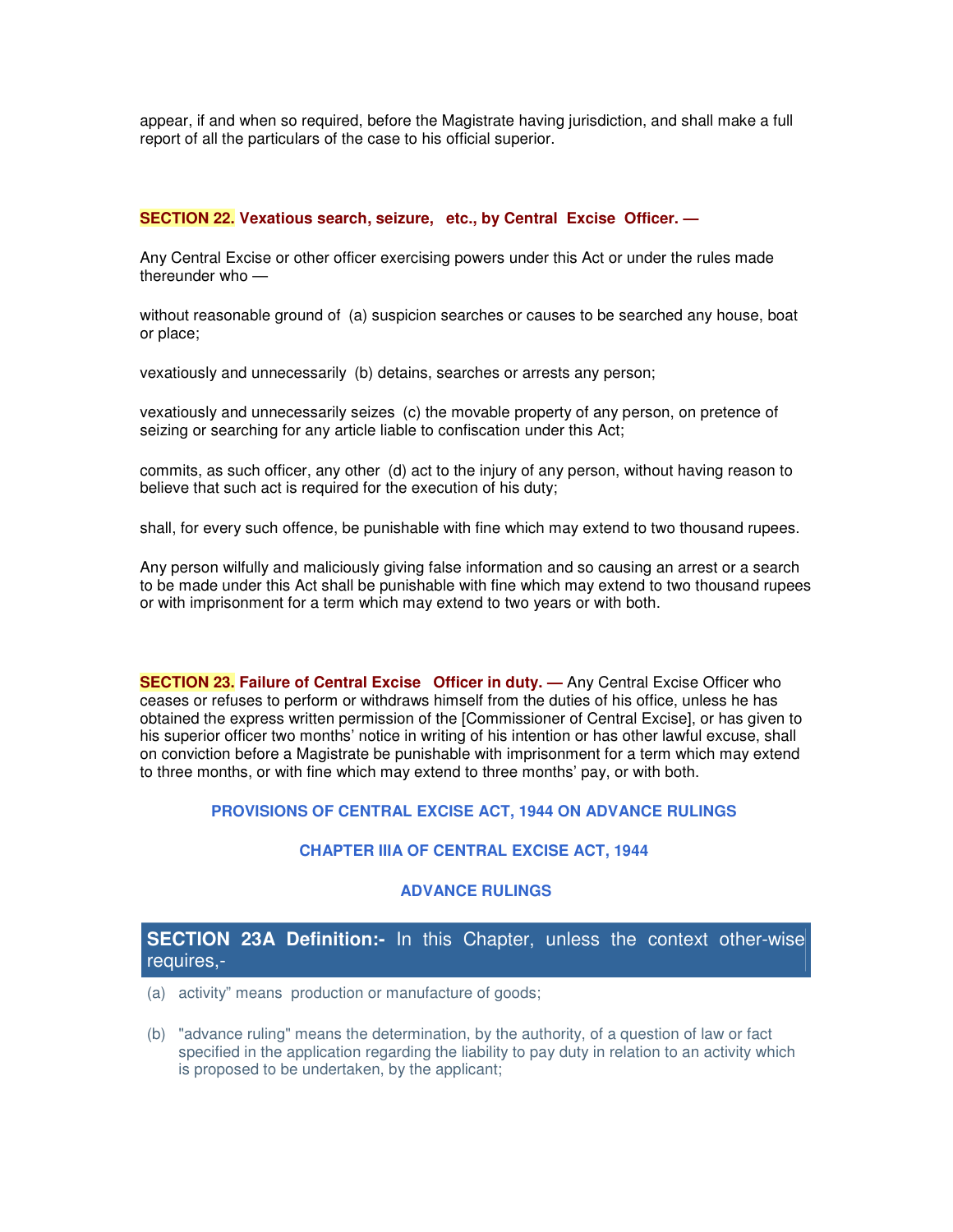- (c) "applicant" means-
	- (i) (a) a non-resident setting up a joint venture in India in collaboration with a nonresident or a resident; or
		- (b) a resident setting up a joint venture in India in collaboration with a non-resident; or
		- (c) a wholly owned subsidiary Indian company, of which the holding company is a foreign company, who or which , as the case may be, proposes to undertake any business activity in India;
	- (ii) a joint venture in India; or
	- (iii) a resident falling within any such class or category of persons, as the Central Government may, by notification in the official Gazette, specify in this behalf, and which or who, as the case may be, makes application for advance ruling under subsection (1) of section 23 C or ;

'Explanation. - For the purposes of this clause, "joint venture in India" means a contractual arrangement whereby two or more persons undertake an economic activity which is subject to joint control and one or more of the participants or partners or equity holders is a non-resident having substantial interest in such arrangement;'.

- (d) "application" means an application made to be Authority under sub-section (1) of section 23C;
- (e) "Authority" means the Authority for Advance Rulings (Central Excise, Customs and Service Tax ) constituted under section 28F of the Customs Act, 1962(52 of 1962);
- (f) "non-resident", "Indian Company" and "foreign company" have the meanings respectively assigned to them in clause (30), (26) and (23A) of section 2 of the Income-tax Act,1961 (43 of 1961).

**SECTION 23B**. **Vacancies, etc**., **not to invalidate proceedings**.- No proceeding before, or pronouncement of advance ruling by, the Authority under this Chapter shall be questioned or shall be invalid on the ground merely of the existence of any vacancy or defect in the constitution of the Authority.

**Section 23C. Application for advance ruling.-**

- (1) An applicant desirous of obtaining an advance ruling under this Chapter may make an application in such form and in such manner as may be prescribed, stating the question on which the advance ruling is sought.
- (2) The question on which the advance ruling is sought shall be in respect of,-
	- (a) classification of goods under the Central Excise Tariff Act, 1985 (5 of 1986);
	- (b) applicability of a notification issued under sub-section (1) of section 5A having a bearing on the rate of duty;
	- (c) the principles to be adopted for the purposes of determination of value of the goods under the provisions of this Act;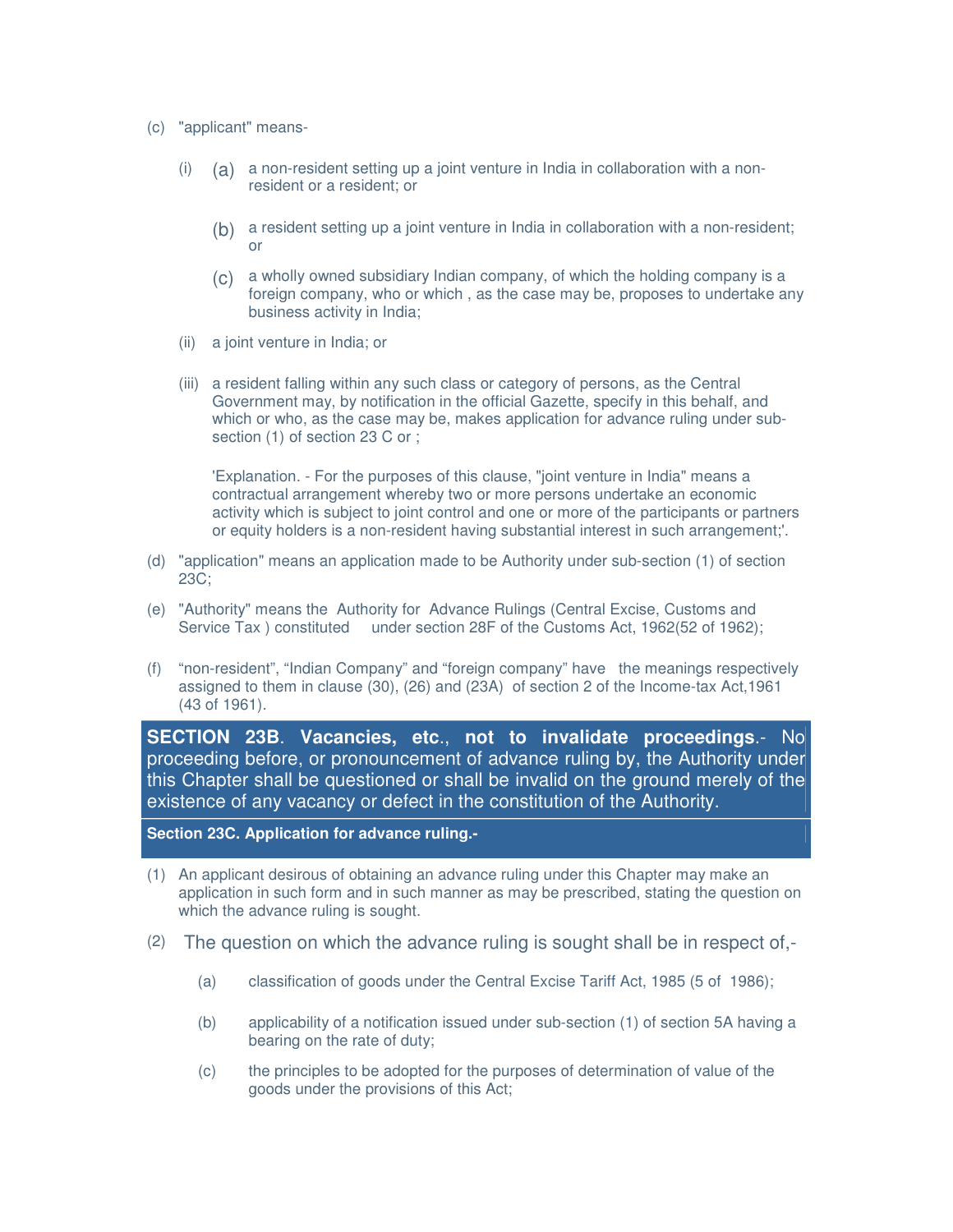- (d) notifications issued in respect of duties of excise under this Act, the Central excise Tariff Act, 1985 and any duty chargeable under any other law for the time being in force in the same manner as duty of excise leviable under this Act;
- (e) admissibility of credit of excise duty paid or deemed to have been paid on the goods used in or in relation to the manufacture of the excisable goods.
- (f) determination of the liability to pay duties of excise on any goods under this Act.
- (3) The application shall be made in quadruplicate and be accompanied by a fee of two thousand five hundred rupees.
- (4) An applicant may withdraw his application within thirty days from the date of the application.

## **SECTION 23 D. Procedure on receipt of application.-**

(1) On receipt of an application, the Authority shall cause a copy thereof to be forwarded to the Commissioner of Central Excise and, if necessary, call upon him to furnish the relevant records

Provided that where any records have been called for by the Authority in any case, such records shall, as soon as possible, be returned to the Commissioner of Central Excise.

(2) The Authority may, after examining the application and the records called for, by order, either allow or reject the application:

Provided that the Authority shall not allow the application where the question raised in the application is, -

- (a) already pending in the applicant's case before any Central excise officer, the Appellate Tribunal or any Court;
- (b) the same as in a matter already decided by the Appellate Tribunal or any Court:

Provided also that where the application is rejected, reasons for such rejection shall be given in the order.

Provided also that where the application is rejected, reasons for such rejection shall be given in the order.

- (3) A copy of every order made under sub-section (2) shall be sent to the applicant and to the Commissioner of Central Excise.
- (4) Where an application is allowed under sub-section (2), the Authority shall, after examining such further material as may be placed before it by the applicant or obtained by the Authority, pronounce its advance ruling on the question specified in the application.
- (5) On a request received from the applicant, the Authority shall, before pronouncing its advance ruling, provided an opportunity to the applicant of being heard, either in person or through a duly authorised representative.

*Explanation.-*For the purposes of this sub-section, "authorised representative" shall have the meaning assigned to it in sub-section (2) of section 35Q.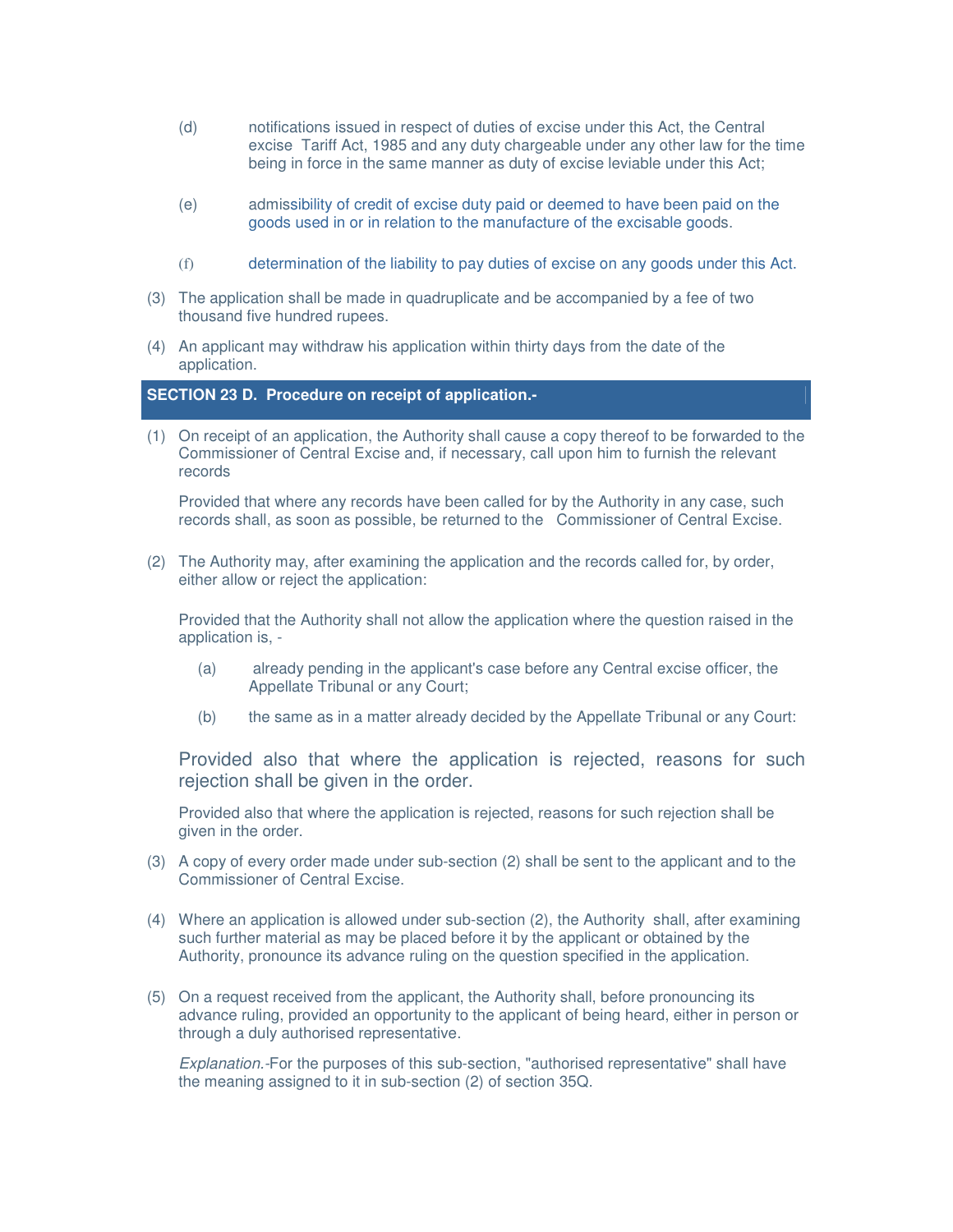- (6) The Authority shall pronounce its advance ruling in writing within ninety days of the receipt of application.
- (7) A copy of the advance ruling pronounced by the Authority, duly signed by the members and certified in the prescribed manner shall be sent to the applicant and to the Commissioner of Central Excise, as soon as may be, after such pronouncement.

# **SECTION 23E. Applicability of advance ruling.-**

- (1) The advance ruling pronounced by the Authority under section 23D shall be binding only-
	- (a) on the applicant who had sought it ;
	- (b) in respect of any matter referred to in sub-section(2) of section 23C;
	- (c) on the Commissioner of Central Excise, and the Central Excise authorities subordinate to him, in respect of the applicant.
- (2) The advance ruling referred to in sub-section (1) shall be binding as aforesaid unless there is a change in law or facts on the basis of which the advance ruling has been pronounced.

## **SECTION 23F. Advance ruling to be void in certain circumstances.-**

- (1) Where the Authority finds, on a representation made to it by the Commissioner of Central Excise or otherwise, that an advance ruling pronounced by it under sub-section(6) of section 23D has been obtained by the applicant by fraud or mis-representation of facts, it may, by order, declare such ruling to be void *ab initio* and thereupon all the provisions of this Act shall apply (after excluding the period beginning with the date of such advance ruling and ending with the date of order under this sub-section) to the applicant as if such advance ruling had never been made.
- (2) A copy of the order made under sub-section(1) shall be sent to the applicant and the Commissioner of Central Excise.

## **SECTION 23G: Powers of Authority:-**

- (1) The Authority shall, for the purpose of exercising its powers regarding discovery and inspection, enforcing the attendance of any person and examining him on oath, issuing commissions and compelling production of books of account and other records, have all the powers of a civil court under the Code of Civil Procedure, 1908 (5 of 1908).
- (2) The Authority shall be deemed to be a civil court for the purpose of section 195, but not for the purpose of Chapter XXVI of the code of Criminal Procedure, 1973 (2 of 1974), and every proceeding before the Authority shall be deemed to be a judicial proceeding within the meaning of sections 193 and 228, and for the purpose of section 196,of the Indian Penal Code (45 of 1860).

# **SECTION 23H: Procedure of Authority: -**

The Authority shall, subject to the provisions of this Chapter, have power to regulate its own procedure in all matters arising out of the exercise of its powers under this act.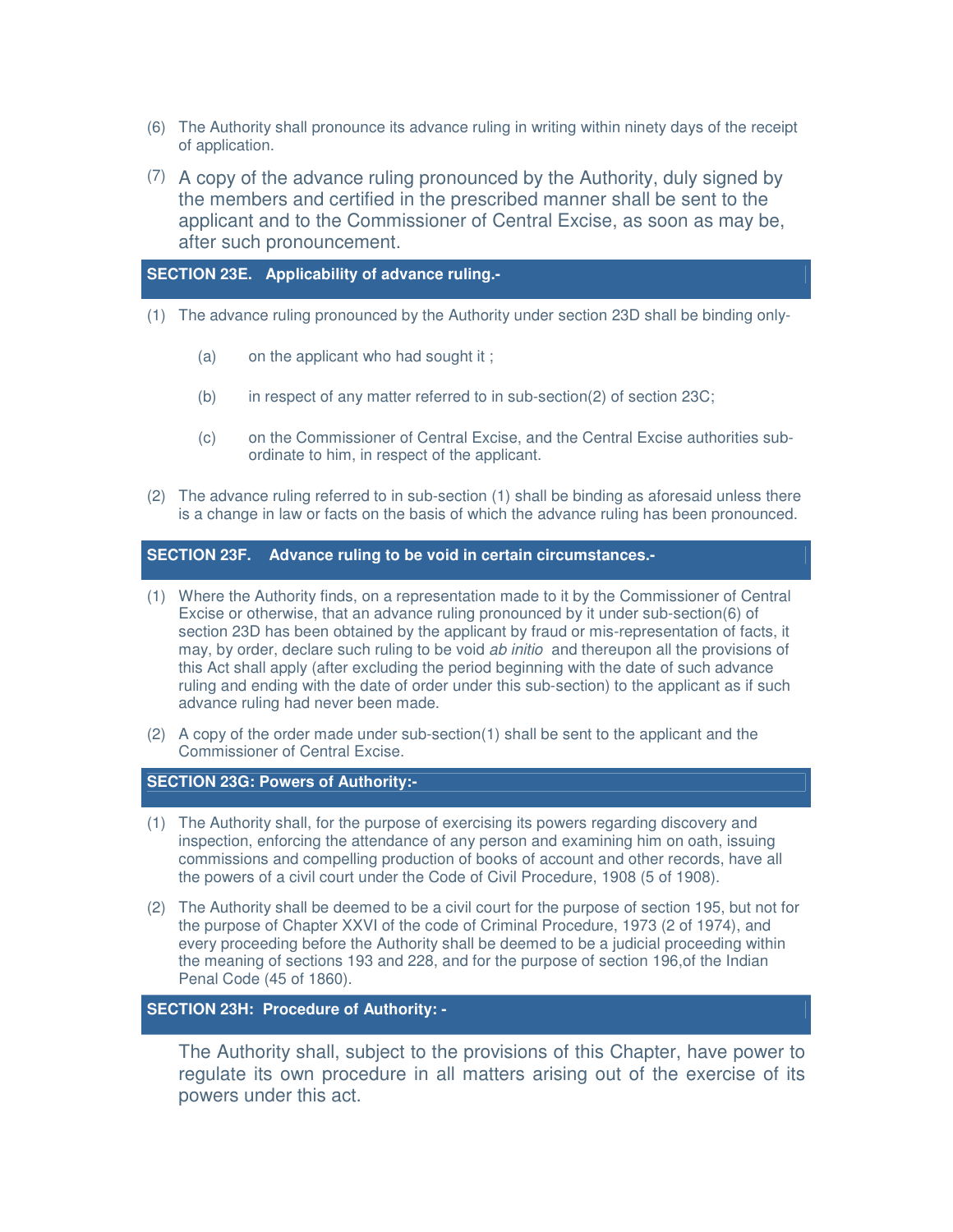## **CHAPTER V SETTLEMENT OF CASES**

## **SECTION 31.Definitions. — In this Chapter, unless the context otherwise requires, —**

(a) "assessee" means any person who is liable for payment of excise duty assessed under this Act or any other Act and includes any producer or manufacturer of excisable goods or a registered person under the rules made under this Act, of a private warehouse in which excisable goods are stored;

"Bench" means a Bench of (b) the Settlement Commission;

"case" means any [(c) proceeding under this Act or any other Act for the levy, assessment and collection of excise duty, pending before an adjudicating authority on the date on which an application under sub-section (1) of section 32E is made :

**Provided** that when any proceeding is referred back in any appeal or revision, as the case may be, by any court, Appellate Tribunal or any other authority, to the adjudicating authority for a fresh adjudication or decision, as the case may be, then such proceeding shall not be deemed to be a proceeding pending within the meaning of this clause;]

"Chairman" means the (d) Chairman of the Settlement Commission;

"Commissioner (e) (Investigation)" means an officer of the Customs or a Central Excise Officer appointed as such Commissioner to conduct inquiry or investigation for the purposes of this Chapter;

"Member" means a Member of (f) the Settlement Commission and includes the Chairman and the Vice-Chairman;

"Settlement Commission" (g) means the Customs and Central Excise Settlement Commission constituted under section 32; and

"Vice-Chairman" means a (h) Vice-Chairman of the Settlement Commission.

## **SECTION 32.Customs and Central Excise Settlement Commission. —**

(1) The Central Government shall, by notification in the Official Gazette, constitute a Commission to be called the Customs and Central Excise Settlement Commission for the settlement of cases under this Chapter and Chapter XIVA of the Customs Act, 1962 (52 of 1962).

The Settlement (2) Commission shall consist of a Chairman and as many Vice-Chairmen and other Members as the Central Government thinks fit and shall function within the Department of the Central Government dealing with Customs and Central Excise matters.

The Chairman, (3) Vice-Chairman and other Members of the Settlement Commission shall be appointed by the Central Government from amongst persons of integrity and outstanding ability, having special knowledge of, and experience in, administration of customs and central excise laws :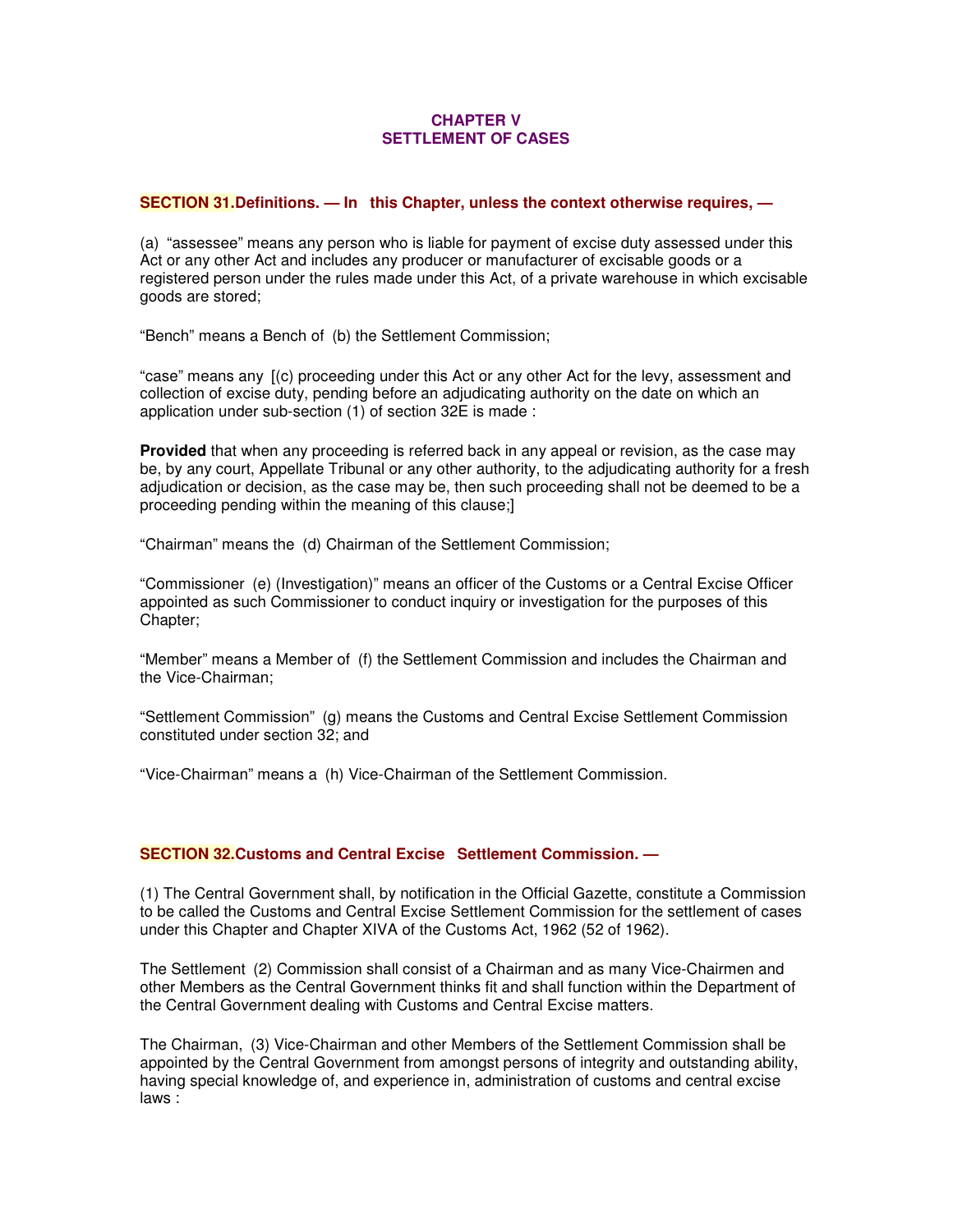**Provided** that, where a member of the Board is appointed as the Chairman, Vice-Chairman or as a Member of the Settlement Commission, he shall cease to be a member of the said Board.

## **SECTION 32A. Jurisdiction and powers of Settlement Commission. —**

(1) Subject to the other provisions of this Chapter, the jurisdiction, powers and authority of the Settlement Commission may be exercised by Benches thereof.

Subject to the other (2) provisions of this section, a Bench shall be presided over by the Chairman or a Vice-Chairman and shall consist of two other Members.

The Bench for which (3) the Chairman is the presiding officer shall be the principal Bench and other Benches shall be known as additional Benches.

Notwithstanding (4) anything contained in sub-section (1) and sub-section (2), the Chairman may authorise the Vice-Chairman or other Member appointed to one Bench to discharge also the functions of the Vice-Chairman or, as the case may be, other Member of another Bench.

The principal Bench (5) shall sit at Delhi and the Central Government shall, by notification in the Official Gazette, establish additional Benches at such places as it considers necessary.

Notwithstanding (6) anything contained in the foregoing provisions of this section, and subject to any rules that may be made in this behalf, when one of the persons constituting a Bench (whether such person be the presiding officer or other Member of the Bench) is unable to discharge his functions owing to absence, illness or any other cause or in the event of the occurrence of any vacancy either in the office of the presiding officer or in the office of one or the other Members of the Bench, the remaining Members may function as the Bench and if the presiding officer of the Bench is not one of the remaining Members, the senior among the remaining Members shall act as the presiding officer of the Bench :

**Provided** that if at any stage of the hearing of any such case or matter, it appears to the presiding officer that the case or matter is of such a nature that it ought to be heard of by a Bench consisting of three Members, the case or matter may be referred by the presiding officer of such Bench to the Chairman for transfer to such Bench as the Chairman may deem fit.

[**Provided** further that at any stage of the hearing of any such case or matter, referred to in the first proviso, the Chairman may, if he thinks that the case or matter is of such a nature that it ought to be heard by a Bench consisting of three Members, constitute such Bench and if Vice-Chairman is not one of the Members, the senior among the Members shall act as the presiding officer of such Bench.]

Notwithstanding (7) anything contained in the foregoing provisions of this section, the Chairman may, for the disposal of any particular case, constitute a special Bench consisting of more than three Members.

Subject to the other (8) provisions of this Chapter, the special Bench shall sit at a place to be fixed by the Chairman.

**SECTION 32B. Vice-Chairman to act as Chairman or to discharge his functions in certain circumstances. —**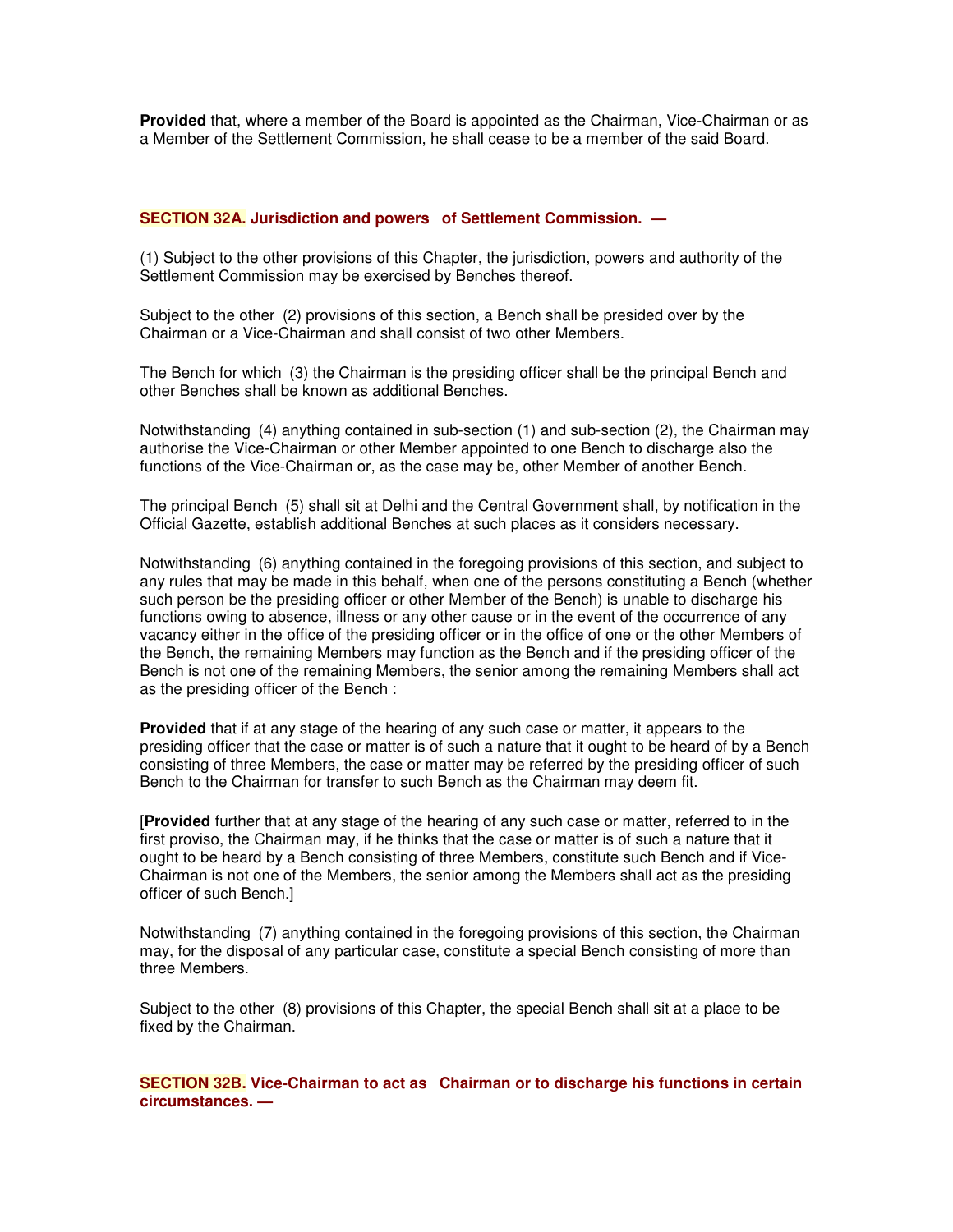(1) In the event of the occurrence of any vacancy in the office of the Chairman by reason of his death, resignation or otherwise, the Vice-Chairman or, as the case may be, such one of the Vice-Chairmen as the Central Government may, by notification in the Official Gazette, authorise in this behalf, shall act as the Chairman until the date on which a new Chairman, appointed in accordance with the provisions of this Chapter to fill such vacancy, enters upon his office.

When the Chairman is (2) unable to discharge his functions owing to absence, illness or any other cause, the Vice-Chairman or, as the case may be, such one of the Vice-Chairmen as the Central Government may, by notification in the Official Gazette, authorise in this behalf, shall discharge the functions of the Chairman until the date on which the Chairman resumes his duties.

#### **SECTION 32C. Power of Chairman to transfer cases from one Bench to another. —**

On the application of the assessee or the Chief Commissioner or Commissioner of Central Excise and after giving notice to them, and after hearing such of them as he may desire to be heard, or on his own motion without such notice, the Chairman may transfer any case pending before one Bench, for disposal, to another Bench.

**SECTION 32D. Decision to be by majority. —** If the Members of a Bench differ in opinion on any point, the point shall be decided according to the opinion of the majority, if there is a majority, but if the members are equally divided, they shall state the point or points on which they differ, and make a reference to the Chairman who shall either hear the point or points himself or refer the case for hearing on such point or points by one or more of the other Members of the Settlement Commission and such point or points shall be decided according to the opinion of the majority of the Members of the Settlement Commission who have heard the case, including those who first heard it.

**SECTION 32E. Application for settlement of cases.** — [(1) An assessee may, in respect of a case relating to him, make an application, before adjudication, to the Settlement Commission to have the case settled, in such form and in such manner as may be prescribed and containing a full and true disclosure of his duty liability which has not been disclosed before the Central Excise Officer having jurisdiction, the manner in which such liability has been derived, the additional amount of excise duty accepted to be payable by him and such other particulars as may be prescribed including the particulars of such excisable goods in respect of which he admits short levy on account of misclassification, under-valuation, inapplicability of exemption notification or Cenvat credit but excluding the goods in respect of which no proper record has been maintained by the assessee in his daily stock register and any such application shall be disposed of in the manner hereinafter provided :

**Provided** that no such application shall be made unless, —

(a) the applicant has filed returns showing production, clearance and Central excise duty paid in the prescribed manner;

(b) a show cause notice for recovery of duty issued by the Central Excise Officer has been received by the applicant;

(c) the additional amount of duty accepted by the applicant in his application exceeds three lakh rupees; and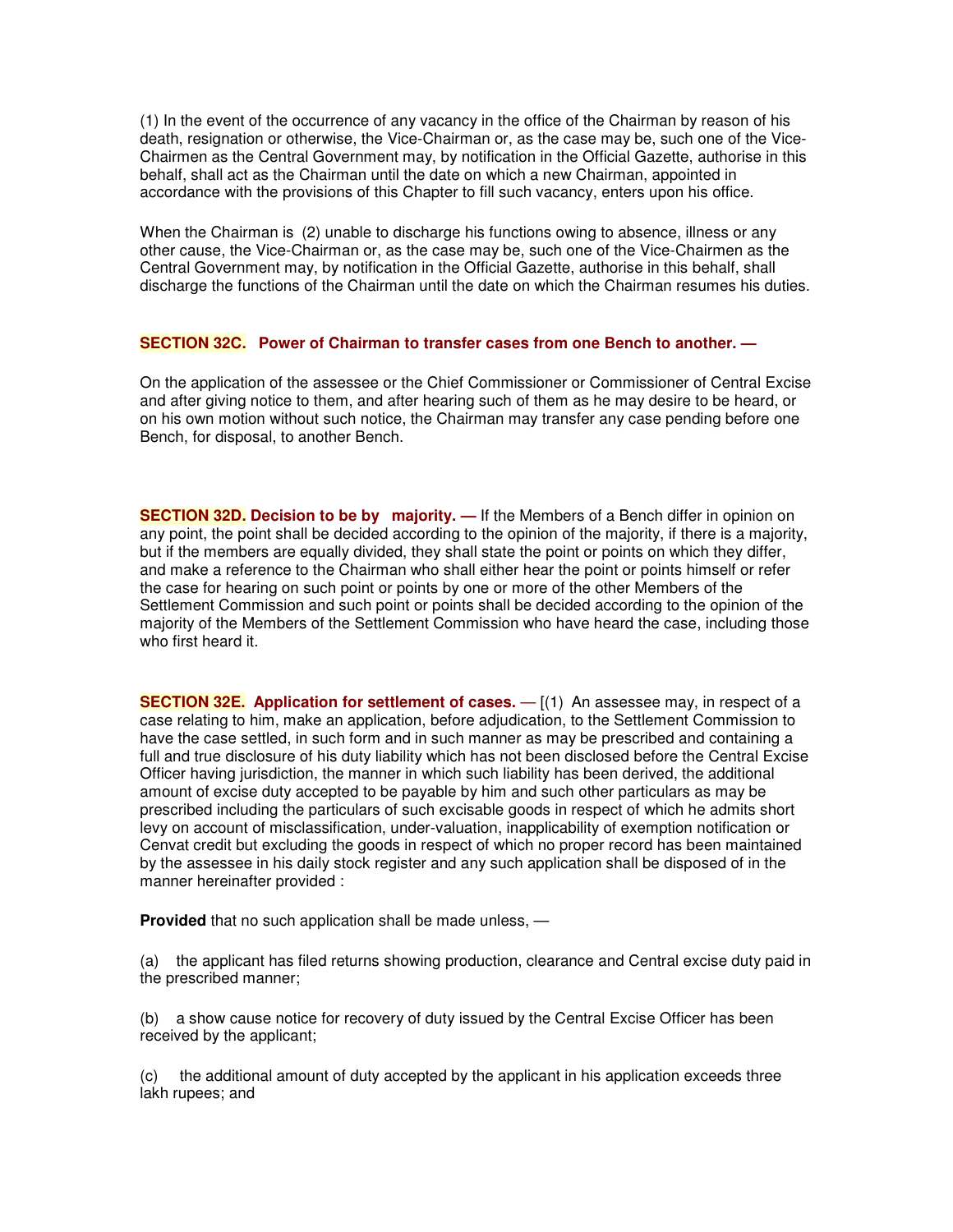(d) the applicant has paid the additional amount of excise duty accepted by him along with interest due under section 11AB :

**Provided** further that no application shall be entertained by the Settlement Commission under this sub-section in cases which are pending with the Appellate Tribunal or any court :

**Provided** also that no application under this sub-section shall be made for the interpretation of the classification of excisable goods under the Central Excise Tariff Act, 1985 (5 of 1986).

Notwithstanding (1A) anything contained in sub-section (1), where an application was made under sub-section (1), before the 1st day of June, 2007 but an order under sub-section (1) of section 32F has not been made before the said date or payment of amount so ordered by the Settlement Commission under sub-section (1) of section 32F has not been made, the applicant shall within a period of thirty days from the 1st day of June, 2007, pay the accepted duty liability failing which his application shall be liable to be rejected.]

Where any excisable (2) goods, books of accounts, other documents have been seized under the provisions of this Act or rules made thereunder, the assessee shall not be entitled to make an application under sub-section (1), before the expiry of one hundred and eighty days from the date of the seizure.

Every application (3) made under sub-section (1) shall be accompanied by such fees as may be prescribed.

An application made (4) under sub-section (1) shall not be allowed to be withdrawn by the applicant.

**SECTION 32F.Procedure on receipt of an application under section 32E.** — (1) On receipt of an application under sub-section (1) of section 32E, the Settlement Commission shall, within seven days from the date of receipt of the application, issue a notice to the applicant to explain in writing as to why the application made by him should be allowed to be proceeded with, and after taking into consideration the explanation provided by the applicant, the Settlement Commission, shall, within a period of fourteen days from the date of the notice, by an order, allow the application to be proceeded with, or reject the application as the case may be, and the proceedings before the Settlement Commission shall abate on the date of rejection :

**Provided** that where no notice has been issued or no order has been passed within the aforesaid period by the Settlement Commission, the application shall be deemed to have been allowed to be proceeded with.

(2) A copy of every order under sub-section (1), shall be sent to the applicant and to the Commissioner of Central Excise having jurisdiction.

(3) Where an application is allowed or deemed to have been allowed to be proceeded with under sub-section (1), the Settlement Commission shall, within seven days from the date of order under sub-section (1), call for a report along with the relevant records from the Commissioner of Central Excise having jurisdiction and the Commissioner shall furnish the report within a period of thirty days of the receipt of communication from the Settlement Commission :

**Provided** that where the Commissioner does not furnish the report within the aforesaid period of thirty days, the Settlement Commission shall proceed further in the matter without the report of the Commissioner.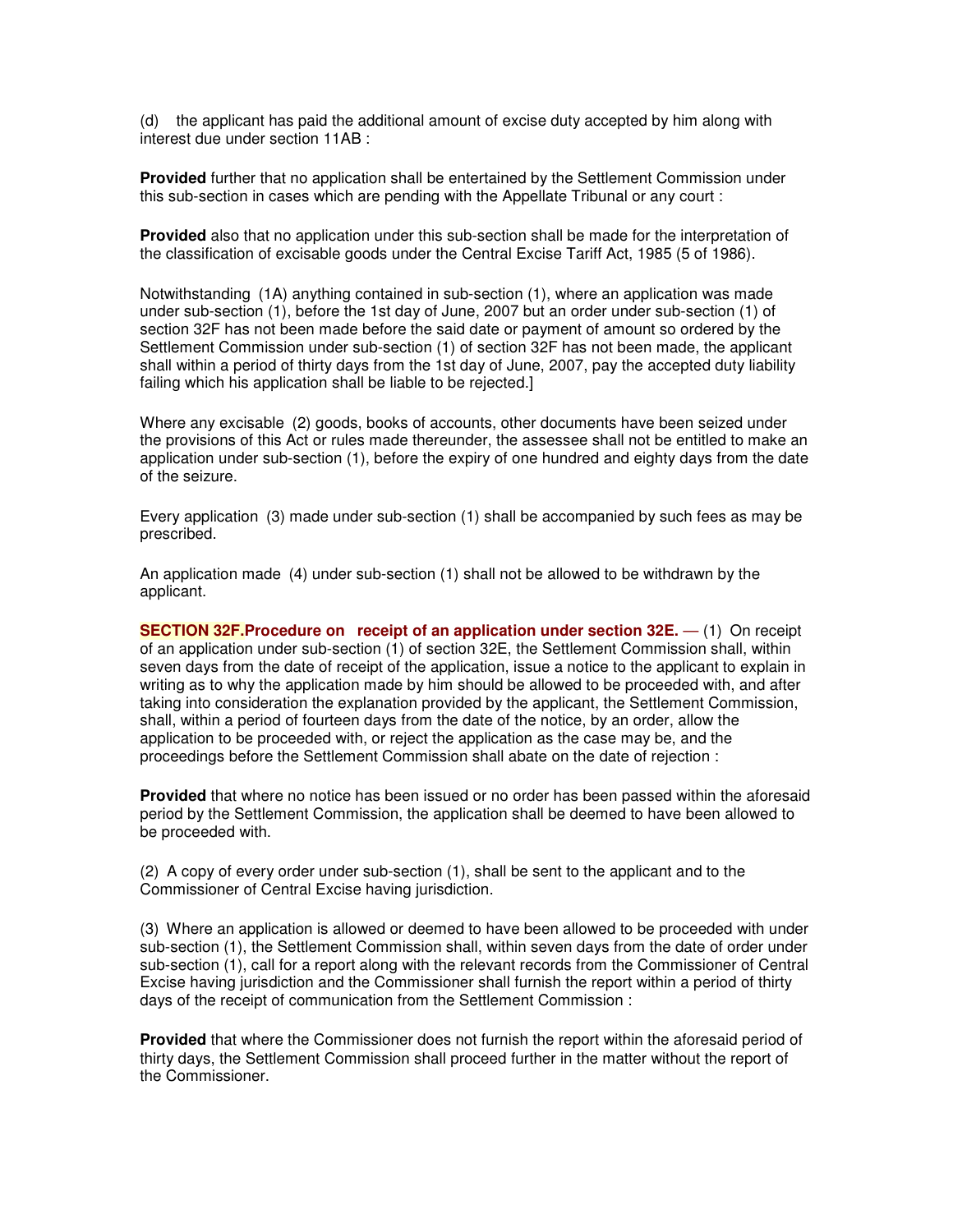(4) Where a report of the Commissioner called for under sub-section (3) has been furnished within the period specified in that sub-section, the Settlement Commission may, after examination of such report, if it is of the opinion that any further enquiry or investigation in the matter is necessary, direct, for reasons to be recorded in writing, the Commissioner (Investigation) within fifteen days of the receipt of the report, to make or cause to be made such further enquiry or investigation and furnish a report within a period of ninety days of the receipt of the communication from the Settlement Commission, on the matters covered by the application and any other matter relating to the case :

**Provided** that where the Commissioner (Investigation) does not furnish the report within the aforesaid period, the Settlement Commission shall proceed to pass an order under sub-section (5) without such report.

(5) After examination of the records and the report of the Commissioner of Central Excise received under sub-section (3), and the report, if any, of the Commissioner (Investigation) of the Settlement Commission under sub-section (4), and after giving an opportunity to the applicant and to the Commissioner of Central Excise having jurisdiction to be heard, either in person or through a representative duly authorised in this behalf, and after examining such further evidence as may be placed before it or obtained by it, the Settlement Commission may, in accordance with the provisions of this Act, pass such order as it thinks fit on the matters covered by the application and any other matter relating to the case not covered by the application, but referred to in the report of the Commissioner of Central Excise and Commissioner (Investigation) under subsection (3) or sub-section (4).

(6) An order under sub-section (5) shall not be passed in respect of an application filed on or before the 31st day of May, 2007, later than the 29th day of February, 2008 and in respect of an application made on or after the 1st day of June, 2007, after nine months from the last day of the month in which the application was made, failing which the settlement proceedings shall abate, and the adjudicating authority before whom the proceeding at the time of making the application was pending, shall dispose of the case in accordance with the provisions of this Act as if no application under section 32E had been made.

(7) Subject to the provisions of section 32A, the materials brought on record before the Settlement Commission shall be considered by the Members of the concerned Bench before passing any order under sub-section (5) and, in relation to the passing of such order, the provisions of section 32D shall apply.

(8) The order passed under sub-section (5) shall provide for the terms of settlement including any demand by way of duty, penalty or interest, the manner in which any sums due under the settlement shall be paid and all other matters to make the settlement effective and in case of rejection contain the reasons therefor and it shall also provide that the settlement shall be void if it is subsequently found by the Settlement Commission that it has been obtained by fraud or misrepresentation of facts :

**Provided** that the amount of settlement ordered by the Settlement Commission shall not be less than the duty liability admitted by the applicant under section 32E.

(9) Where any duty, interest, fine and penalty payable in pursuance of an order under subsection (5) is not paid by the assessee within thirty days of receipt of a copy of the order by him, the amount which remains unpaid, shall be recovered along with interest due thereon, as the sums due to the Central Government by the Central Excise Officer having jurisdiction over the assessee in accordance with the provisions of section 11.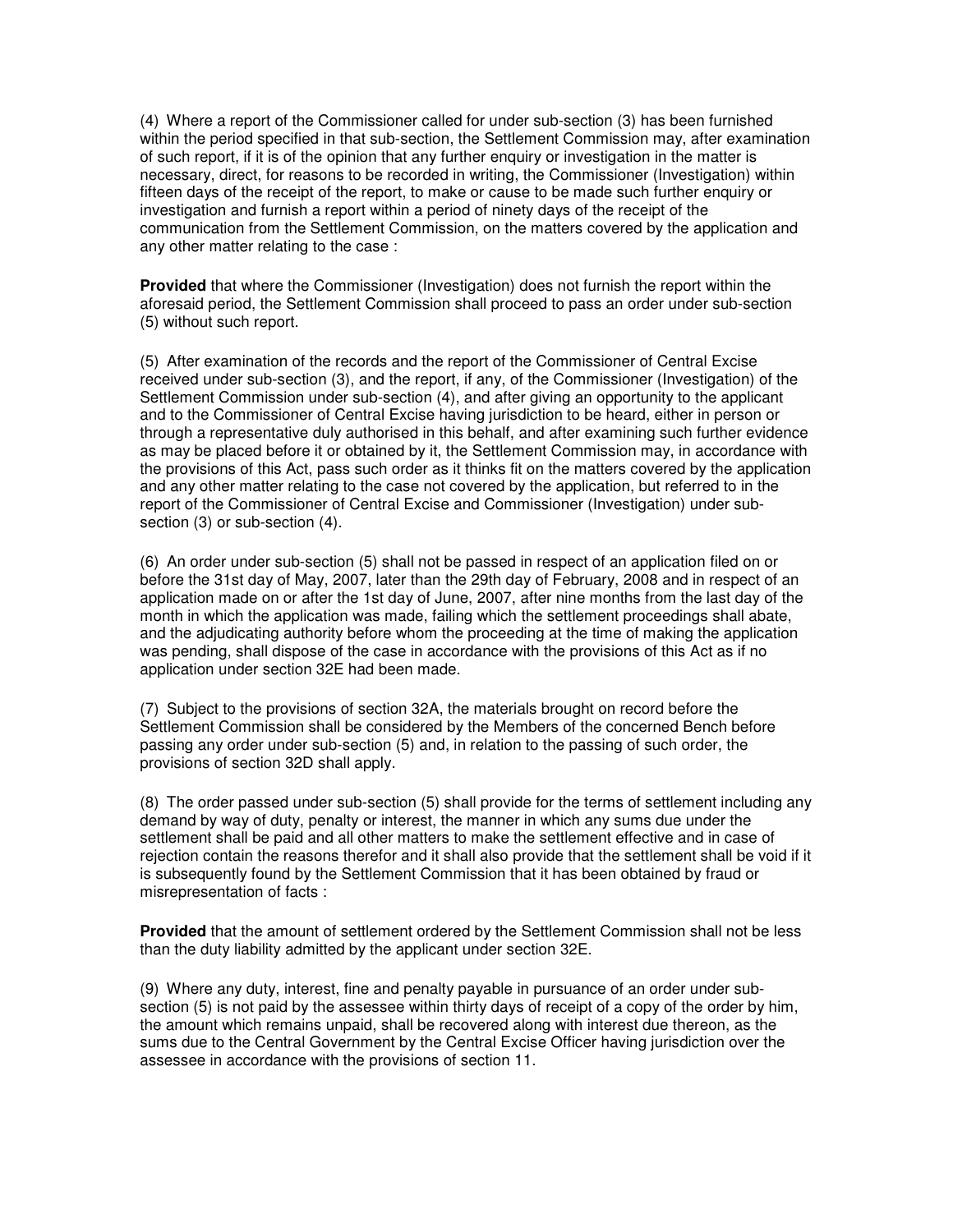Where a settlement (10) becomes void as provided under sub-section (8), the proceedings with respect to the matters covered by the settlement shall be deemed to have been revived from the stage at which the application was allowed to be proceeded with by the Settlement Commission and the Central Excise Officer having jurisdiction may, notwithstanding anything contained in any other provision of this Act, complete such proceedings at any time before the expiry of two years from the date of the receipt of communication that the settlement became void.

**SECTION 32G. Power of Settlement Commission to order provisional attachment to protect revenue. —** Where, (1) during the pendency of any proceeding before it, the Settlement Commission is of the opinion that for the purpose of protecting the interests of revenue it is necessary so to do, it may, by order, attach provisionally any property belonging to the applicant in the manner as may be prescribed.

Every provisional (2) attachment made by the Settlement Commission under sub-section (1) shall cease to have effect from the date, the sums due to the Central Government for which such attachment is made are discharged by the applicant and evidence to that effect is submitted to the Settlement Commission.

**SECTION 32H.Power of Settlement Commission to reopen completed proceedings. —** If the Settlement Commission is of the opinion (the reasons for such opinion to be recorded by it in writing) that, for the proper disposal of the case pending before it, it is necessary or expedient to reopen any proceeding connected with the case but which has been completed under this Act before application for settlement under section 32E was made, it may, with the concurrence of the applicant, reopen such proceeding and pass such order thereon as it thinks fit, as if the case in relation to which the application for settlement had been made by the applicant under that section covered such proceeding also :

**Provided** that no proceeding shall be reopened by the Settlement Commission under this section after the expiry of five years from the date of application.

**Provided** further that no proceeding shall be reopened by the Settlement Commission under this section in a case where an application under section 32E is made on or after the 1st day of June, 2007.

SECTION 32-I. Powers and procedure of Settlement Commissions. In addition to the  $-$  (1) powers conferred on the Settlement Commission under this Chapter, it shall have all the powers which are vested in a Central Excise Officer under this Act or the rules made thereunder.

Where an application (2) made under section 32E has been allowed to be proceeded with under section 32F, the Settlement Commission shall, until an order is passed under sub-section [(5)] of section 32F, have, subject to the provisions of sub-section  $[(4)]$  of that section, exclusive jurisdiction to exercise the powers and perform the functions of any Central Excise Officer, under this Act in relation to the case.

In the absence of (3) any express direction by the Settlement Commission to the contrary, nothing in this Chapter shall affect the operation of the provisions of this Act in so far as they relate to any matters other than those before the Settlement Commission.

The Settlement (4) Commission shall, subject to the provisions of this Chapter, have power to regulate its own procedure and the procedure of Benches thereof in all matters arising out of the exercise of its powers, or of the discharge of its functions, including the places at which the Benches shall hold their sittings.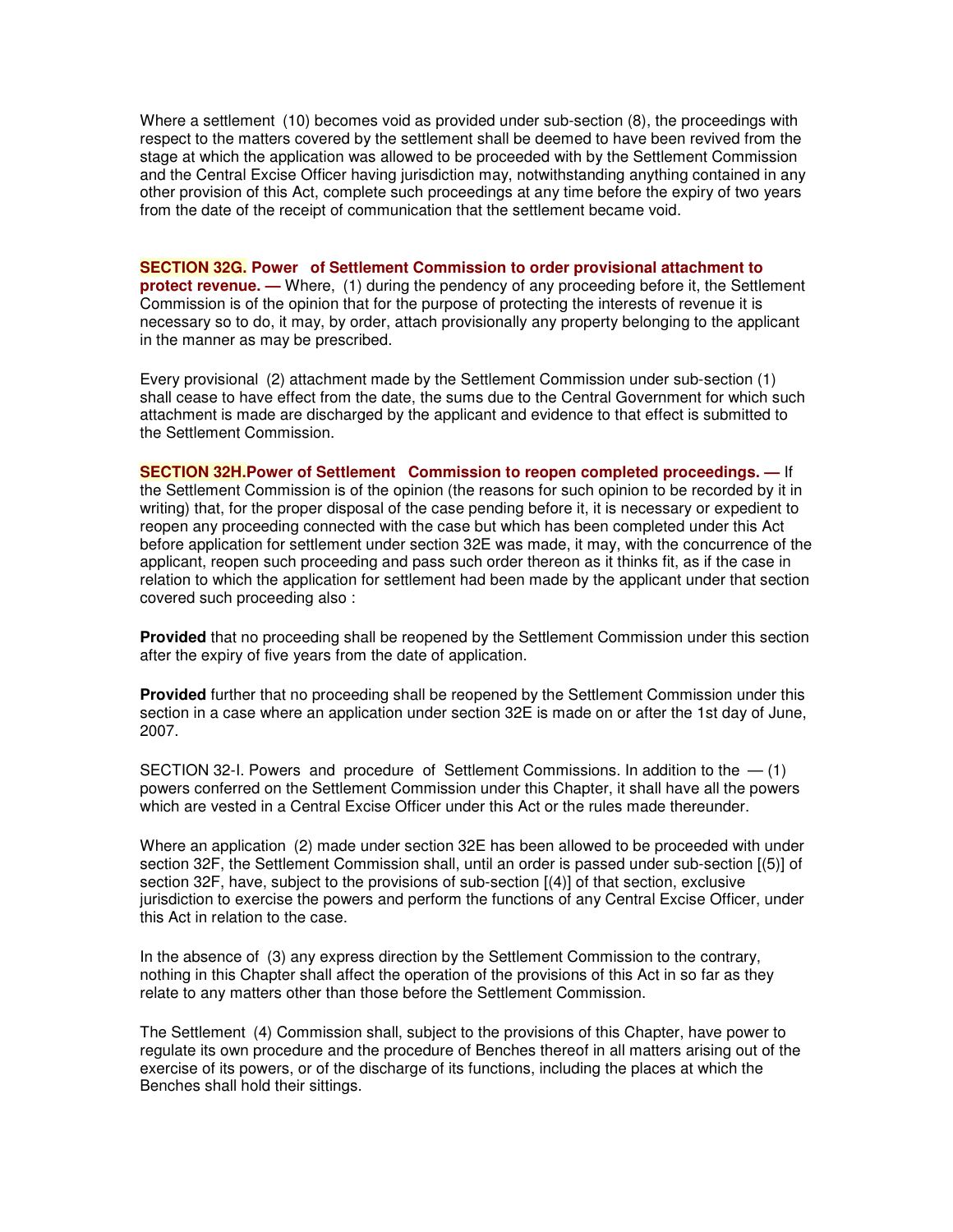**SECTION 32J.Inspection, etc., of reports. —** No person shall be entitled to inspect, or obtain copies of, any reports made by any Central Excise Officer to the Settlement Commission; but the Settlement Commission may, in its discretion furnish copies thereof to any such person on an application made to it in this behalf and on payment of the prescribed fee :

**Provided** that, for the purpose of enabling any person whose case is under consideration to rebut any evidence brought on record against him in any such report, the Settlement Commission shall, on an application made in this behalf, and on payment of the prescribed fee by such person, furnish him with a certified copy of any such report or part thereof relevant for the purpose.

**SECTION 32K.Power of Settlement Commission to grant immunity from prosecution and penalty. —** The Settlement Commission may, if it is (1) satisfied that any person who made the application for settlement under section 32E has co-operated with the Settlement Commission in the proceedings before it and has made a full and true disclosure of his duty liability, grant to such person, subject to such conditions as it may think fit to impose, immunity from prosecution for any offence under this Act [and also either wholly or in part from the imposition of any penalty and fine] under this Act, with respect to the case covered by the settlement :

**Provided** that no such immunity shall be granted by the Settlement Commission in cases where the proceedings for the prosecution for any such offence have been instituted before the date of receipt of the application under section 32E.

[*Explanation.* — For the removal of doubts, it is hereby declared that applications filed before the Settlement Commission on or before the 31st day of May, 2007 shall be disposed of as if the amendment in this section had not come into force.]

An immunity granted (2) to a person under sub-section (1) shall stand withdrawn if such person fails to pay any sum specified in the order of the settlement passed under [sub-section (5) of section 32F within the time specified in such order] or fails to comply with any other condition subject to which the immunity was granted and thereupon the provisions of this Act shall apply as if such immunity had not been granted.

An immunity granted (3) to a person under sub-section (1) may, at any time, be withdrawn by the Settlement Commission, if it is satisfied that such person had, in the course of the settlement proceedings, concealed any particular material to the settlement or had given false evidence, and thereupon such person may be tried for the offence with respect to which the immunity was granted or for any other offence of which he appears to have been guilty in connection with the settlement and shall also become liable to the imposition of any penalty under this Act to which such person would have been liable, had no such immunity been granted.

**SECTION 32L.Power of Settlement Commission to send a case back to the Central Excise Officer.** — The Settlement Commission may, if it is of (1) opinion that any person who made an application for settlement under section 32E has not co-operated with the Settlement Commission in the proceedings before it, send the case back to the Central Excise Officer having jurisdiction who shall thereupon dispose of the case in accordance with the provisions of this Act as if no application under section 32E had been made.

For the purpose of (2) sub-section (1), the Central Excise Officer shall be entitled to use all the materials and other information produced by the assessee before the Settlement Commission or the results of the inquiry held or evidence recorded by the Settlement Commission in the course of the proceedings before it as if such materials, information, inquiry and evidence had been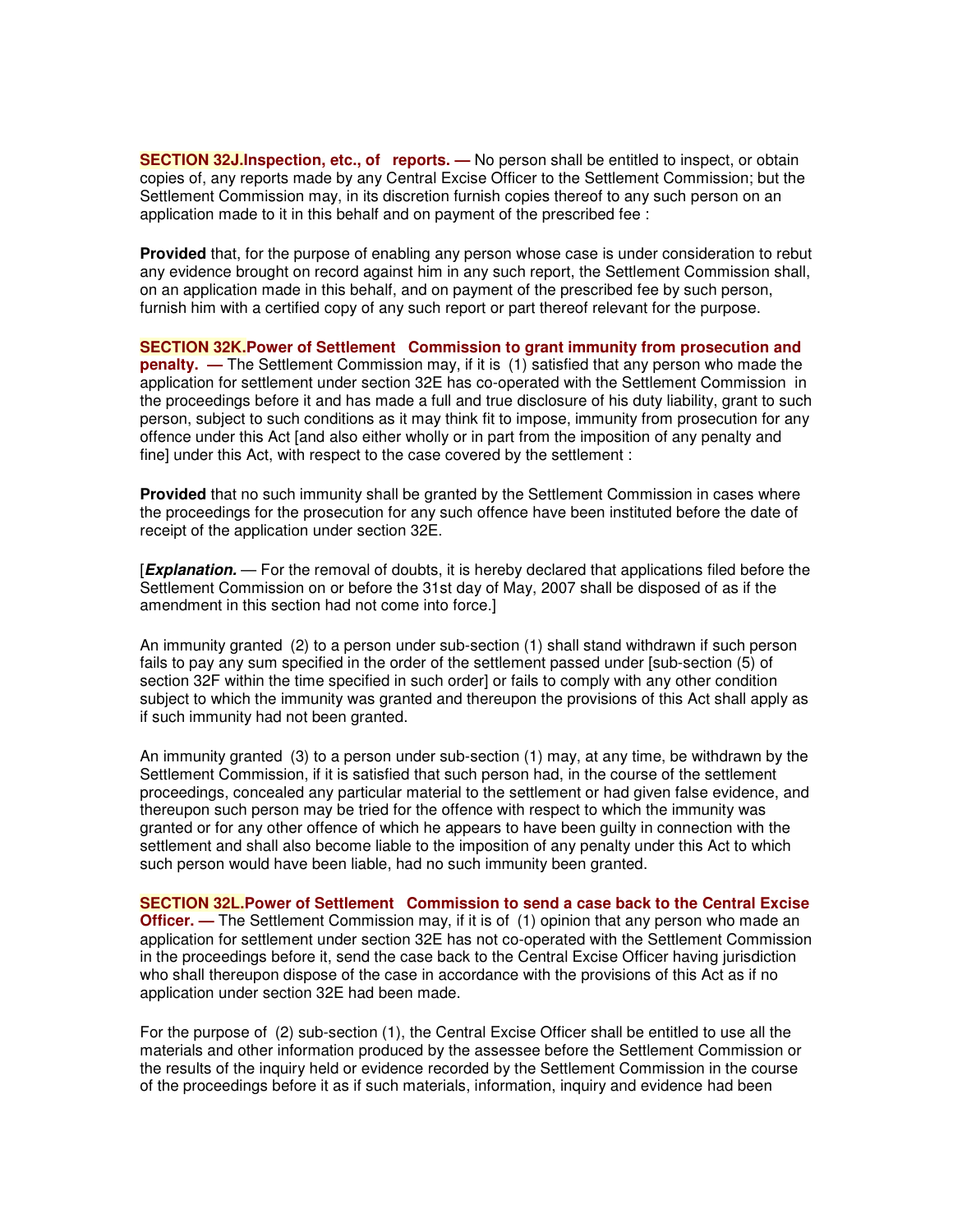produced before such Central Excise Officer or held or recorded by him in the course of the proceedings before him.

For the purposes of (3) the time limit under section 11A and for the purposes of interest under section 11BB, in a case referred to in sub-section (1), the period commencing on and from the date of the application to the Settlement Commission under section 32E and ending with the date of receipt by the Central Excise Officer of the order of the Settlement Commission sending the case back to the Central Excise Officer shall be excluded.

**SECTION 32M.**Order of settlement to be conclusive. — Every order of settlement passed under sub-section [(5)] of section 32F shall be conclusive as to the matters stated therein and no matter covered by such order shall, save as otherwise provided in this Chapter, be reopened in any proceeding under this Act or under any other law for the time being in force.

**SECTION 32N.Recovery of sums due under order of settlement.** — Any sum specified in an order of settlement passed under sub-section [(5)] of section 32F may, subject to such conditions if any, as may be specified therein, be recovered, and any penalty for default in making payment of such sum may be imposed and recovered as sums due to the Central Government in accordance with the provisions under section 11 by the Central Excise Officer having jurisdiction over the person who made the application for settlement under section 32E.

**SECTION 32O. Bar on subsequent application for settlement in certain cases. —** [(1)] [Where, before the 1st day of June, 2007] -

(i) an order of settlement passed under sub-section (7) of section 32F provides for the imposition of a penalty on the person who made the application under section 32E for settlement, on the ground of concealment of particulars of his duty liability; or

(ii) after the passing of an order of settlement under the said sub-section (7) in relation to a case, such person is convicted of any offence under this Act in relation to that case; or

(iii) the case of such person is sent back to the Central Excise Officer having jurisdiction by the Settlement Commission under section 32L,

then, he shall not be entitled to apply for settlement under section 32E in relation to any other matter.

[(2) Where an assessee has made an application under sub-section (1) of section 32E, on or after the 1st day of June, 2007 and if such application has been allowed to be proceeded with under sub-section (1) of section 32F, such assessee shall not be entitled to apply for settlement under section 32E in relation to any other matter :

**Provided** that such assessee shall not be prevented from filing an application for settlement if the issue in the subsequent application is, but for the period of dispute and amount, identical to the issue in respect of which the earlier application is pending before the Settlement Commission.

**SECTION 32P. Proceedings before Settlement Commission to be judicial proceedings. —** Any proceedings under this Chapter before the Settlement Commission shall be deemed to be a judicial proceeding within the meaning of Sections 193 and 228, and for the purposes of Section 196 of the Indian Penal Code (45 of 1860).

**SECTION [32PA.** xxx] xxx xxx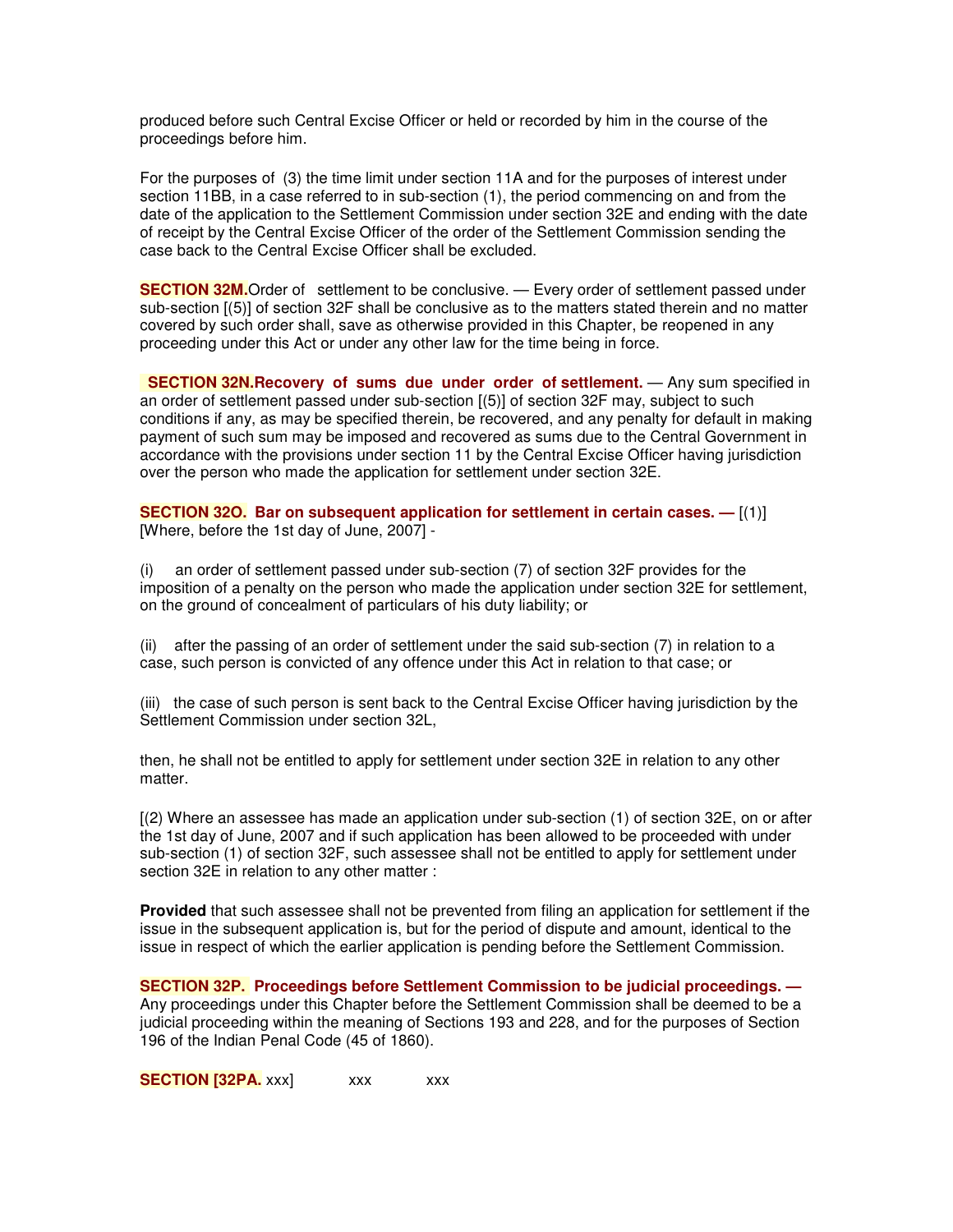#### **CHAPTER VI**

#### **ADJUDICATION OF CONFISCATIONS AND PENALTIES**

**SECTION 33.Power of adjudication. —** [Where under this Act or by the rules made thereunder] anything is liable to confiscation or any person is liable to a penalty, such confiscation or penalty may be adjudged —

without limit, by a Commissioner of (a) Central Excise;

up to confiscation of goods not (b) exceeding five hundred rupees in value and imposition of penalty not exceeding two hundred and fifty rupees, by an Assistant Commissioner of Central Excise or Deputy Commissioner of Central Excise :

**Provided** that the [Central Board of Excise and Customs constituted under the Central Boards of Revenue Act, 1963 (54 of 1963)], may, in the case of any officer performing the duties of an [Assistant Commissioner of Central Excise or Deputy Commissioner of Central Excise], reduce the limits indicated in Clause (b) of this section and may confer on any officer the powers indicated in Clause (a) or (b) of this section.

**SECTION 33A.Adjudication procedure.** — The Adjudicating (1) authority shall, in any proceeding under this Chapter or any other provision of this Act, give an opportunity of being heard to a party in a proceeding, if the party so desires.

The (2) Adjudicating authority may, if sufficient cause is shown, at any stage of proceeding referred to in sub-section (1), grant time, from time to time, to the parties or any of them and adjourn the hearing for reasons to be recorded in writing :

**Provided** that no such adjournment shall be granted more than three times to a party during the proceeding.

**SECTION 34. Option to pay fine in lieu of confiscation. —** Whenever confiscation is adjudged under this Act or the rules made thereunder, the officer adjudging it, shall give the owner of the goods an option to pay in lieu of confiscation such fine as the officer thinks fit.

**SECTION 34A. Confiscation or penalty not to interfere with other punishments. —** No confiscation made or penalty imposed under the provisions of the Act or of any rule made thereunder shall prevent the infliction of any other punishment to which the person affected thereby is liable under the provisions of this Act or under any other law.

#### **CHAPTER VIA APPEALS**

**SECTION 35. Appeals to Commissioner (Appeals).—**

Any person aggrieved by any decision (1) or order passed under this Act by a Central Excise Officer, lower in rank than a Commissioner of Central Excise , may appeal to the Commissioner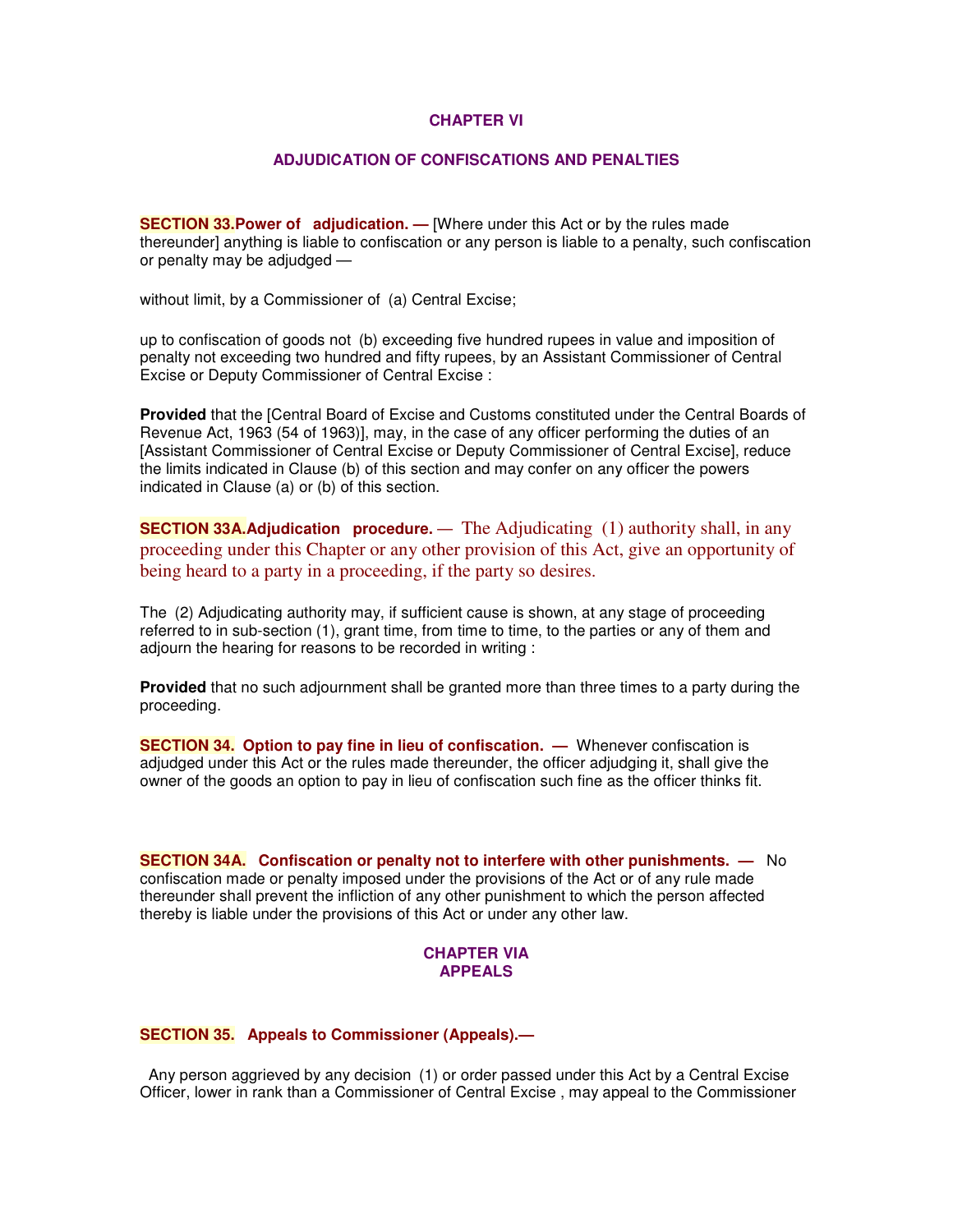of Central Excise (Appeals) hereafter in this Chapter referred to as the Commissioner (Appeals) within sixty days from the date of the communication to him of such decision or order :

**Provided** that the Commissioner (Appeals) may, if he is satisfied that the appellant was prevented by sufficient cause from presenting the appeal within the aforesaid period of sixty days, allow it to be presented within a further period of thirty days.

(1A) The Commissioner (Appeals) may, if sufficient cause is shown at any stage of hearing of an appeal, grant time, from time to time, to the parties or any of them and adjourn the hearing of the appeal for reasons to be recorded in writing :

**Provided** that no such adjournment shall be granted more than three times to a party during hearing of the appeal.

Every appeal under this section shall be in the (2) prescribed form and shall be verified in the prescribed manner.

#### **SECTION 35A. Procedure in appeal. —**

The Commissioner (Appeals) shall give an opportunity to (1) the appellant to be heard, if he so desires.

The Commissioner (Appeals) may, at the hearing of an (2) appeal, allow an appellant to go into any ground of appeal not specified in the grounds of appeal, if the [Commissioner (Appeals) is satisfied that the omission of that ground from the grounds of appeal was not willful or unreasonable.

The Commissioner (Appeals) shall, after making such (3) further inquiry as may be necessary, pass such order, as he thinks just and proper, confirming, modifying or annulling the decision or order appealed against :

**Provided** that an order enhancing any penalty or fine in lieu of confiscation or confiscating goods of greater value or reducing the amount of refund shall not be passed unless the appellant has been given a reasonable opportunity of showing cause against the proposed order :

*Provided* further that where the Commissioner (Appeals) is of opinion that any duty of excise has not been levied or paid or has been short-levied or short-paid or erroneously refunded, no order requiring the appellant to pay any duty not levied or paid, short-levied or short-paid or erroneously refunded shall be passed unless the appellant is given notice within the time-limit specified in section 11A to show cause against the proposed order.

The order of the Commissioner (Appeals) disposing of the (4) appeal shall be in writing and shall state the points for determination, the decision thereon and the reasons for the decision.

The Commissioner (Appeals) shall, where it is possible to (4A) do so, hear and decide every appeal within a period of six months from the date on which it is filed. On the disposal of the appeal, the Commissioner (Appeals) (5) shall communicate the order passed by him to the appellant, the adjudicating authority, the Chief Commissioner of Central Excise and the Commissioner of Central Excise .

**SECTION 35B. Appeals to the Appellate Tribunal. —**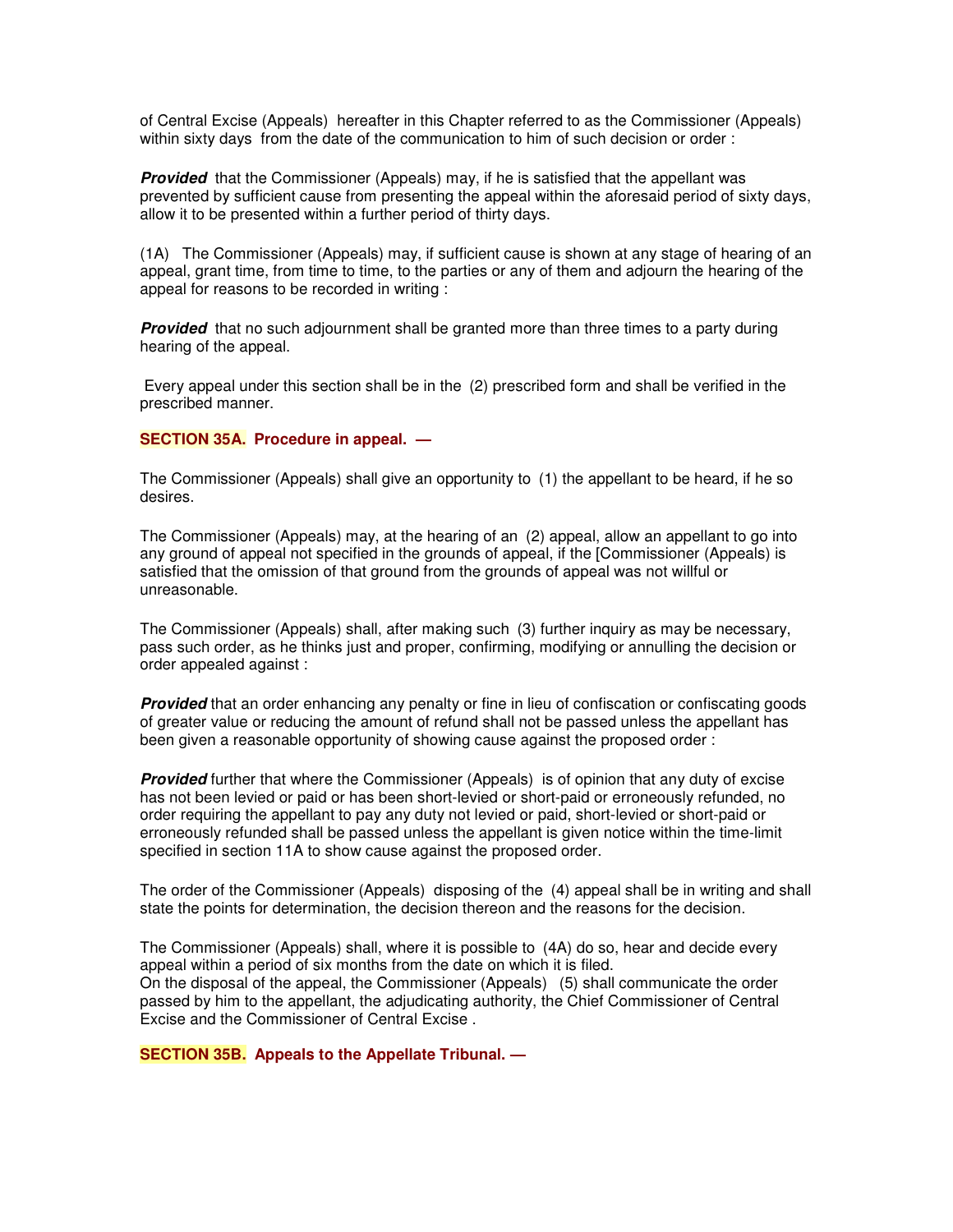Any person aggrieved by any of the following orders may (1) appeal to the Appellate Tribunal against such order —

(a) a decision or order passed by the [Commissioner of Central Excise as an adjudicating authority;

(b) an order passed by the [Commissioner (Appeals) under section 35A;

(c) an order passed by the Central Board of Excise and Customs constituted under the Central Boards of Revenue Act, 1963 (54 of 1963) (hereafter in this Chapter referred to as the Board) or the Appellate [Commissioner of Central Excise under section 35, as it stood immediately before the appointed day;

(d) an order passed by the Board or the [Commissioner of Central Excise , either before or after the appointed day, under section 35A, as it stood immediately before that day :

*Provided* that no appeal shall lie to the Appellate Tribunal and the Appellate Tribunal shall not have jurisdiction to decide any appeal in respect of any order referred to in clause (b) if such order relates to, —

a case of loss of goods, where the loss occurs in transit from (a) a factory to a warehouse or to another factory, or from one warehouse to another, or during the course of processing of the goods in a warehouse or in storage, whether in a factory or in a warehouse;

a rebate of duty of excise on goods exported to any country or (b) territory outside India or on excisable materials used in the manufacture of goods which are exported to any country or territory outside India;

goods exported outside (c) India (except to Nepal or Bhutan) without payment of duty ;

(d) credit of any duty allowed to be utilised towards payment of excise duty on final products under the provisions of this Act or the rules made thereunder and such order is passed by the Commissioner (Appeals) on or after the date appointed under section 109 of the Finance (No. 2) Act, 1998:

*Provided* further that the Appellate Tribunal may, in its discretion, refuse to admit an appeal in respect of an order referred to in clause (b) or clause (c) or clause (d) where  $$ in any disputed case, other than a case where the determination (i) of any question having a relation to the rate of duty of excise or to the value of goods for purposes of assessment is in issue or is one of the points in issue, the difference in duty involved or the duty involved; or the amount of fine or penalty determined by such order, (ii) does not exceed [fifty thousand rupees ;

Every appeal against any order of the nature (1A) referred to in the first proviso to sub-section (1), which is pending immediately before the commencement of Section 47 of the Finance Act, 1984, before the Appellate Tribunal and any matter arising out of, or connected with, such appeal and which is so pending shall stand transferred on such commencement to the Central Government, and the Central Government shall deal with such appeal or matter under section 35EE as if such appeal or matter were an application or a matter arising out of an application made to it under that section.

The Central Board of Excise and Customs constituted under the (1B) (i) Central Boards of Revenue Act, 1963 (54 of 1963) may, by notification in the Official Gazette, constitute such Committees as may be necessary for the purposes of this Act.

(ii) Every Committee constituted under clause (i) shall consist of two Chief Commissioners of Central Excise or two Commissioners of Central Excise, as the case may be.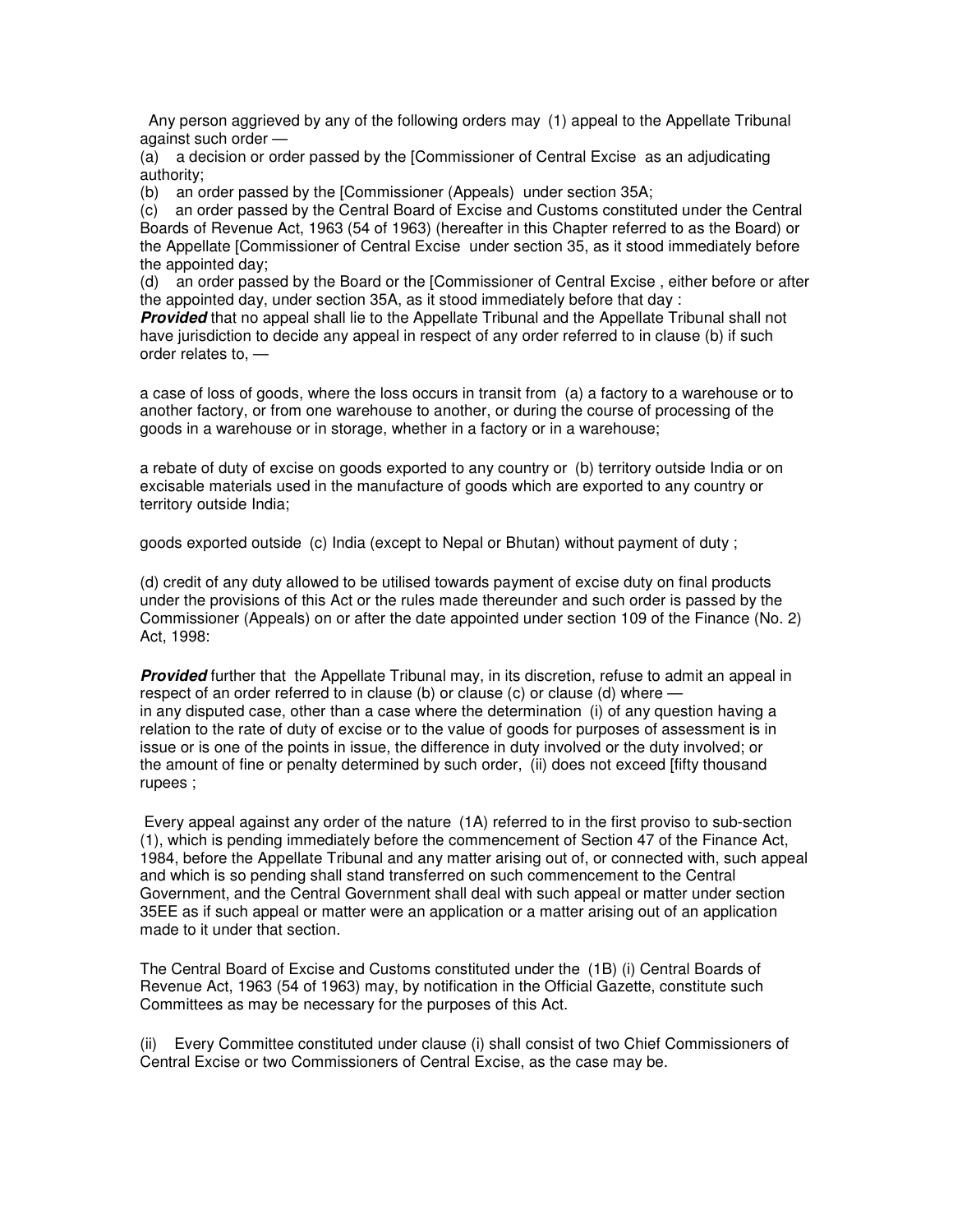The Committee of Commissioners of Central Excise (2) may, if it is of opinion that an order passed by the Appellate [Commissioner of Central Excise under section 35, as it stood immediately before the appointed day, or the [Commissioner (Appeals) under section 35A, is not legal or proper, direct any Central Excise Officer authorised by him in this behalf (hereafter in this Chapter referred to as the authorised officer) to appeal [on its behalf to the Appellate Tribunal against such order.

Every appeal under this section shall be filed within (3) three months from the date on which the order sought to be appealed against is communicated to the Commissioner of Central Excise , or, as the case may be, the other party preferring the appeal.

On receipt of notice that an appeal has been preferred (4) under this section, the party against whom the appeal has been preferred may, notwithstanding that he may not have appealed against such order or any part thereof, file, within forty-five days of the receipt of the notice, a memorandum of cross-objections verified in the prescribed manner against any part of the order appealed against and such memorandum shall be disposed of by the Appellate Tribunal as if it were an appeal presented within the time specified in sub-section (3).

The Appellate Tribunal may admit an appeal or permit the (5) filing of a memorandum of crossobjections after the expiry of the relevant period referred to in sub-section (3) or sub-section (4), if it is satisfied that there was sufficient cause for not presenting it within that period.

(6) An appeal to the Appellate Tribunal shall be in the prescribed form and shall be verified in the prescribed manner and shall, irrespective of the date of demand of duty and interest or of levy of penalty in relation to which the appeal is made, be accompanied by a fee of, — (a) where the amount of duty and interest demanded and penalty levied by any Central Excise Officer in the case to which the appeal relates is five lakh rupees or less, one thousand rupees;

(b) where the amount of duty and interest demanded and penalty levied by any Central Excise Officer in the case to which the appeal relates is more than five lakh rupees but not exceeding fifty lakh rupees, five thousand rupees;

(c) where the amount of duty and interest demanded and penalty levied by any Central Excise Officer in the case to which the appeal relates is more than fifty lakh rupees, ten thousand rupees :

*Provided* that no such fee shall be payable in the case of an appeal referred to in sub-section (2) or a memorandum of cross-objections referred to in sub-section (4).

Every application made before the Appellate Tribunal,  $(7)$  —

- (a) in an appeal for grant of stay or for rectification of mistake or for any other purpose; or
- (b) for restoration of an appeal or an application,

shall be accompanied by a fee of five hundred rupees :

*Provided* that no such fee shall be payable in the case of an application filed by or on behalf of the Commissioner of Central Excise under this sub-section.

## **SECTION 35C. Orders of Appellate Tribunal. —**

(1) The Appellate Tribunal may, after giving the parties to the appeal an opportunity of being heard, pass such orders thereon as it thinks fit, confirming, modifying or annulling the decision or order appealed against or may refer the case back to the authority which passed such decision or order with such directions as the Appellate Tribunal may think fit, for a fresh adjudication or decision, as the case may be, after taking additional evidence, if necessary.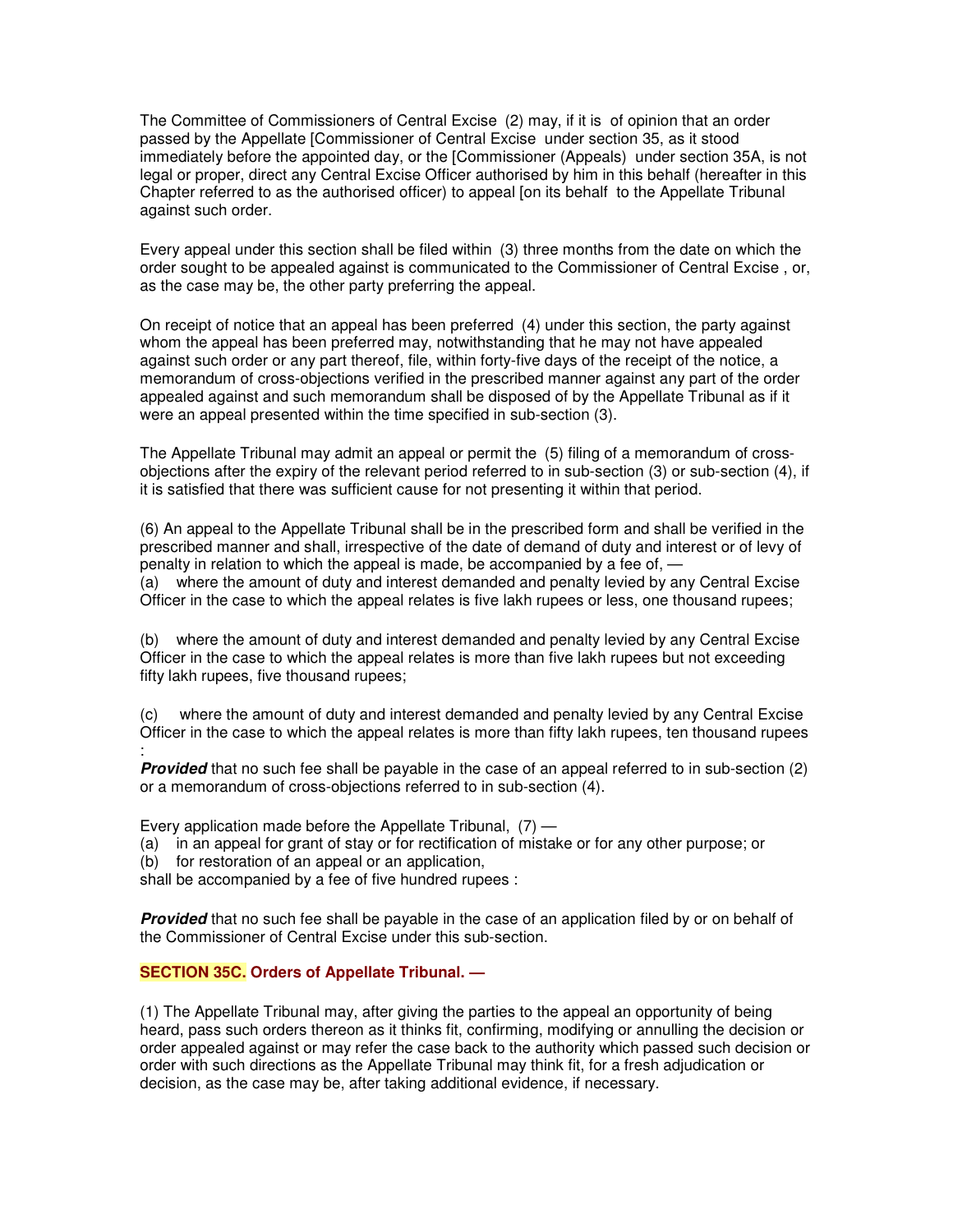The Appellate Tribunal may, if sufficient cause is shown, (1A) at any stage of hearing of an appeal, grant time, from time to time, to the parties or any of them and adjourn the hearing of the appeal for reasons to be recorded in writing :

**Provided** that no such adjournment shall be granted more than three times to a party during hearing of the appeal.

The Appellate Tribunal may, at (2) any time within [six months from the date of the order, with a view to rectifying any mistake apparent from the record, amend any order passed by it under subsection (1) and shall make such amendments if the mistake is brought to its notice by the [Commissioner of Central Excise or the other party to the appeal :

**Provided** that an amendment which has the effect of enhancing an assessment or reducing a refund or otherwise increasing the liability of the other party, shall not be made under this subsection, unless the Appellate Tribunal has given notice to him of its intention to do so and has allowed him a reasonable opportunity of being heard.

(2A) The Appellate Tribunal shall, where it is possible to do so, hear and decide every appeal within a period of three years from the date on which such appeal is filed :

**Provided** that where an order of stay is made in any proceeding relating to an appeal filed under sub-section (1) of section 35B, the Appellate Tribunal shall dispose of the appeal within a period of one hundred and eighty days from the date of such order :

*Provided* further that if such appeal is not disposed of within the period specified in the first proviso, the stay order shall, on the expiry of that period, stand vacated. .

The Appellate Tribunal shall send a (3) copy of every order passed under this section to the Commissioner of Central Excise and the other party to the appeal.

Save as provided in section 35G or (4) section 35L, orders passed by the Appellate Tribunal on appeal shall be final.

## **SECTION 35D. Procedure of Appellate Tribunal. —**

The provisions of sub-se (1)ctions (1), (2), (5) and (6) of section 129C of the Customs Act, 1962 (52 of 1962), shall apply to the Appellate Tribunal in the discharge of its functions under this Act as they apply to it in the discharge of its functions under the Customs Act, 1962.

 $*$  (2)

The President or any other member of (3) the Appellate Tribunal authorised in this behalf by the President may, sitting singly, dispose of any case which has been allotted to the Bench of which he is a member where —

(a) in any disputed case, other than a case where the determination of any question having a relation to the rate of duty of excise or to the value of goods for purposes of assessment is in issue or is one of the points in issue, the difference in duty involved or the duty involved; or

(b) the amount of fine or penalty involved, does not exceed [ten lakh rupees .

## **SECTION 35E. Powers of Committee of Chief Commissioners of Central Excise or Commissioner of Central Excise to pass certain orders. —**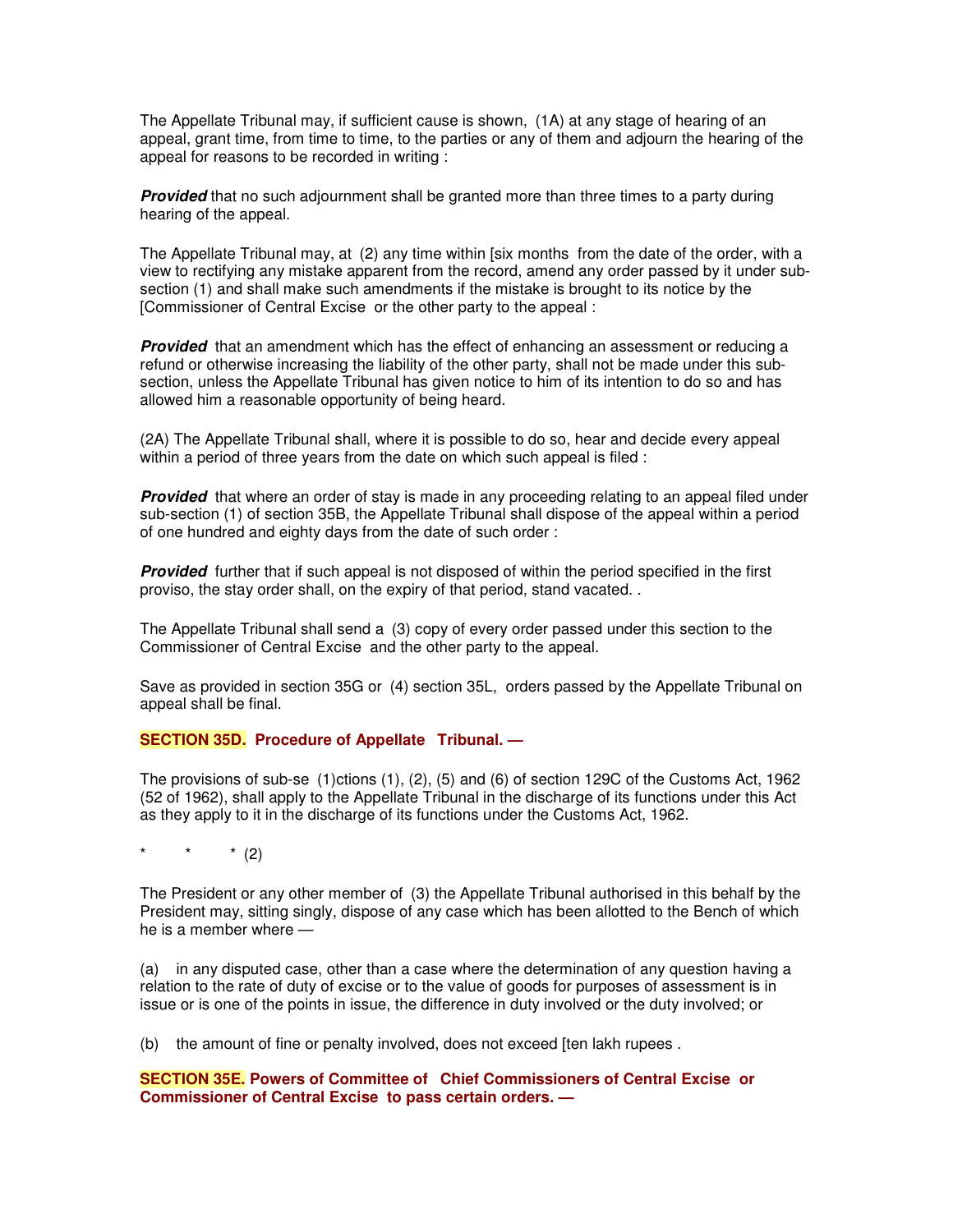(The Committee 1) of Chief Commissioners of Central Excise may, of its own motion, call for and examine the record of any proceeding in which a Commissioner of Central Excise as an adjudicating authority has passed any decision or order under this Act for the purpose of satisfying itself as to the legality or propriety of any such decision or order and may, by order, direct such Commissioner [or any other Commissioner to apply to the Appellate Tribunal for the determination of such points arising out of the decision or order as may be specified by the Committee of Chief Commissioners of Central Excise in its order.

The Commissioner of Central (2) Excise may, of his own motion, call for and examine the record of any proceeding in which an adjudicating authority subordinate to him has passed any decision or order under this Act for the purpose of satisfying himself as to the legality or propriety of any such decision or order and may, by order, direct such authority or any Central Excise Officer subordinate to him to apply to the Commissioner (Appeals) for the determination of such points arising out of the decision or order as may be specified by the Commissioner of Central Excise in his order.

(3) The Committee of Chief Commissioners of Central Excise or the Commissioner of Central Excise, as the case may be, shall make order under sub-section (1) or sub-section (2) within a period of three months from the date of communication of the decision or order of the adjudicating authority.

Where in pursuance of an order under (4) sub-section (1) or sub-section (2) the adjudicating authority or the authorised officer makes an application to the Appellate Tribunal or the Commissioner (Appeals) within a period of [one month from the date of communication of the order under sub-section (1) or sub-section (2) to the adjudicating authority, such application shall be heard by the Appellate Tribunal or the Commissioner (Appeals) , as the case may be, as if such application were an appeal made against the decision or order of the adjudicating authority and the provisions of this Act regarding appeals, including the provisions of sub-section (4) of section 35B shall, so far as may be, apply to such application.

## **SECTION 35EE.Revision by Central Government. —**

(1) The Central Government may, on the application of any person aggrieved by any order passed under section 35A, where the order is of the nature referred to in the first proviso to subsection (1) of section 35B, annul or modify such order :

**Provided** that the Central Government may in its discretion, refuse to admit an application in respect of an order where the amount of duty or fine or penalty, determined by such order does not exceed five thousand rupees.

*Explanation.* — For the purposes of this sub-section, "order passed under section 35A" includes an order passed under that section before the commencement of section 47 of the Finance Act, 1984 against which an appeal has not been preferred before such commencement and could have been, if the said section had not come into force, preferred after such commencement, to the Appellate Tribunal.

(1A) The Commissioner of Central Excise may, if he is of the opinion that an order passed by the Commissioner (Appeals) under section 35A is not legal or proper, direct the proper officer to make an application on his behalf to the Central Government for revision of such order.

An application under sub-section (1) shall be made within (2) three months from the date of the communication to the applicant of the order against which the application is being made :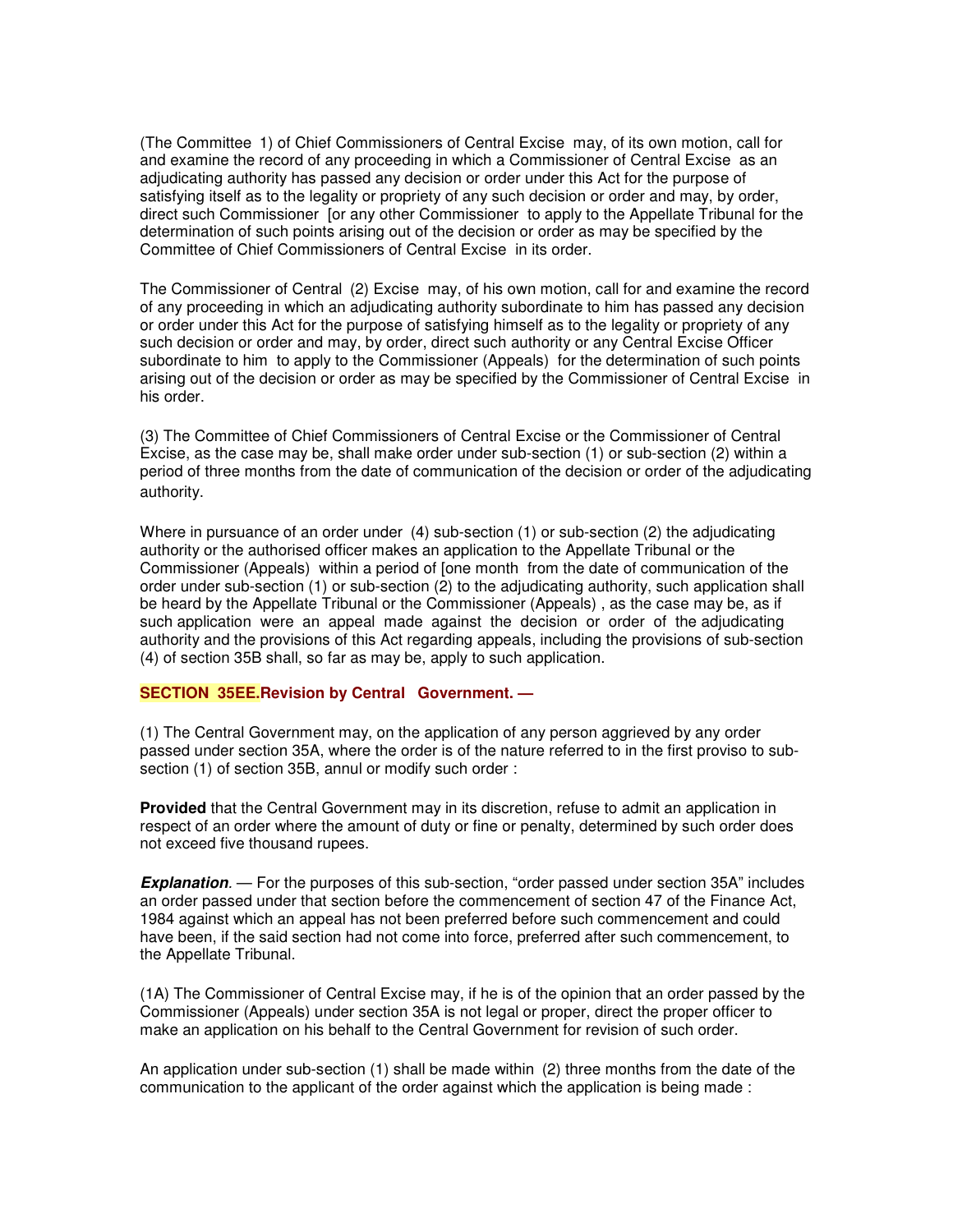**Provided** that the Central Government may, if it is satisfied that the applicant was prevented by sufficient cause from presenting the application within the aforesaid period of three months, allow it to be presented within a further period of three months.

An application under sub-section (1) shall be in such form (3) and shall be verified in such manner as may be specified by rules made in this behalf and shall be accompanied by a fee of, two hundred rupees, where the amount of duty and interest demanded, (a) fine or penalty levied by any Central Excise officer in the case to which the application relates is one lakh rupees or less;

one thousand rupees, where the amount of duty and interest demanded, (b) fine or penalty levied by any Central Excise officer in the case to which the application relates is more than one lakh rupees :

*Provided* that no such fee shall be payable in the case of an application referred to in subsection (1A).

The Central Government may, of its own motion, annul or (4) modify any order referred to in subsection  $(1)$ .

No order enhancing any penalty or fine in lieu of (5) confiscation or confiscating goods of greater value shall be passed under this section, —

in any case in which an order passed under section 35A has enhanced (a) any penalty or fine in lieu of confiscation or has confiscated goods of greater value; and

in any other case, unless the person affected by the proposed order (b) has been given notice to show cause against it within one year from the date of the order sought to be annulled or modified.

Where the Central Government is of opinion that any duty (6) of excise has not been levied or has been short-levied, no order levying or enhancing the duty shall be made under this section unless the person affected by the proposed order is given notice to show cause against it within the time-limit specified in section 11A.

## **SECTION 35F. Deposit, pending appeal, of duty demanded or penalty levied. —**

Where in any appeal under this Chapter, the decision or order appealed against relates to any duty demanded in respect of goods which are not under the control of Central Excise authorities or any penalty levied under this Act, the person desirous of appealing against such decision or order shall, pending the appeal, deposit with the adjudicating authority the duty demanded or the penalty levied :

**Provided** that where in any particular case, the Commissioner (Appeals) or the Appellate Tribunal is of opinion that the deposit of duty demanded or penalty levied would cause undue hardship to such person, the Commissioner (Appeals) or, as the case may be, the Appellate Tribunal, may dispense with such deposit subject to such conditions as he or it may deem fit to impose so as to safeguard the interests of revenue.

*Provided* further that where an application is filed before the Commissioner (Appeals) for dispensing with the deposit of duty demanded or penalty levied under the first proviso, the Commissioner (Appeals) shall, where it is possible to do so, decide such application within thirty days from the date of its filing.

**Explanation.** — For the purposes of this section "duty demanded" shall include, —

- (i) amount determined under section 11D;
- (ii) amount of erroneous Cenvat credit taken;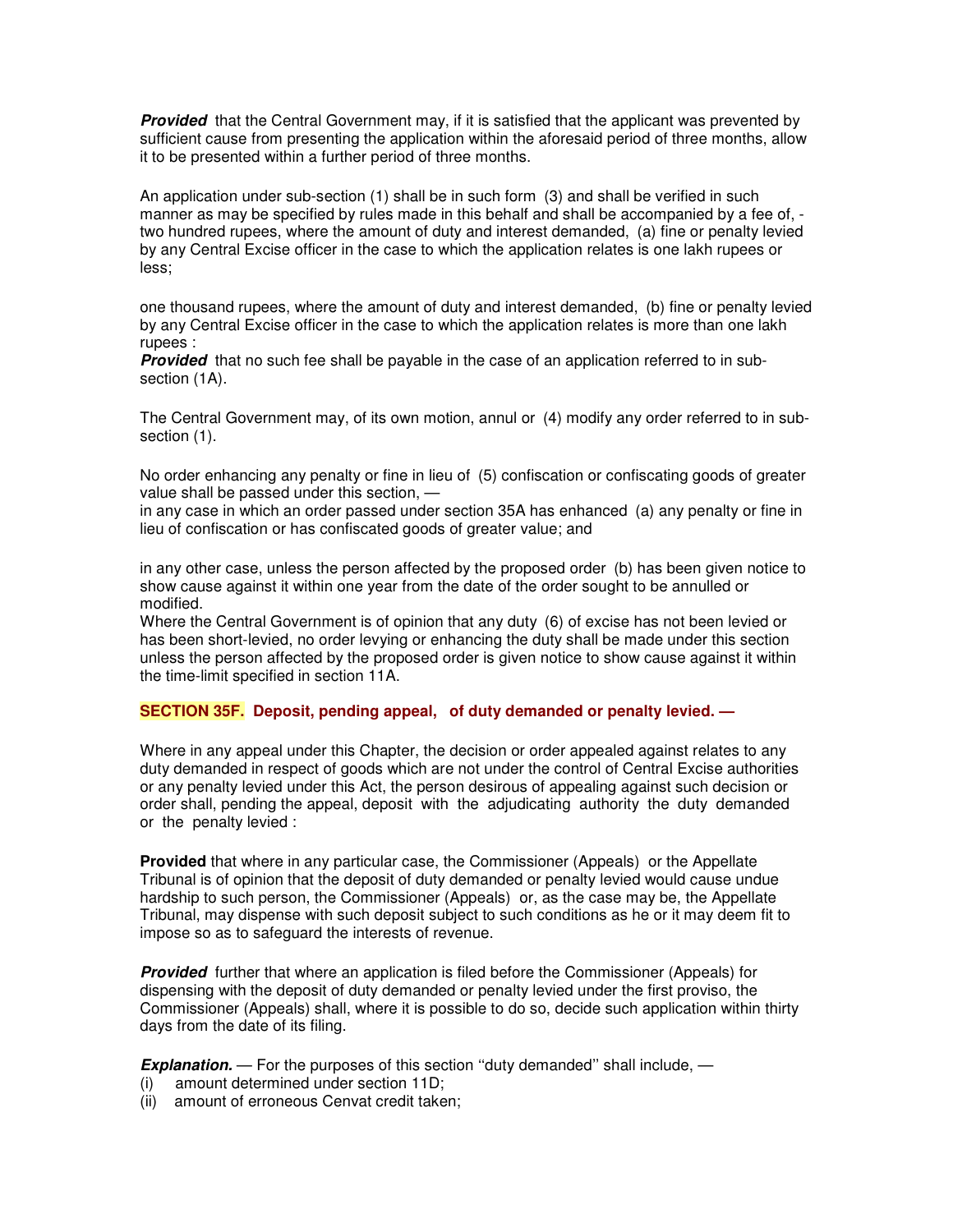(iii) amount payable under rule 57CC of Central Excise Rules, 1944;

(iv) amount payable under rule 6 of Cenvat Credit Rules, 2001 or Cenvat Credit Rules, 2002 or Cenvat Credit Rules, 2004;

(v) interest payable under the provisions of this Act or the rules made thereunder.

# **SECTION 35G. Appeal to High Court.** -

(1) An appeal shall lie to the High Court from every order passed in appeal by the Appellate Tribunal on or after the 1st day of July, 2003 (not being an order relating, among other things, to the determination of any question having a relation to the rate of duty of excise or to the value of goods for purposes of assessment), if the High Court is satisfied that the case involves a substantial question of law.

(2) The Commissioner of Central Excise or the other party aggrieved by any order passed by the Appellate Tribunal may file an appeal to the High Court and such appeal under this sub-section shall be -

(a) filed within one hundred and eighty days from the date on which the order appealed against is received by the Commissioner of Central Excise or the other party;

(b) accompanied by a fee of two hundred rupees where such appeal is filed by the other party; (c) in the form of a memorandum of appeal precisely stating therein the substantial question of law involved.

Where the High Court is satisfied that a substantial question of law (3) is involved in any case, it shall formulate that question.

The appeal shall be heard only on the question so formulated, and the (4) respondents shall, at the hearing of the appeal, be allowed to argue that the case does not involve such question :

*Provided* that nothing in this sub-section shall be deemed to take away or abridge the power of the Court to hear, for reasons to be recorded, the appeal on any other substantial question of law not formulated by it, if it is satisfied that the case involves such question.

The High Court shall decide the question of law so formulated and (5) deliver such judgment thereon containing the grounds on which such decision is founded and may award such cost as it deems fit.

The High Court may determine any issue which - (6)

(a) has not been determined by the Appellate Tribunal; or

(b) has been wrongly determined by the Appellate Tribunal, by reason of a decision on such question of law as is referred to in sub-section (1).

When an appeal has been filed before the High Court, it shall be (7) heard by a bench of not less than two Judges of the High Court, and shall be decided in accordance with the opinion of such Judges or of the majority, if any, of such Judges.

Where there is no such majority, the Judges shall state the point of (8) law upon which they differ and the case shall, then, be heard upon that point only by one or more of the other Judges of the High Court and such point shall be decided according to the opinion of the majority of the Judges who have heard the case including those who first heard it.

Save as otherwise provided in this Act, the provisions of the Code of (9) Civil Procedure, 1908 (5 of 1908), relating to appeals to the High Court shall, as far as may be, apply in the case of appeals under this section.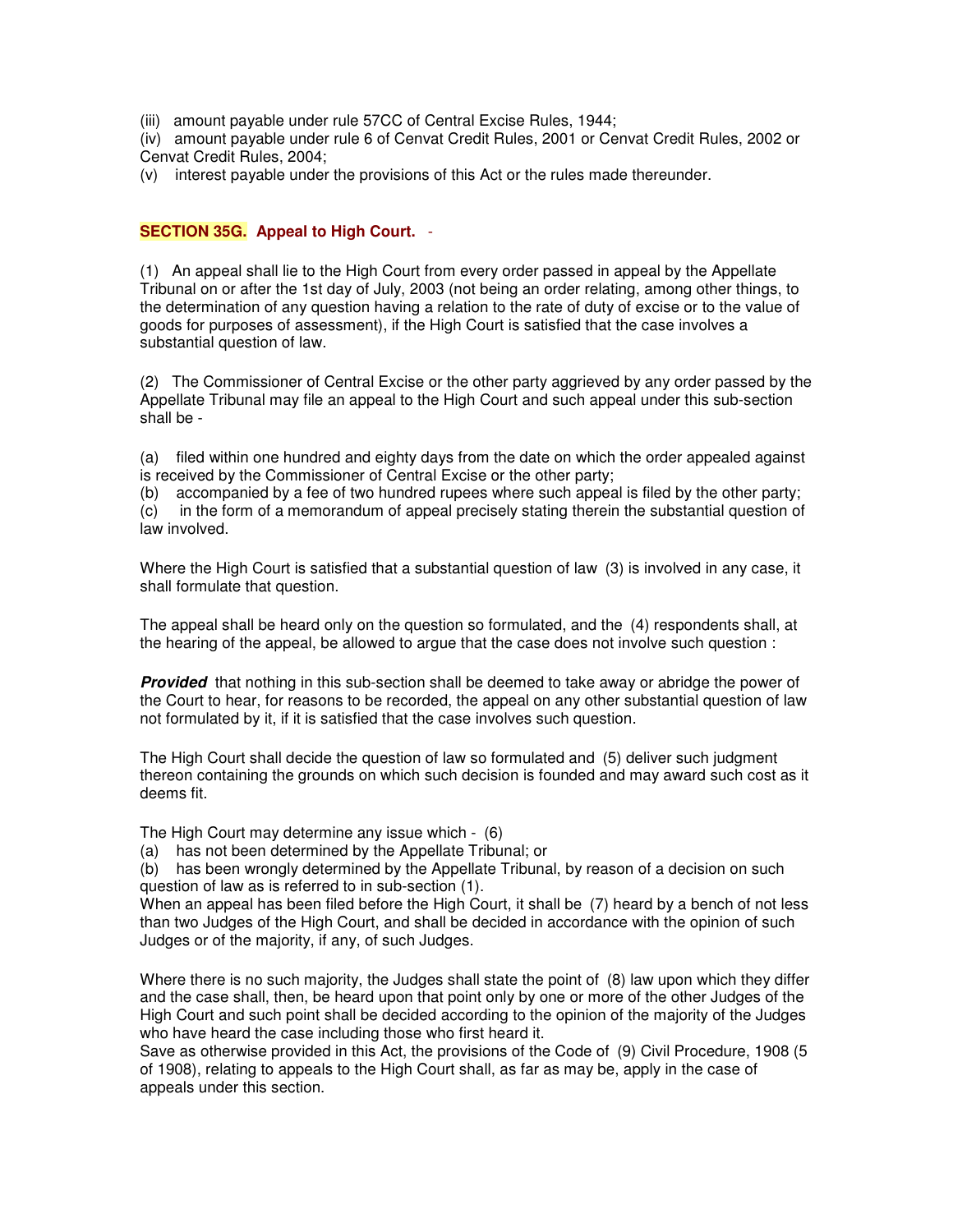#### **SECTION 35H. Application to High Court. —**

(1) The Commissioner of Central Excise or the other party may, within one hundred and eighty days of the date upon which he is served with notice of an order under section 35C passed [before the 1st day of July, 2003 (not being an order relating, among other things, to the determination of any question having a relation to the rate of duty of excise or to the value of goods for purposes of assessment), by application in the prescribed form, accompanied, where the application is made by the other party, by a fee of two hundred rupees, apply to the High Court to direct the Appellate Tribunal to refer to the High Court any question of law arising from such order of the Tribunal.

The Commissioner of Central Excise (2) or the other party applying to the High Court under sub-section (1) shall clearly state the question of law which he seeks to be referred to the High Court and shall also specify the paragraph in the order of the Appellate Tribunal relevant to the question sought to be referred.

On receipt of notice that an (3) application has been made under sub-section (1), the person against whom such application has been made, may, notwithstanding that he may not have filed such application, file, within forty-five days of the receipt of the notice, a memorandum of crossobjections verified in the prescribed manner against any part of the order in relation to which an application for reference has been made and such memorandum shall be disposed of by the High Court as if it were an application presented within the time specified in sub-section (1).

If, on an application made under (4) sub-section (1), the High Court directs the Appellate Tribunal to refer the question of law raised in the application, the Appellate Tribunal shall, within one hundred and twenty days of the receipt of such direction, draw up a statement of the case and refer it to the High Court.

## **SECTION 35-I.Power of High Court or Supreme Court to require statement to be amended. —**

If the High Court or the Supreme Court is not satisfied that the statements in a case referred to it are sufficient to enable it to determine the questions raised thereby, the Court may refer the case back to the Appellate Tribunal for the purpose of making such additions thereto or alterations therein as it may direct in that behalf.

## **SECTION 35J. Case before High Court to be heard by not less than two judges. —**

When any case has been (1) referred to the High Court [under section 35G or section 35H , it shall be heard by a Bench of not less than two judges of the High Court and shall be decided in accordance with the opinion of such judges or of the majority, if any, of such judges.

Where there is no such majority, the judges shall state (2) the point of law upon which they differ and the case shall then be heard upon that point only by one or more of the other judges of the High Court, and such point shall be decided according to the opinion of the majority of the judges who have heard the case including those who first heard it.

**SECTION 35K. Decision of High Court or Supreme Court on the case stated. —**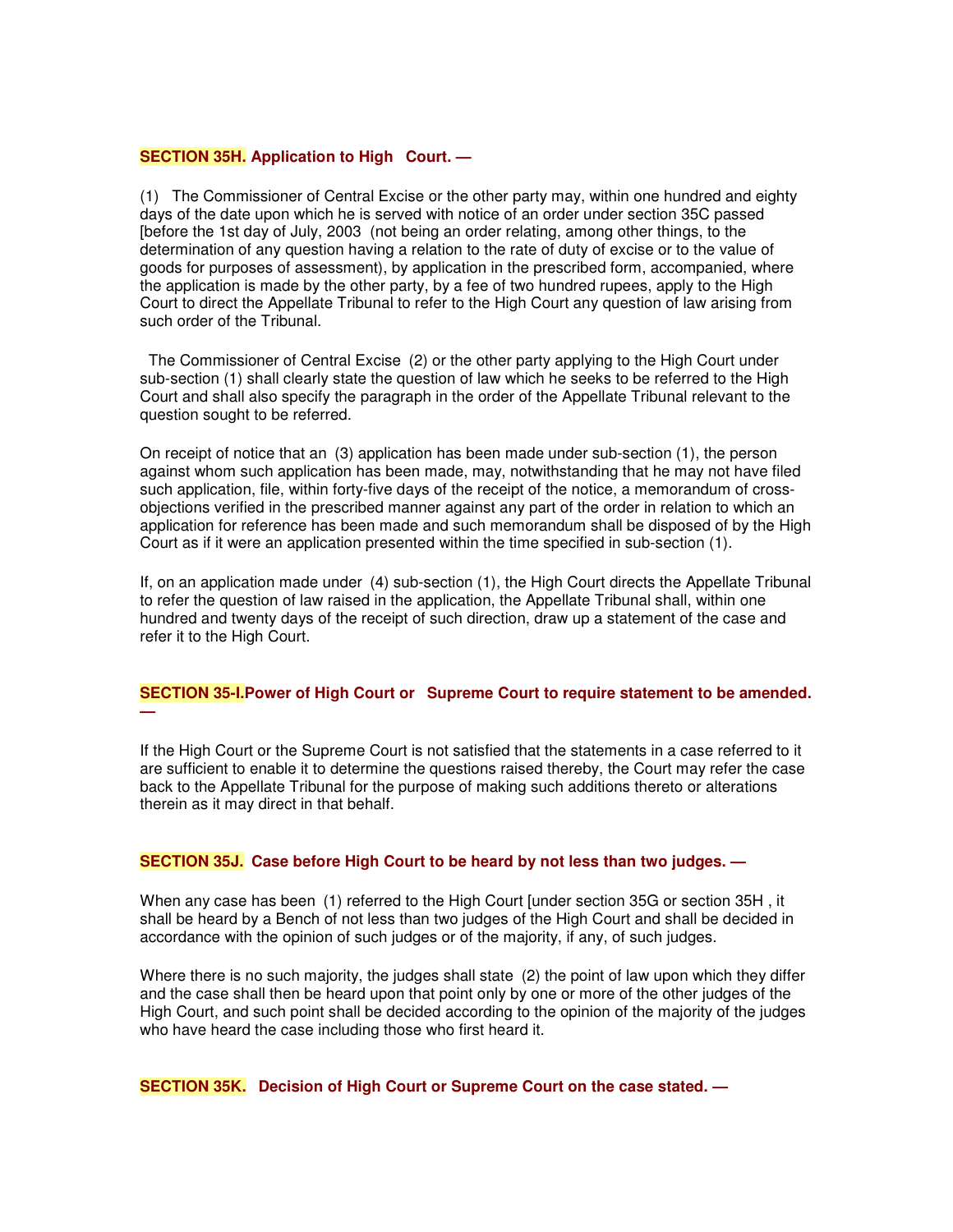The High Court or the (1) Supreme Court hearing any such case shall decide the question of law raised therein and shall deliver its judgment thereon containing the grounds on which such decision is founded and a copy of the judgment shall be sent under the seal of the Court and the signature of the Registrar to the Appellate Tribunal which shall pass such orders as are necessary to dispose of the case in conformity with such judgment.

Where the High Court delivers a judgment in an appeal (1A) filed before it under section 35G, effect shall be given to the order passed on the appeal by the concerned Central Excise Officer on the basis of a certified copy of the judgment.

The costs of any [reference to [the High Court or an (2) appeal to [the High Court or the Supreme Court, [as the case may be which shall not include the fee for making the reference, shall be in the discretion of the Court.

Appeal to the Supreme Court SECTION 35L. — An appeal shall lie to the Supreme Court from —

(a) any judgment of the High Court delivered -

(i) in an appeal made under section 35G; or

(ii) on a reference made under section 35G by the Appellate Tribunal before the 1st day of July, 2003;

(iii) on a reference made under section 35H,

in any case which, on its own motion or on an oral application made by or on behalf of the party aggrieved, immediately after passing of the judgment, the High Court certifies to be a fit one for appeal to the Supreme Court; or

any order passed [before the establishment of the National Tax (b) Tribunal by the Appellate Tribunal relating, among other things, to the determination of any question having a relation to the rate of duty of excise or to the value of goods for purposes of assessment.

## **SECTION 35M. Hearing before Supreme Court. —**

The provisions of the Code of Civil (1) Procedure, 1908 (5 of 1908), relating to appeals to the Supreme Court shall, so far as may be, apply in the case of appeals under section 35L as they apply in the case of appeals from decrees of a High Court :

**Provided** that nothing in this sub-section shall be deemed to affect the provisions of sub-section (1) of section 35K or section 35N.

The costs of the appeal shall be in the discretion of the (2) Supreme Court. Where the judgment of the High Court is varied or reversed (3) in the appeal, effect shall be given to the order of the Supreme Court in the manner provided in section 35K in the case of a judgment of the High Court.

## **SECTION 35N. Sums due to be paid notwithstanding reference, etc. —**

Notwithstanding that a reference has been made to the High Court or the Supreme Court or an appeal has been preferred to the Supreme Court, under this Act before the commencement of the National Tax Tribunal Act, 2005 sums due to the Government as a result of an order passed under sub-section (1) of section 35C shall be payable in accordance with the order so passed.

**SECTION 35-O. Exclusion of time taken for copy. —**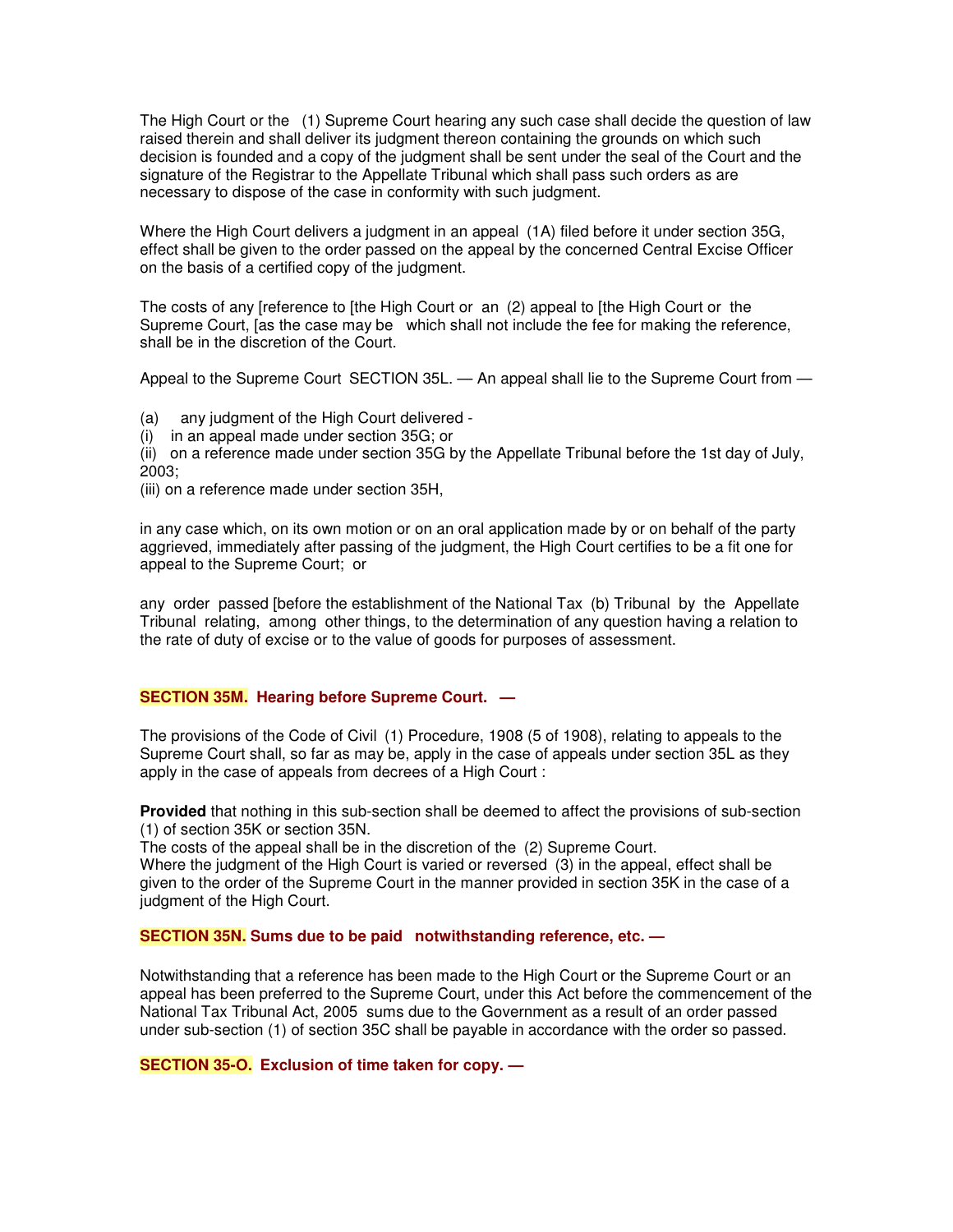In computing the period of limitation prescribed for an appeal or application under this Chapter, the day on which the order complained of was served, and if the party preferring the appeal or making the application was not furnished with a copy of the order when the notice of the order was served upon him, the time requisite for obtaining a copy of such order shall be excluded.

# **SECTION 35P. Transfer of certain pending proceedings and transitional provisions. —**

Every appeal which is pending (1) immediately before the appointed day before the Board under section 35, as it stood immediately before that day, and any matter arising out of or connected with such appeal and which is so pending shall stand transferred on that day to the Appellate Tribunal and the Appellate Tribunal may proceed with such appeal or matter from the stage at which it was on that day :

**Provided** that the appellant may demand that before proceeding further with that appeal or matter, he may be re-heard.

Every proceeding which is pending immediately before the (2) appointed day before the Central Government under section 36, as it stood immediately before that day, and any matter arising out of or connected with such proceeding and which is so pending shall stand transferred on that day to the Appellate Tribunal and the Appellate Tribunal may proceed with such proceeding or matter from the stage at which it was on that day as if such proceeding or matter were an appeal filed before it :

**Provided** that if any such proceeding or matter relates to an order where —

in any disputed case, other than a case where the determination of (a) any question having a relation to the rate of duty of excise or to the value of goods for purposes of assessment is in issue or is one of the points in issue, the difference in duty involved or the duty involved; or

the amount of fine or penalty determined by such order, (b) does not exceed ten thousand rupees, such proceeding or matter shall continue to be dealt with by the Central Government as if the said section 36 had not been substituted :

**Provided** further that the applicant or the other party may make a demand to the Appellate Tribunal that before proceeding further with that proceeding or matter, he may be re-heard.

Every proceeding which is pending immediately before the (3) appointed day before the Board or the [Commissioner of Central Excise under section 35A, as it stood immediately before that day, and any matter arising out of or connected with such proceeding and which is so pending shall continue to be dealt with by the Board or the Commissioner of Central Excise , as the case may be, as if the said section had not been substituted.

Any person who immediately before the appointed day was (4) authorised to appear in any appeal or proceeding transferred under sub-section (1) or sub-section (2) shall, notwithstanding anything contained in section 35Q, have the right to appear before the Appellate Tribunal in relation to such appeal or proceeding.

## **SECTION 35Q. Appearance by authorised representative. —**

(1) Any person who is entitled or required to appear before a Central Excise Officer or the Appellate Tribunal in connection with any proceedings under this Act, otherwise than when required under this Act to appear personally for examination on oath or affirmation, may, subject to the other provisions of this section, appear by an authorised representative.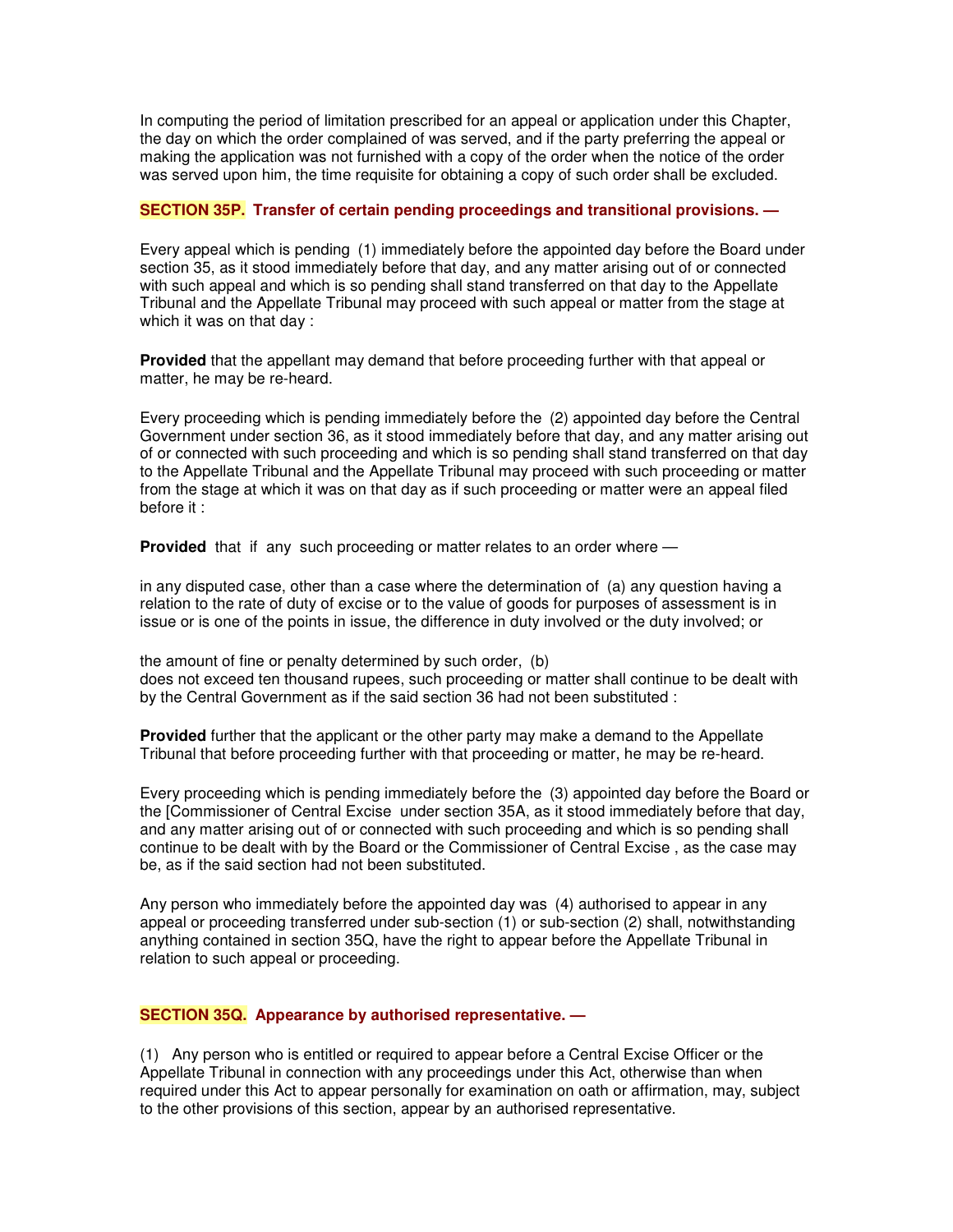For the purposes of this section, "authorised (2) representative" means a person authorised by the person referred to in sub-section (1) to appear on his behalf, being —

his relative or regular employee; or (a)

any legal practitioner who is entitled to practise in any civil court (b) in India; or any person who has acquired such qualifications as the Central (c) Government may prescribe for this purpose.

Notwithstanding anything contained in this section, no (3) person who was a member of the Indian Customs and Central Excise Service — Group A and has retired or resigned from such Service after having served for not less than three years in any capacity in that Service, shall be entitled to appear as an authorised representative in any proceedings before a Central Excise Officer for a period of two years from the date of his retirement or resignation, as the case may be.

No person,  $-$  (4)

who has been dismissed or removed from Government service; (a) or

who is convicted of an offence connected with any proceeding under (b) this Act, the Customs Act, 1962 (52 of 1962) or the Gold (Control) Act, 1968 (45 of 1968); or

who has become an insolvent, shall be qualified to represent any (c) person under sub-section (1), for all times in the case of a person referred to in clause (a), and for such time as the Commissioner of Central Excise or the competent authority under the Customs Act, 1962 or the Gold (Control) Act, 1968, as the case may be, may, by order, determine in the case of a person referred to in clause (b), and for the period during which the insolvency continues in the case of a person referred to in clause (c).

If any person,  $-$  (5)

who is a legal practitioner, is found guilty of mis-conduct in his (a) professional capacity by any authority entitled to institute proceedings against him, an order passed by that authority shall have effect in relation to his right to appear before a Central Excise Officer or the Appellate Tribunal as it has in relation to his right to practise as a legal practitioner;

who is not a legal practitioner, is found guilty of mis-conduct in (b) connection with any proceedings under this Act by the prescribed authority, the prescribed authority may direct that he shall thenceforth be disqualified to represent any person under sub-section (1).

Any order or direction under clause (b) of sub-section (4) (6) or clause (b) of sub-section (5) shall be subject to the following conditions, namely :—

no such order or direction shall be made in respect of any person (a) unless he has been given a reasonable opportunity of being heard;

any person against whom any such order or direction is made may, (b) within one month of the making of the order or direction, appeal to the Board to have the order or direction cancelled; and

no such order or direction shall take effect until the expiration of (c) one month from the making thereof, or, where an appeal has been preferred, until the disposal of the appeal.

# **SECTION 36. Definitions. — In this Chapter —**

"appointed day" means the date of coming into force of the amendments (a) to this Act specified in Part II of the Fifth Schedule to the Finance (No. 2) Act, 1980;

"High Court" means, — (b) in relation to any State, the High Court for that State; (i)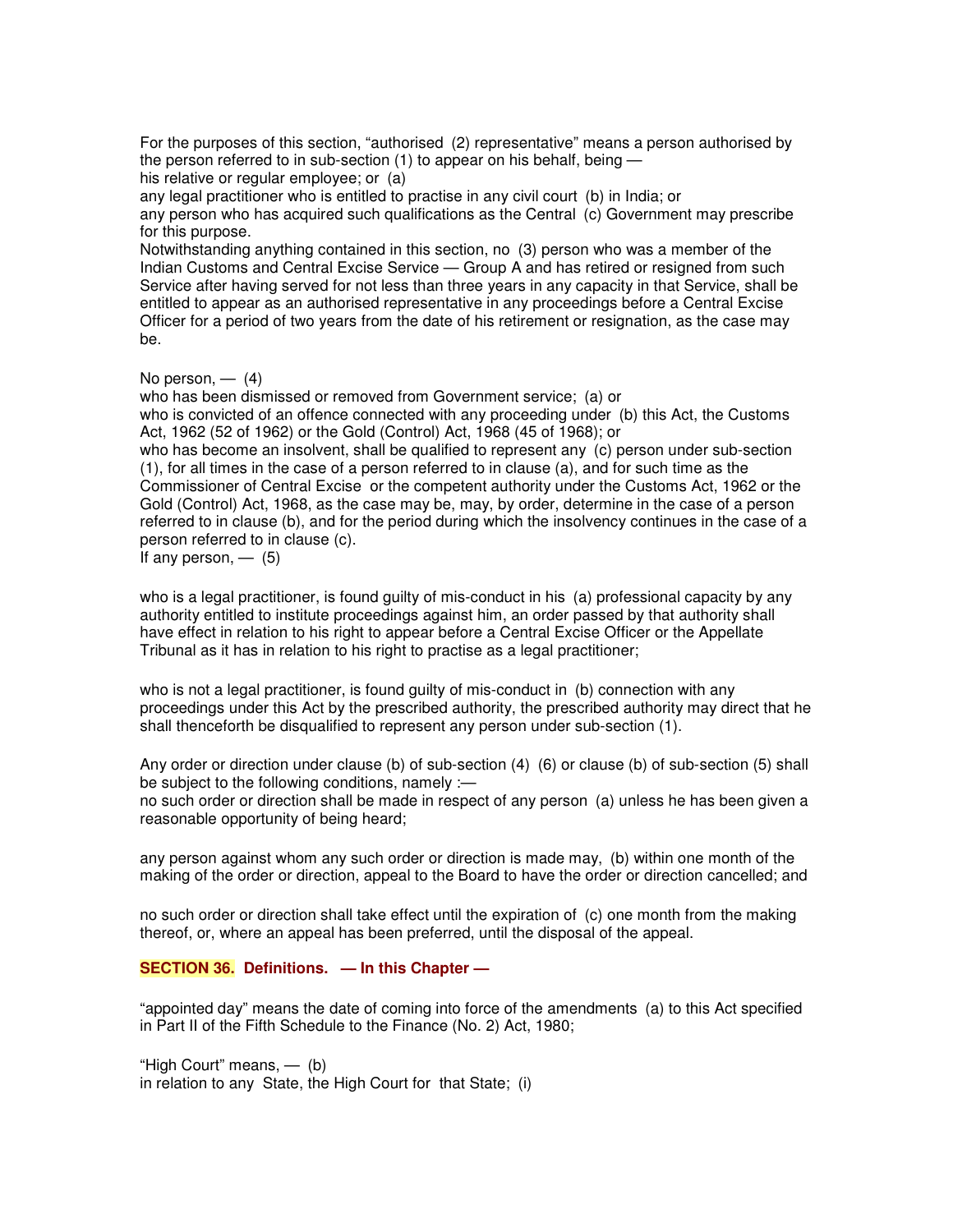in relation to a (ii) Union Territory to which the jurisdiction of the High Court of a State has been extended by law, that High Court;

in relation to the (iii) Union Territories of Dadra and Nagar Haveli and [Daman and Diu, the High Court at Bombay;

in relation to any other Union Territory, the highest (iv) court of civil appeal for that territory other than the Supreme Court of India;

"President" means the President of the Appellate (c) Tribunal.

## **CHAPTER VIB**

# **PRESUMPTION AS TO DOCUMENTS**

## **SECTION 36A. Presumption as to documents in certain cases. —**

Where any document is produced by any person or has been seized from the custody or control of any person, in either case, under this Act or under any other law and such document is tendered by the prosecution in evidence against him or against him and any other person who is tried jointly with him, the Court shall, —

unless the contrary is proved by such (a) person, presume —

the truth of the (i) contents of such document;

that the signature and (ii) every other part of such document which purports to be in the handwriting of any particular person or which the Court may reasonably assume to have been signed by, or to be in the handwriting of, any particular person, is in that person's handwriting, and in the case of a document executed or attested, that it was executed or attested by the person by whom it purports to have been so executed or attested;

admit the document in evidence, (b) notwithstanding that it is not duly stamped, if such document is otherwise admissible in evidence.

#### **SECTION 36B.Admissibility of micro films, facsimile copies of documents and computer print outs as documents and as evidence. —**

(1) Notwithstanding anything contained in any other law for the time being in force, —

a micro film of a document or the (a) reproduction of the image or images embodied in such micro film (whether enlarged or not); or

a facsimile copy of a document; (b) or

a statement contained in a document (c) and included in a printed material produced by a computer (hereinafter referred to as a "computer print out"), if the conditions mentioned in subsection (2) and the other provisions contained in this section are satisfied in relation to the statement and the computer in question,

shall be deemed to be also a document for the purposes of this Act and the rules made thereunder and shall be admissible in any proceedings thereunder, without further proof or production of the original, as evidence of any contents of the original or of any fact stated therein of which direct evidence would be admissible.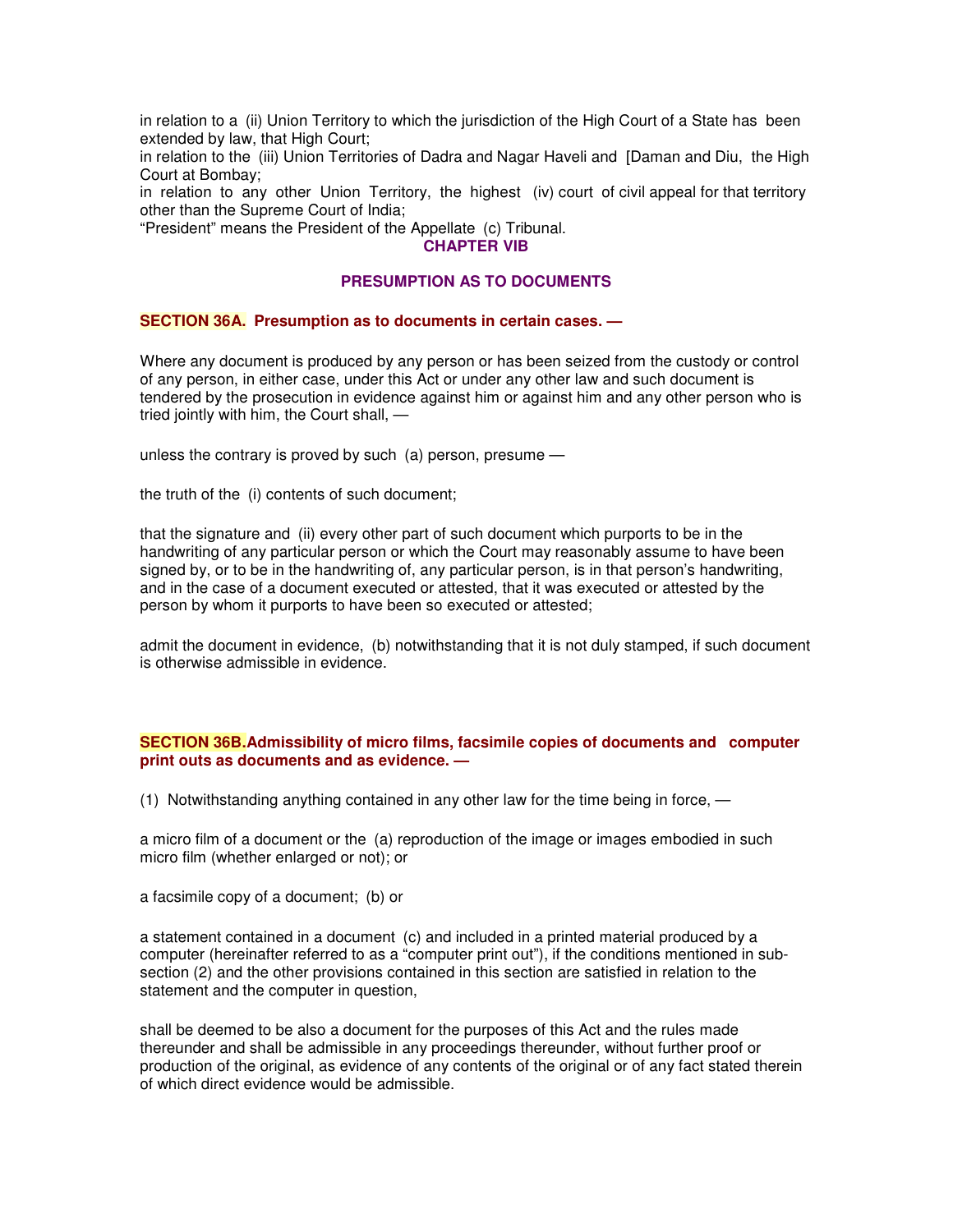The conditions referred to in (2) sub-section (1) in respect of a computer print out shall be the following, namely :—

the computer print out containing the (a) statement was produced by the computer during the period over which the computer was used regularly to store or process information for the purposes of any activities regularly carried on over that period by the person having lawful control over the use of the computer;

during the said period, there was (b) regularly supplied to the computer in the ordinary course of the said activities, information of the kind contained in the statement or of the kind from which the information so contained is derived;

throughout the material part of the (c) said period, the computer was operating properly or, if not, then any respect in which it was not operating properly or was out of operation during that part of that period was not such as to affect the production of the document or the accuracy of the contents; and

the information contained in the (d) statement reproduced or is derived from information supplied to the computer in the ordinary course of the said activities.

Where over any period, the (3) function of storing or processing information for the purposes of any activities regularly carried on over that period as mentioned in clause(a) of sub-section (2) was regularly performed by computers, whether —

by a combination of computers (a) operating over that period; or

by different computers operating in (b) succession over that period; or

by different combinations of (c) computers operating in succession over that period; or

in any other manner involving the (d) successive operation over that period, in whatever order, of one or more computers and one or more combinations of computers,

all the computers used for that purpose during that period shall be treated for the purposes of this section as constituting a single computer; and references in this section to a computer shall be construed accordingly.

In any proceedings under this (4) Act and the rules made thereunder where it is desired to give a statement in evidence by virtue of this section, a certificate doing any of the following things, that is to say, —

identifying the document containing (a) the statement and describing the manner in which it was produced;

giving such particulars of any device (b) involved in the production of that document as may be appropriate for the purpose of showing that the document was produced by a computer;

dealing with any of the matters to (c) which the conditions mentioned in sub-section (2) relate,

and purporting to be signed by a person occupying a responsible official position in relation to the operation of the relevant device or the management of the relevant activities (whichever is appropriate) shall be evidence of any matter stated in the certificate; and for the purposes of this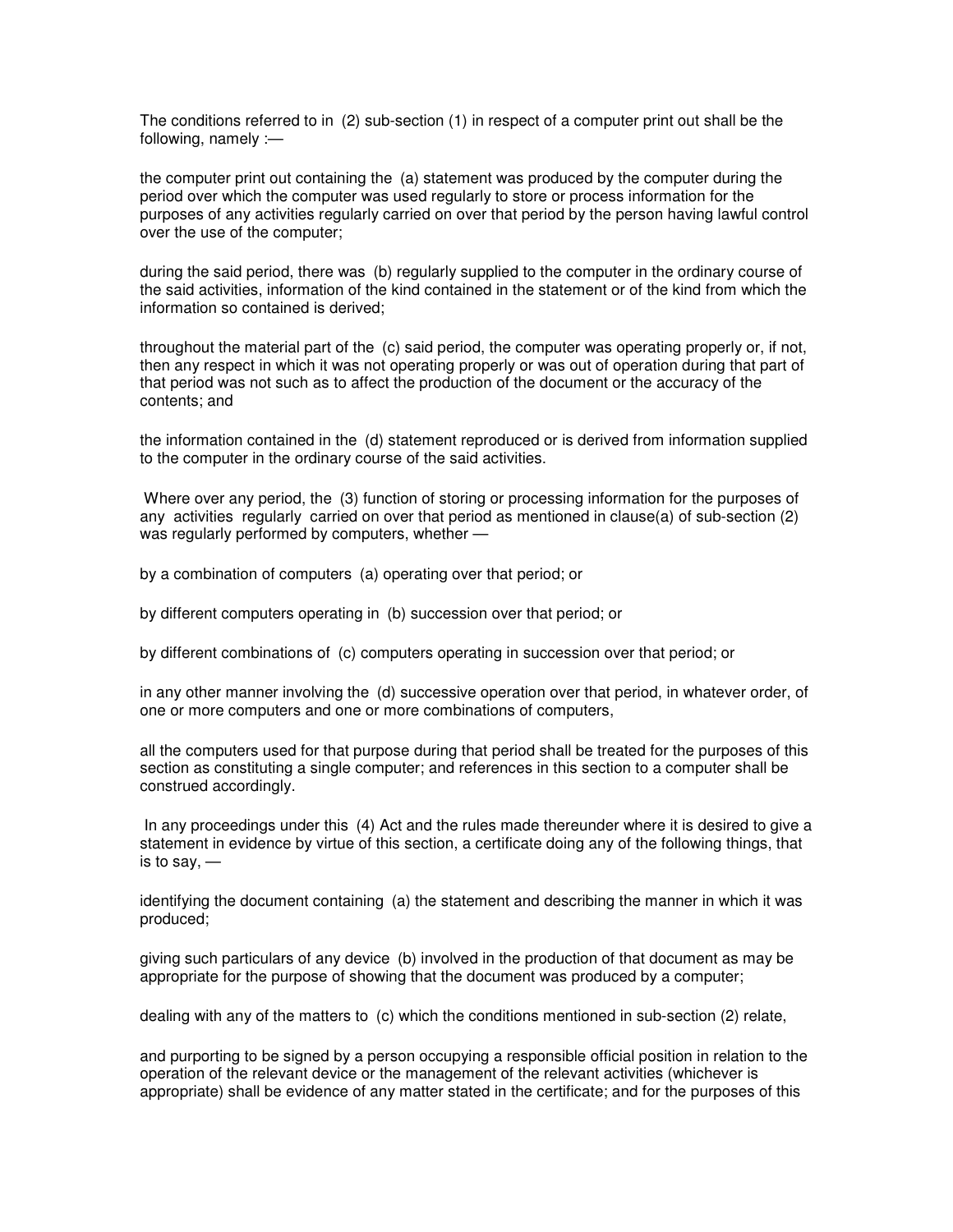sub-section it shall be sufficient for a matter to be stated to the best of the knowledge and belief of the person stating it.

For the purposes of this (5) section, —

information shall be taken to be (a) supplied to a computer if it is supplied thereto in any appropriate form and whether it is so supplied directly or (with or without human intervention) by means of any appropriate equipment;

whether in the course of activities (b) carried on by any official, information is supplied with a view to its being stored or processed for the purposes of those activities by a computer operated otherwise than in the course of those activities, that information, if duly supplied to that computer, shall be taken to be supplied to it in the course of those activities;

a document shall be taken to have (c) been produced by a computer whether it was produced by it directly or (with or without human intervention) by means of any appropriate equipment.

*Explanation.* — For the purposes of this section, —

"computer" means any device that (a) receives, stores and processes data, applying stipulated processes to the information and supplying results of these processes; and

any reference to information being (b) derived from other information shall be a reference to its being derived therefrom by calculation, comparison or any other process.

## **CHAPTER VII SUPPLEMENTAL PROVISIONS**

## **SECTION 37. Power of Central Government to make rules. —**

(1) The Central Government may make rules to carry into effect the purposes of this Act.

In particular, and without prejudice to the generality of (2) the foregoing power, such rules may —

provide for determining under section 4 the nearest (i) ascertainable equivalent of the normal price;

having regard to the normal practice of the wholesale trade, define (ia) or specify the kinds of trade discount to be excluded from the value under section 4 including the circumstances in which and the conditions subject to which such discount is to be so excluded;

provide for the assessment and collection of duties of excise, the (ib) authorities by whom functions under this Act are to be discharged, the issue of notices requiring payment, the manner in which the duties shall be payable, and the recovery of duty not paid;

provide for charging or payment of interest on the differential (ibb) amount of duty which becomes payable or refundable upon finalisation of all or any class of provisional assessments;

(ic) provide for the remission of duty of excise leviable on any excisable goods, which due to any natural cause are found to be deficient in quantity, the limit or limits of percentage beyond which no such remission shall be allowed and the different limit or limits of percentage for different varieties of the same excisable goods or for different areas or for different seasons;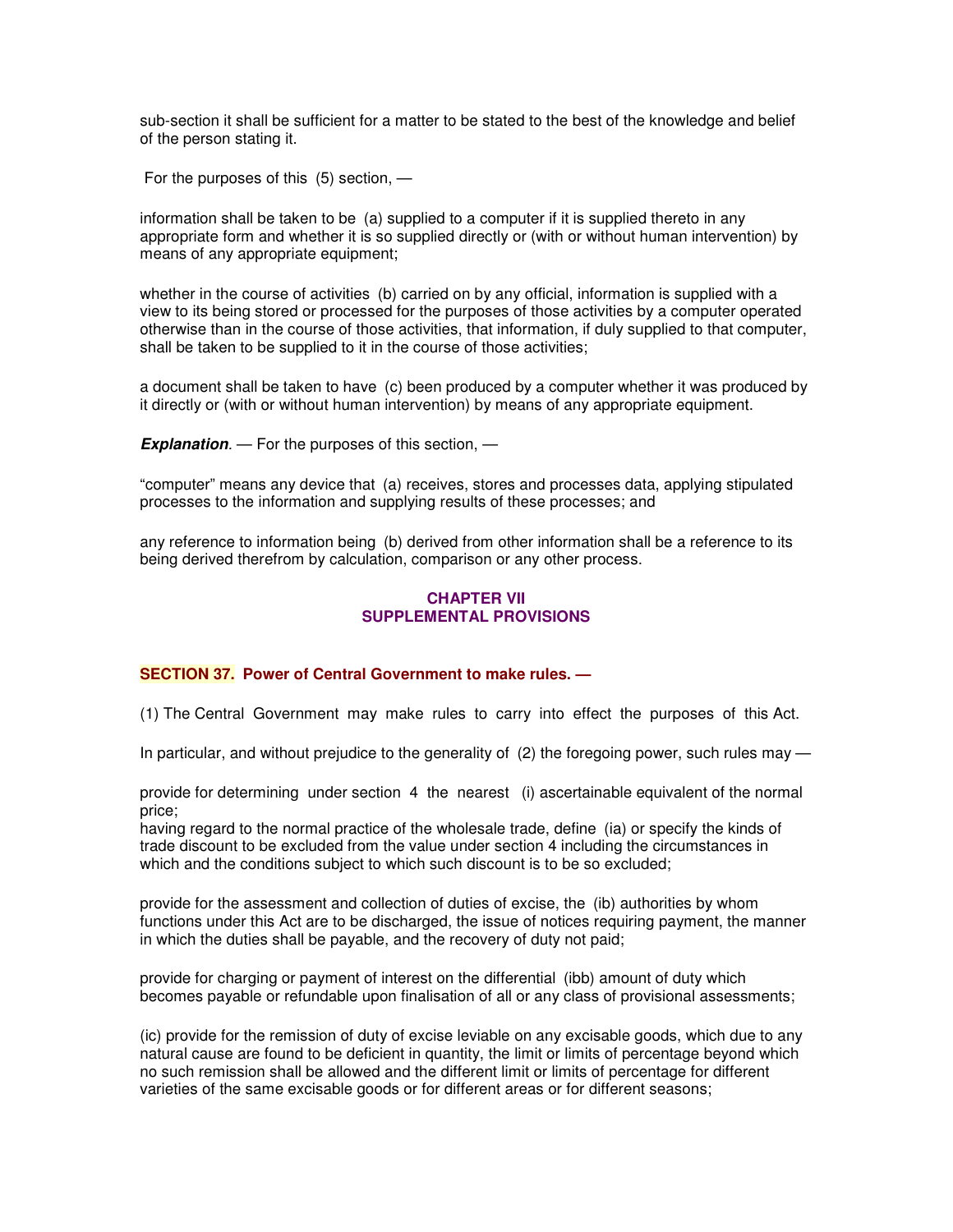(id) provide for the amount to be paid for compounding under sub-section (2) of section 9A; prohibit absolutely, or with such exceptions, or subject to such (ii) conditions as the Central Government thinks fit, the production or manufacture, or any process of the production or manufacture, of excisable goods, or of any component parts or ingredients or containers thereof, except on land or premises approved for the purpose;

prohibit absolutely, or with such exceptions, or subject to such (iii) conditions, as the Central Government thinks fit, \*\*\* the transit of excisable goods from any part of India to any other part thereof;

regulate the removal of excisable goods from the place where (iv) produced, stored or manufactured or subjected to any process of production or manufacture and their transport to or from the premises of a registered person, or a bonded warehouse, or to a market;

regulate the production or manufacture, or any process of the (v) production or manufacture, the possession, storage and sale of salt, and so far as such regulation is essential for the proper levy and collection of the duties imposed by this Act, or of any other excisable goods, or of any component parts or ingredients or containers thereof;

provide for the employment of officers of the Government to (vi) supervise the carrying out of any rules made under this Act;

require a manufacturer or the licensee of a warehouse to provide (vii) accommodation within the precincts of his factory or warehouse for officers employed to supervise the carrying out of regulations made under this Act and prescribe the scale of such accommodation;

provide for the appointment, licensing, management and supervision (viii) of bonded warehouses and the procedure to be followed in entering goods into and clearing goods from such warehouses;

provide for the distinguishing of goods which have been (ix) manufactured after registration , of materials which have been imported under licence, and of goods on which duty has been paid, or which are exempt from duty under this Act;

impose on persons engaged in the production or manufacture, storage (x) or sale (whether on their own account or as brokers or commission agents) of salt, and, so far as such imposition is essential for the proper levy and collection of the duties imposed by this Act, of any other excisable goods, the duty of furnishing information, keeping records and making returns, and prescribe the nature of such information and the form of such records and returns, the particulars to be contained therein, and the manner in which they shall be verified;

(xi)require that excisable goods shall not be sold or offered or kept for sale in India except in prescribed containers, bearing a banderol, stamp or label of such nature and affixed in such manner as may be prescribed;

provide for the issue of registration certificate and transport (xii) permits and the fees, if any, to be charged therefor :

**Provided** that the fees for the licensing of the manufacture and refining of salt and saltpetre shall not exceed, in the case of each such licence, the following amounts, namely :-

Licence to manufacture and refine saltpetre and to separate and purify ... ...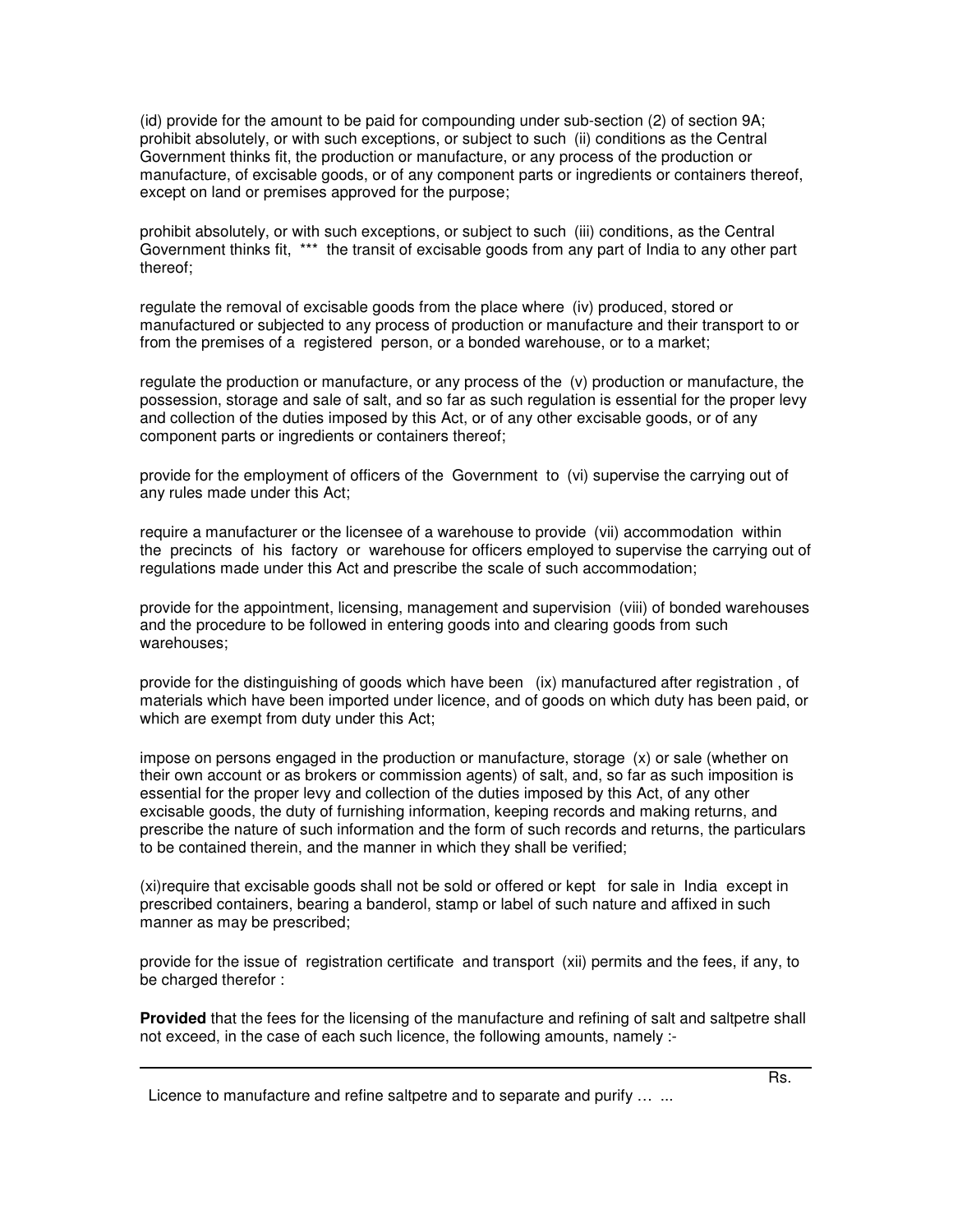| salt in the process of such manufacture and refining                  | 50 |
|-----------------------------------------------------------------------|----|
| Licence to manufacture saltpetre                                      | 2  |
| Licence to manufacture sulphate of soda (Kharinun) by solar heat in   |    |
| evaporating pans                                                      | 10 |
| Licence to manufacture sulphate of soda (Kharinun) by artificial heat | 2  |
| Licence to manufacture other saline substances                        |    |

provide for the detention of goods, plant, machinery or material, (xiii) for the purpose of exacting the duty, the procedure in connection with the confiscation, otherwise than under section 10 or section 28, of goods in respect of which breaches of the Act or rules have been committed and the disposal of goods so detained or confiscated;

authorise and regulate the inspection of factories and provide for (xiv) the taking of samples, and for the making of tests, of any substance produced therein, and for the inspection or search of any place or conveyance used for the production, storage, sale or transport of salt, and so far as such inspection or search is essential for the proper levy and collection of the duties imposed by this Act, of any other excisable goods;

authorise and regulate the composition of offences against, or (xv) liabilities incurred under this Act or the rules made thereunder:

provide for the grant of a rebate of the duty paid on goods which (xvi) are exported out of India or shipped for consumption on a voyage to any port outside India including interest thereon;

\* \* \* \* \*

provide for the credit of duty paid or deemed to have (xvia) been paid on the goods used in, or in relation to the manufacture of excisable goods ;

(xviaa) provide for credit of service tax leviable under Chapter V of the Finance Act, 1994 (32 of 1994) paid or payable on taxable services used in, or in relation to, the manufacture of excisable goods; .

provide for the giving of credit of sums of money with respect to (xvib) raw materials used in the manufacture of excisable goods ;

provide for charging and payment of interest as the case may be, (xvic) on credit of duty paid or deemed to have been paid on the goods used in, or in relation to, the manufacture of excisable goods where such credit is varied subsequently;

exempt any goods from the whole or any part of the duty imposed by (xvii) this Act; provide incentives for increased production or manufacture of any (xviia) goods by way of remission of, or any concession with respect to, duty payable under this Act; define an area no point in which shall be more than one hundred (xviii) yards from the nearest point of any place in which salt is stored or sold by or on behalf of the Central Government, or of any factory in which saltpetre is manufactured or refined, and regulate the possession, storage and sale of salt within such area;

define an area round any other place in which salt is manufactured, (xix) and regulate the possession, storage and sale of salt within such area;

authorise the Central Board of Excise and Customs (xx) constituted under the Central Boards of Revenue Act, 1963 (54 of 1963) or Commissioners of Central Excise appointed for the purposes of this Act to provide, by written instructions, for supplemental matters arising out of any rule made by the Central Government under this section;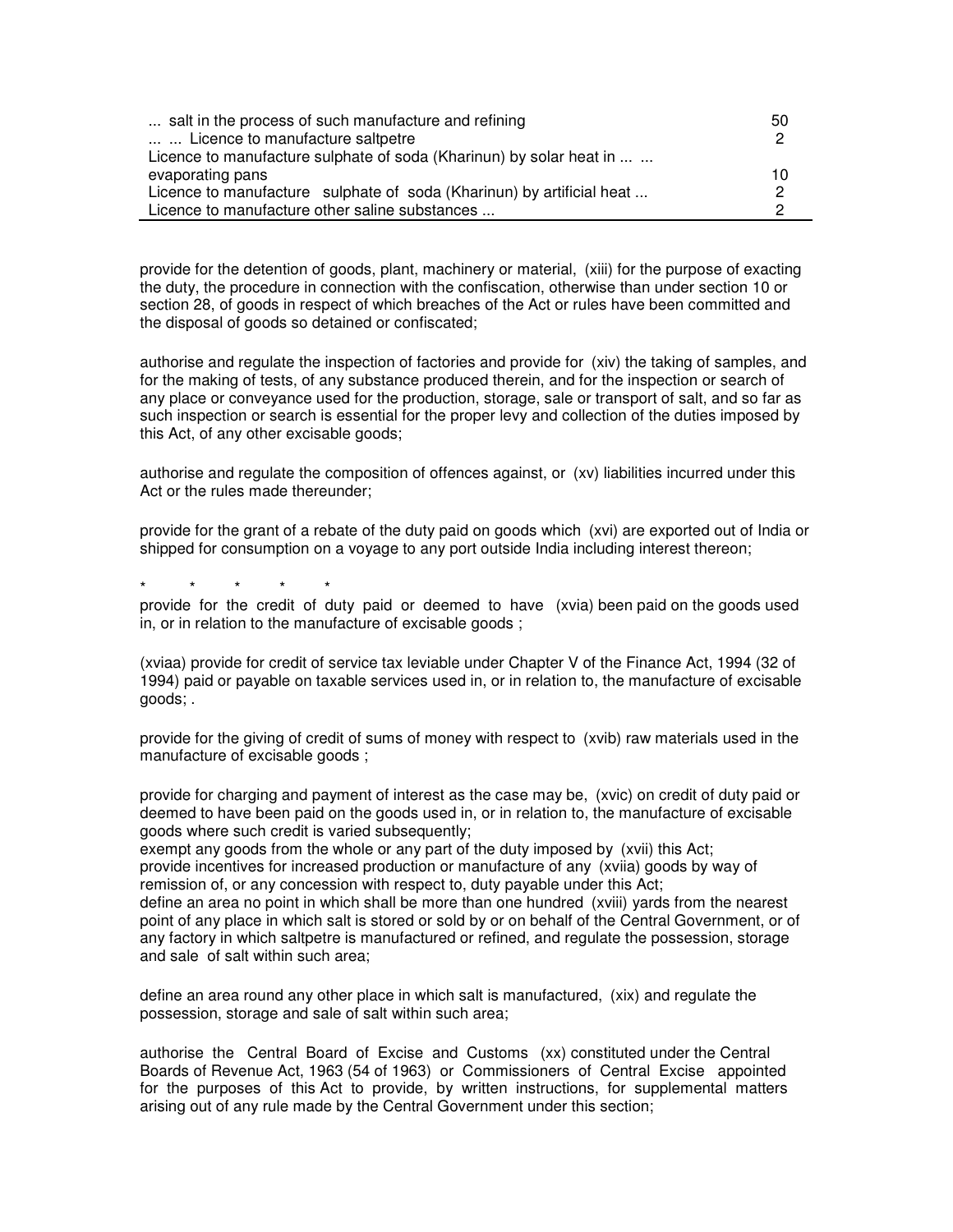provide for the publication, subject to such conditions as may be (xxi) specified therein, of names and other particulars of persons who have been found guilty of contravention of any of the provisions of this Act or of any rule made thereunder;

provide for the charging of fees for the examination of excisable (xxii) goods intended for export out of India and for rendering any other service by a Central Excise Officer under this Act or the rules made thereunder;

specify the form and manner in which application for refund (xxiii) shall be made under section 11B;

provide for the manner in which money is to be credited to the (xxiv) Fund;

provide for the manner in which the Fund shall be utilised for (xxv) the welfare of the consumers;

specify the form in which the account and records relating to the (xxvi) Fund shall be maintained;

specify the persons who shall get themselves registered under (xxvii) section 6 and the manner of their registration.

provide for the lapsing of credit of duty lying unutilised with (xxviii) the manufacturer of specified excisable goods on an appointed date and also for not allowing such credit to be utilised for payment of any kind of duty on any excisable goods on and from such date.

The power to make rules conferred by clause (xvi) of (2A) sub-section (2) shall include the power to give retrospective effect to rebate of duties on inputs used in the export goods from a date not earlier than the changes in the rates of duty on such inputs.

In making rules under this section, the Central Government (3) may provide that any person committing a breach of any rule shall, where no other penalty is provided by this Act, be liable to a penalty not exceeding five thousand rupees.

Notwithstanding anything contained in sub-section (3), and (4) without prejudice to the provisions of section 9, in making rules under this section, the Central Government may provide that if any manufacturer, producer or licensee of a warehouse —

removes any excisable goods in contravention of the provisions of any (a) such rule, or does not account for all such goods manufactured, produced or stored (b) by him, or engages in the manufacture, production or storage of such goods (c) without having applied for the registration required under section 6, or

contravenes the provisions of any such rule with intent to evade (d) payment of duty, then, all such goods shall be liable to confiscation and the manufacturer, producer or licensee shall be liable to a penalty not exceeding the duty leviable on such goods or two thousand rupees, whichever is greater;

Notwithstanding anything contained in sub-section (3), the (5) Central Government may make rules to provide for the imposition upon any person who acquires possession of, or is in any way concerned in transporting, removing, depositing, keeping, concealing, selling or purchasing, or in any other manner deals with, any excisable goods which he knows or has reason to believe are liable to confiscation under this Act or the rules made thereunder, a penalty not exceeding the duty leviable on such goods or two thousand rupees, whichever is greater.

Delegation of powers. SECTION 37A. - The Central Government may, by notification in the Official Gazette direct that subject to such conditions, if any, as may be specified in the notification —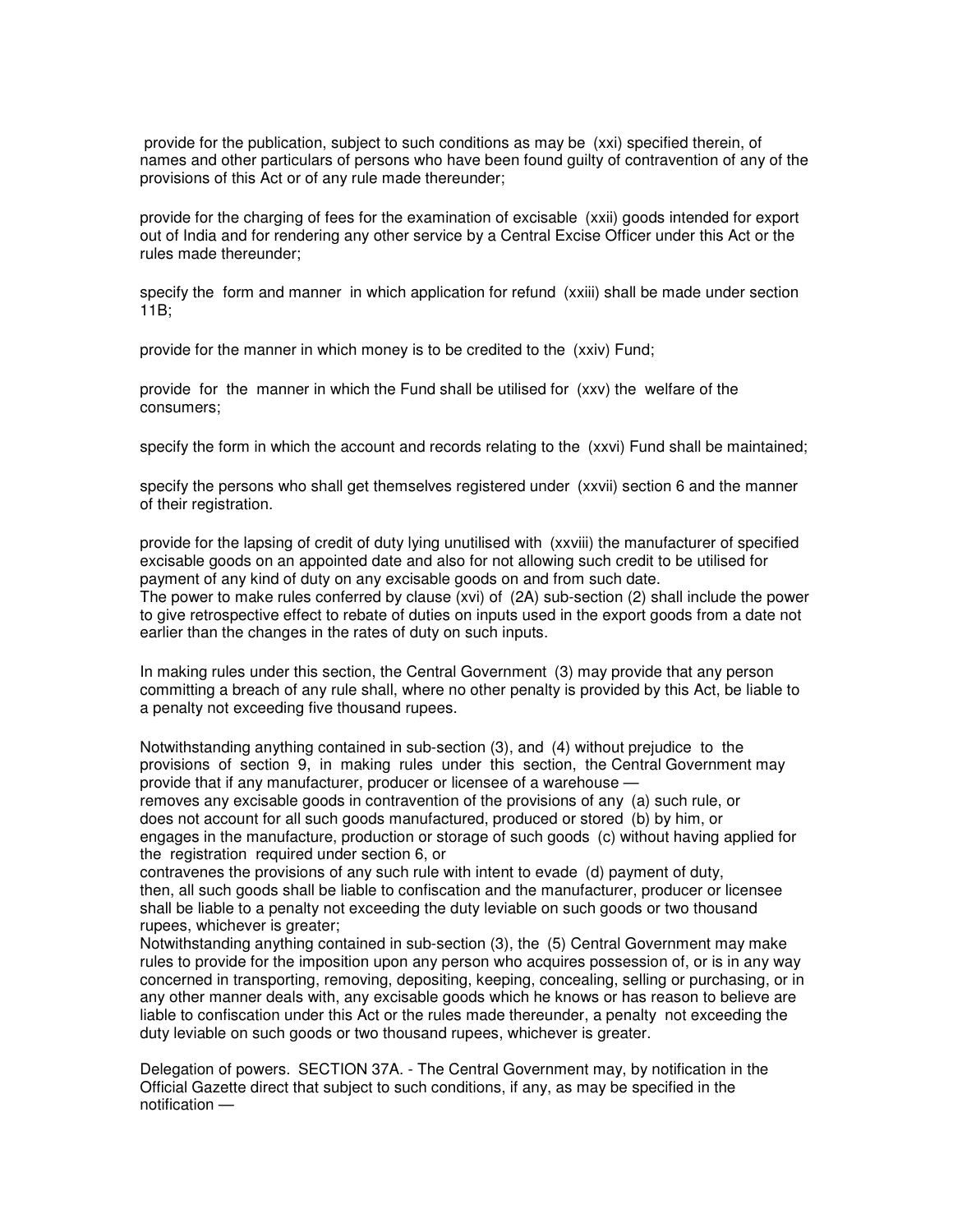any power exercisable by the Board under this Act may be exercisable (a) also by a Chief Commissioner of Central Excise or a Commissioner of Central Excise empowered in this behalf by the Central Government;

any power exercisable by a Commissioner of Central Excise under (b) this Act may be exercisable also by a Joint Commissioner of Central Excise or an Assistant Commissioner of Central Excise or Deputy Commissioner of Central Excise empowered in this behalf by the Central Government;

any power exercisable by a Joint Commissioner of Central Excise (c) under this Act may be exercisable also by an Assistant Commissioner of Central Excise or Deputy Commissioner of Central Excise empowered in this behalf by the Central Government; and

any power exercisable by an Assistant Commissioner of Central Excise (d) or Deputy Commissioner of Central Excise under this Act may be exercisable also by a gazetted officer of Central Excise empowered in this behalf by the Board.

Instructions to Central Excise Officers. SECTION 37B. — The Central Board of Excise and Customs constituted under the Central Boards of Revenue Act, 1963 (54 of 1963), may, if it considers it necessary or expedient so to do for the purpose of uniformity in the classification of excisable goods or with respect to levy of duties of excise on such goods, issue such orders, instructions and directions to the Central Excise Officers as it may deem fit, and such officers and all other persons employed in the execution of this Act shall observe and follow such orders, instructions and directions of the said Board :

**Provided** that no such orders, instructions or directions shall be issued—

so as to require any Central Excise Officer to make a particular (a) assessment or to dispose of a particular case in a particular manner; or

so as to interfere with the discretion of the Commissioner of (b) Central Excise (Appeals) in the exercise of his appellate functions.

Service of decisions, orders, summons, etc. SECTION 37C. — (1) Any decision or order passed or any summons or notices issued under this Act or the rules made thereunder, shall be served, by tendering the decision, order, summons or notice, or sending it by (a) registered post with acknowledgment due, to the person for whom it is intended or his authorised agent, if any; if the decision, order, summons or notice cannot be served in the (b) manner provided in clause (a), by affixing a copy thereof to some conspicuous part of the factory or warehouse or other place of business or usual place of residence of the person for whom such decision, order, summons or notice, as the case may be, is intended;

if the decision, order, summons or notice cannot be served in the (c) manner provided in clauses (a) and (b), by affixing a copy thereof on the notice board of the officer or authority who or which passed such decision or order or issued such summons or notice.

Every decision or order pas (2)sed or any summons or notice issued under this Act or the rules made thereunder, shall be deemed to have been served on the date on which the decision, order, summons or notice is tendered or delivered by post or a copy thereof is affixed in the manner provided in sub-section (1).

Rounding off of duty, etc. SECTION 37D. — The amount of duty, interest, penalty, fine or any other sum payable, and the amount of refund or any other sum due, under the provisions of this Act shall be rounded off to the nearest rupee and, for this purpose, where such amount contains a part of a rupee consisting of *paise* then, if such part is fifty *paise* or more, it shall be increased to one rupee and if such part is less than fifty *paise* it shall be ignored.

**SECTION 37E. Publication of information respecting persons in certain cases.**  $\cdot$  **(1) If the** Central Government is of opinion that it is necessary or expedient in the public interest to publish the names of any person and any other particulars relating to any proceedings or prosecutions under this Act in respect of such person, it may cause to be published such names and particulars in such manner as it thinks fit.

(2) No publication under this section shall be made in relation to any penalty imposed under this Act until the time for presenting an appeal to the Commissioner (Appeals) under section 35 or the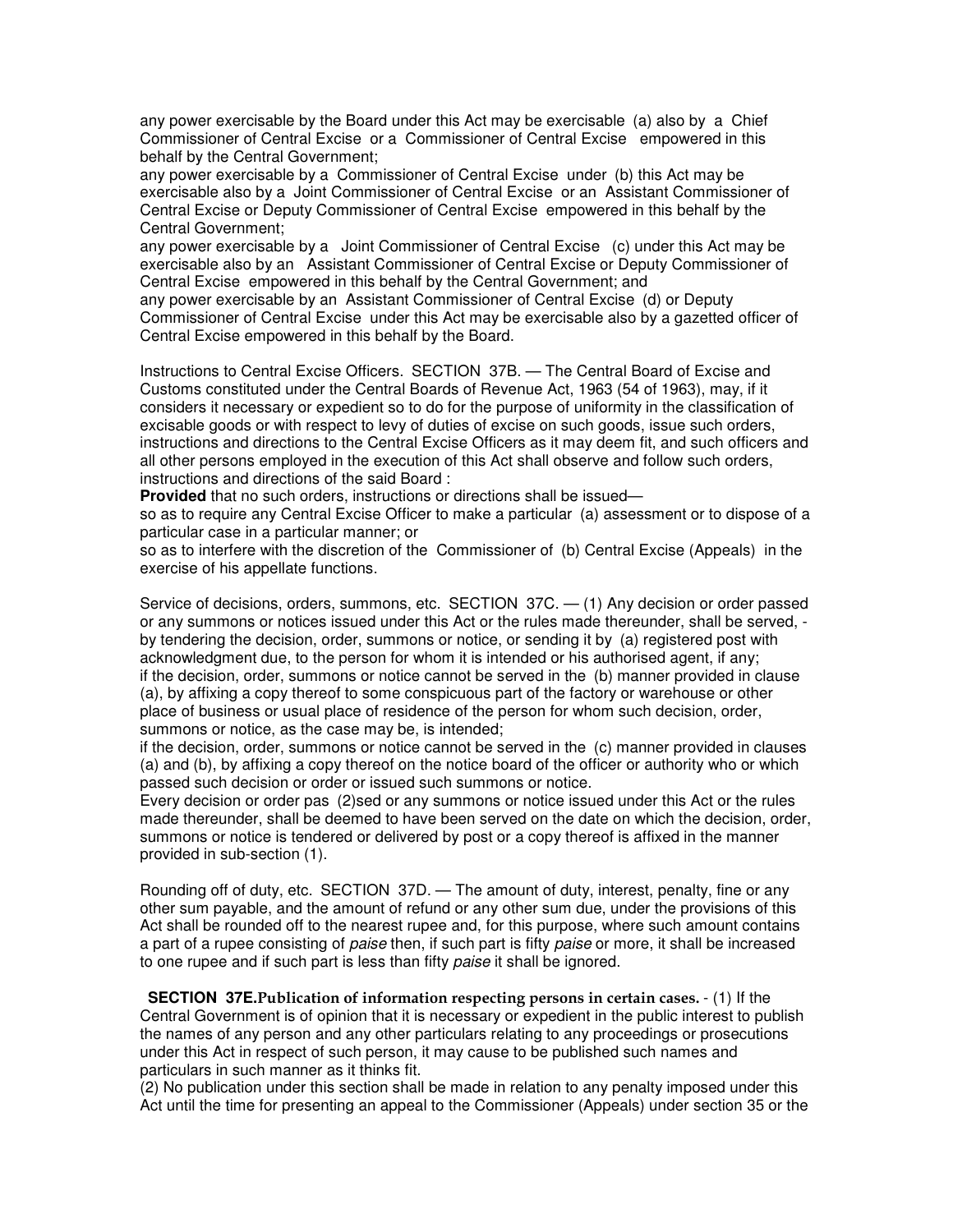Appellant Tribunal under section 35B, as the case may be, has expired without an appeal having been presented or the appeal, if presented, has been disposed of.

**Explanation.** – In the case of firm, company or other association of persons, the names of the partners of the firm, directors, managing agents, secretaries and treasures or managers of the company, or the members of the association, as the case may be, may also be published if, in the opinion of the Central Government, circumstances of the case justify it.

Publication of rules and notifications and laying of rules SECTION 38. before Parliament. — (1) All rules made and notifications issued under this Act shall be published in the Official Gazette. Every rule made under this Act, every notification issued (2) under section 3A, section 4A, subsection (1) of section 5A and section 11C and every order made under sub-section (2) of section 5A, other than an order relating to goods of strategic, secret, individual or personal nature, shall be laid, as soon as may be after it is made or issued, before each House of Parliament, while it is in session, for a total period of thirty days which may be comprised in one session, or in two or more successive sessions, and if, before the expiry of the session immediately following the session or the successive sessions aforesaid, both Houses agree in making any modification in the rule or notification or order, or both Houses agree that the rule should not be made or notification or order should not be issued or made, the rule or notification or order shall thereafter have effect only in such modified form or be of no effect, as the case may be; so, however, that any such modification or annulment shall be without prejudice to the validity of anything previously done under that rule or notification or order.

## **SECTION 38A. Effect of amendments, etc., of rules, notifications or orders.** —

Where any rule, notification or order made or issued under this Act or any notification or order issued under such rule, is amended, repealed, superseded or rescinded, then, unless a different intention appears, such amendment, repeal, supersession or rescinding shall not -

revive anything not in force or existing at the time at which the (a) amendment, repeal, supersession or rescinding takes effect; or

affect the previous operation of any rule, notification or order so (b) amended, repealed, superseded or rescinded or anything duly done or suffered thereunder; or

affect any right, privilege, obligation or liability acquired, (c) accrued or incurred under any rule, notification or order so amended, repealed, superseded or rescinded; or

affect any penalty, forfeiture or punishment incurred in respect of (d) any offence committed under or in violation of any rule, notification or order so amended, repealed, superseded or rescinded; or

affect any investigation, legal proceeding or remedy in respect of (e) any such right, privilege, obligation, liability, penalty, forfeiture or punishment as aforesaid,

and any such investigation, legal proceeding or remedy may be instituted, continued or enforced and any such penalty, forfeiture or punishment may be imposed as if the rule, notification or order, as the case may be, had not been amended, repealed, superseded or rescinded.

**SECTION 39.Repeal of enactments. —** Repealed by the Repealing and Amending Act, 1947 (2 of 1948) s. 2 and Sch.

**SECTION 40.Protection of action taken under the Act. —**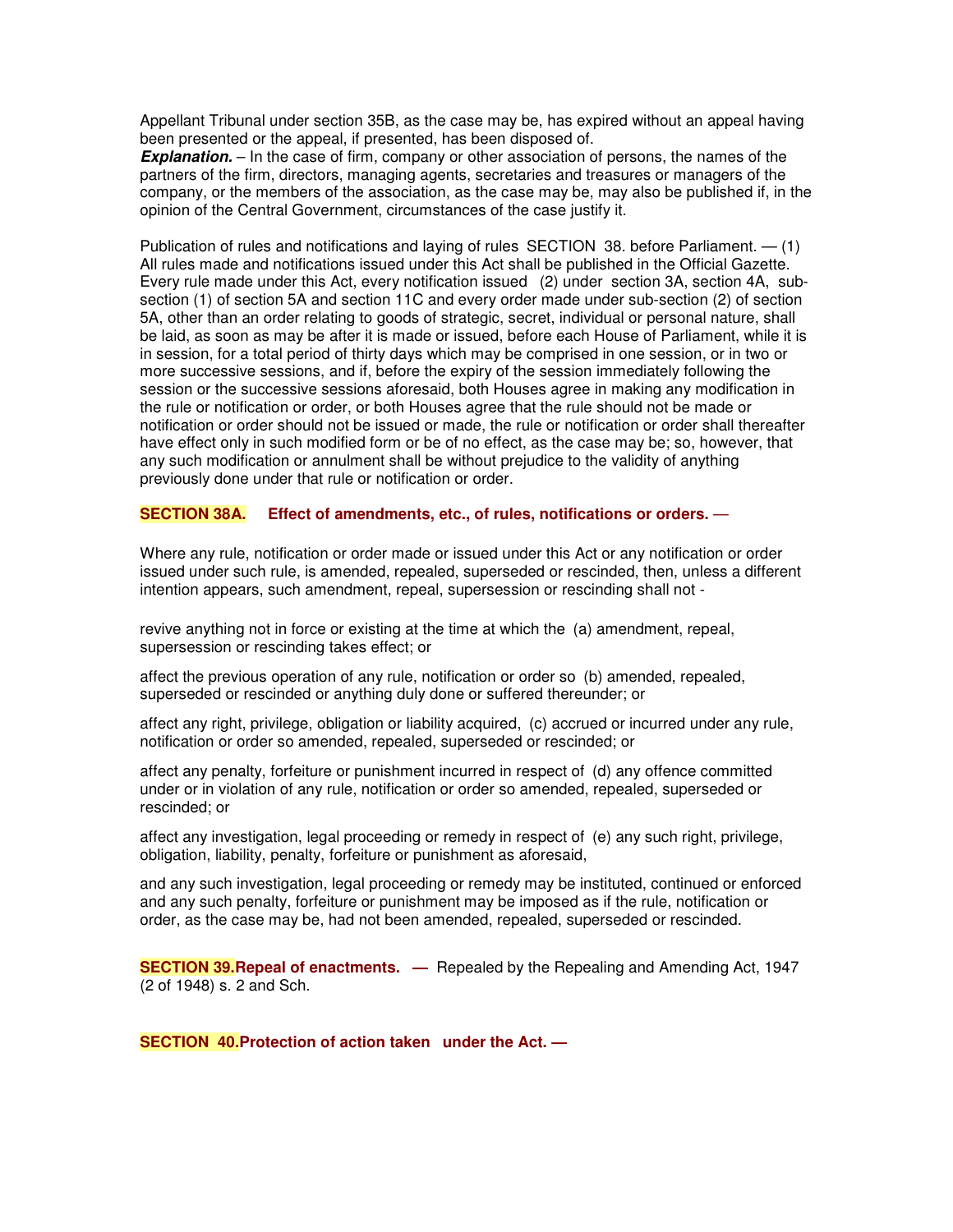(1) No suit, prosecution or other legal proceeding shall lie against the Central Government or any officer of the Central Government or a State Government for anything which is done, or intended to be done, in good faith, in pursuance of this Act or any rule made thereunder.

No proceeding, other than a suit, shall be commenced (2) against the Central Government or any officer of the Central Government or a State Government for anything done or purported to have been done in pursuance of this Act or any rule made thereunder, without giving the Central Government or such officer a month's previous notice in writing of the intended proceeding and of the cause thereof or after the expiration of three months from the accrual of such cause.

# **THE THIRD SCHEDULE**

# *See* section 2(f) (iii)

## **NOTES**

In this Schedule, "heading", 1. "sub-heading" and "tariff item" mean respectively a heading, subheading and tariff item in the First Schedule to the Central Excise Tariff Act, 1985 (5 of 1986).

The rules for the interpretation of the First Schedule to the Central 2. Excise Tariff Act, 1985 (5 of 1986), the Section and Chapter Notes and the General Explanatory Notes of the said First Schedule shall, apply to the interpretation of this Schedule.

| S.<br>No.  | Heading,<br>sub-<br>heading<br>or tariff<br>item | Description of goods                                                                                                                   |
|------------|--------------------------------------------------|----------------------------------------------------------------------------------------------------------------------------------------|
| (1)        | (2)                                              | (3)                                                                                                                                    |
| 1.         | or 0402 99<br>20                                 | 0402 91 10 Concentrated (condensed) milk, whether sweetened or not put up in unit containers<br>and ordinarily intended for sale       |
| 2.         | 1702                                             | Preparation of other sugar                                                                                                             |
| 3.         | 1702                                             | Sugar syrups not containing added flavouring or colouring matter, artificial honey<br>whether or not mixed with natural honey; caramel |
| 4.         | 1704                                             | Gums, whether or not sugar coated (including chewing gum, bubble gum and the like)                                                     |
| 5.         | 1704 90                                          | All goods                                                                                                                              |
| 6.         | 1805 00 00<br>or 1806 10<br>00                   | Cocoa powder, whether or not containing added sugar or other sweetening matter                                                         |
| 7.         | 1806                                             | Other food preparations containing cocoa.                                                                                              |
| 8.         |                                                  | 1806 90 10 Chocolates in any form, whether or not containing nuts, fruit kernels or fruits, including<br>drinking chocolates           |
| 9.         | 1901 20 00                                       | All goods                                                                                                                              |
| 10.<br>11. | or<br>1901 90<br>1902<br>1904                    | All goods other than seviyan (Vermicelli)<br>All goods                                                                                 |
|            |                                                  |                                                                                                                                        |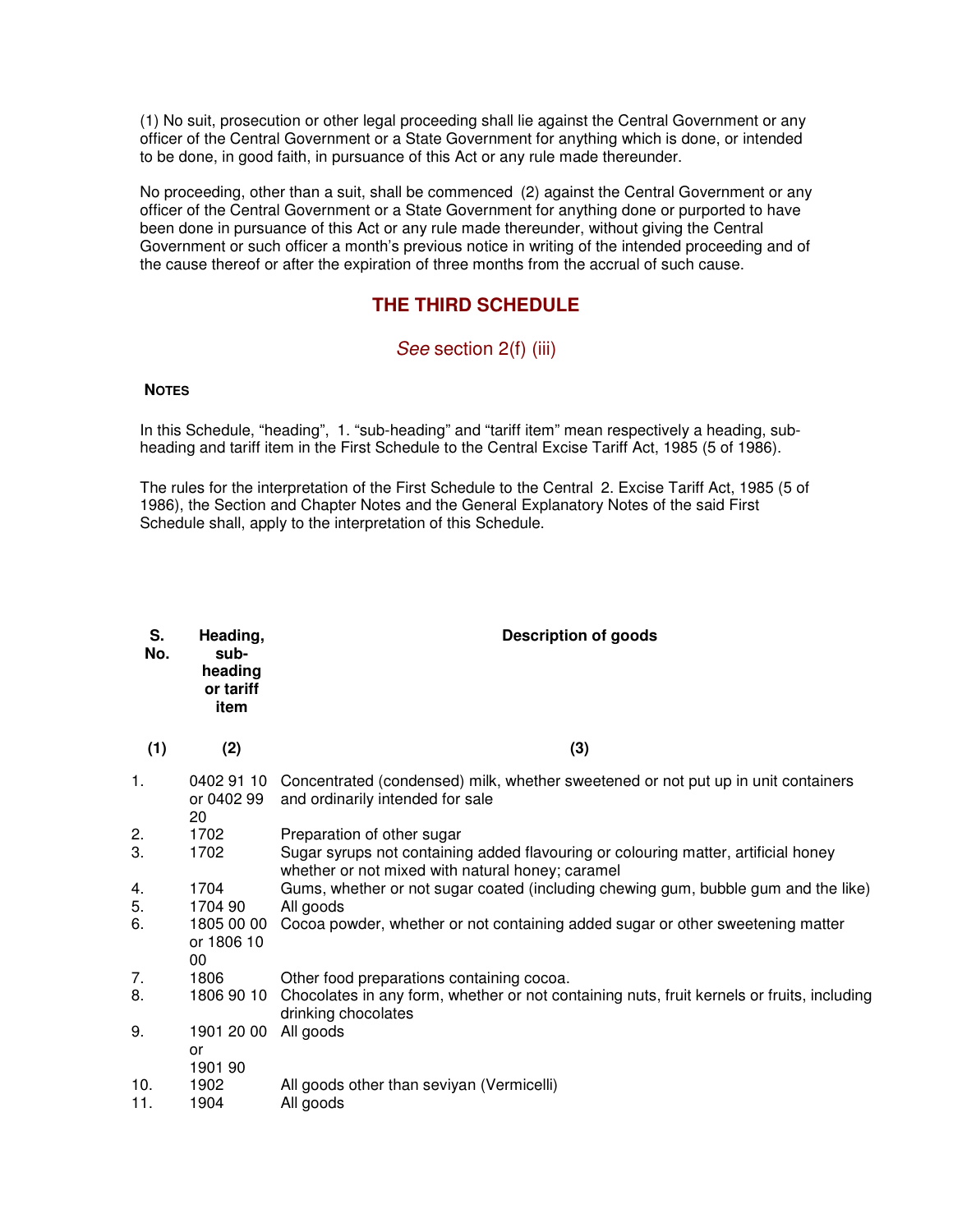| 12.        | 1905 31 00<br>or 1905 90<br>20                                         | Biscuits, in or in relation to the manufacture of which any process is ordinarily carried<br>on with the aid of power                                                                                                                                                                     |
|------------|------------------------------------------------------------------------|-------------------------------------------------------------------------------------------------------------------------------------------------------------------------------------------------------------------------------------------------------------------------------------------|
| 13.        | 1905 32 11<br>or 1905 32<br>90                                         | Waffles and wafers, coated with chocolate or containing chocolate                                                                                                                                                                                                                         |
| 14.        | 1905 32 19<br>or 1905 32                                               | All goods                                                                                                                                                                                                                                                                                 |
| 15.        | 90<br>or 2101 12<br>00                                                 | 2101 11 00 Extracts, essences and concentrates, of coffee, and preparations with a basis of these<br>extracts, essences or concentrates or with a basis of coffee                                                                                                                         |
| 16.        | 2102                                                                   | All goods                                                                                                                                                                                                                                                                                 |
| 17.<br>18. |                                                                        | 2105 00 00 Ice cream and other edible ice, whether or not containing cocoa<br>2106 90 20 Pan masala, only in retail packs containing ten grams or more per pack, other than the<br>goods containing not more than 15% betel nut by weight and not containing tobacco in<br>any proportion |
| 19.<br>20. | 2106 90 11                                                             | 2106 90 30 Betel nut powder known as "Supari"<br>Sharbat                                                                                                                                                                                                                                  |
| 21.        | 2106 90 40,<br>2106 90 50,                                             | 2106 10 00, Edible preparations (excluding "Prasad or prasadam"), not elsewhere specified or<br>2106 90 19, included, bearing a brand name                                                                                                                                                |
|            | 2106 90 60,<br>2106 90 70,<br>2106 90 80,<br>2106 90 91,<br>2106 90 99 |                                                                                                                                                                                                                                                                                           |
| 22.        | 2201                                                                   | Waters, including natural or artificial mineral waters (excluding Aerated waters),<br>bearing a brand name                                                                                                                                                                                |
| 23.        |                                                                        | 2201 10 20 Aerated waters                                                                                                                                                                                                                                                                 |
| 24.        |                                                                        | 2202 10 10 Aerated waters                                                                                                                                                                                                                                                                 |
| 25.<br>26. | 2209                                                                   | 2202 10 90 Waters, including mineral waters, bearing a brand name<br>Vinegar and substitutes for vinegar obtained from acetic acid                                                                                                                                                        |
| 27.        |                                                                        | 2403 99 10, Chewing tobacco and preparations containing chewing tabacco                                                                                                                                                                                                                   |
|            | 2403 99 20,<br>2403 99 30                                              |                                                                                                                                                                                                                                                                                           |
| 28.        |                                                                        | 2403 99 90 Pan masala containing tobacco                                                                                                                                                                                                                                                  |
| 29.        |                                                                        | 2523 21 00 White cement, whether or not artificially coloured and whether or not with rapid<br>hardening properties                                                                                                                                                                       |
| 29A.       | 2523 29                                                                | All goods [Inserted vide Section 133 (i) read with 4th Schedule to The Finance Act, 2007 (22 of<br>2007) ]                                                                                                                                                                                |
| 30.        | 2710                                                                   | Lubricating oils and lubricating preparations                                                                                                                                                                                                                                             |
| 31.        | 3004                                                                   | (i) Patent or proprietary medicaments, other than those medicaments which are<br>exclusively Ayurvedic, Unani, Siddha, Homoeopathic or Bio-chemic;                                                                                                                                        |
|            |                                                                        | (ii) Medicaments (other than patent or proprietary) other than those which are                                                                                                                                                                                                            |
|            |                                                                        | exclusively used in Ayurvedic, Unani, Siddha, Homoeopathic or Bio-chemic systems.<br><b>Explanation.</b> - For the purposes of this heading, "Patent or proprietary medicaments"                                                                                                          |
|            |                                                                        | means any drug or medicinal preparation, in whatever form, for use in the internal or<br>external treatment of, or for the prevention of ailments in human beings or animals,                                                                                                             |
|            |                                                                        | which bears either on itself or on its container or both, a name which is not specified in<br>a monograph, in a Pharmacopoeia, Formulary or other publications, namely :-                                                                                                                 |
|            |                                                                        | (a) the Indian Pharmacopoeia;                                                                                                                                                                                                                                                             |
|            |                                                                        | (b) the International Pharmacopoeia;                                                                                                                                                                                                                                                      |
|            |                                                                        | (c) the National Formulary of India;                                                                                                                                                                                                                                                      |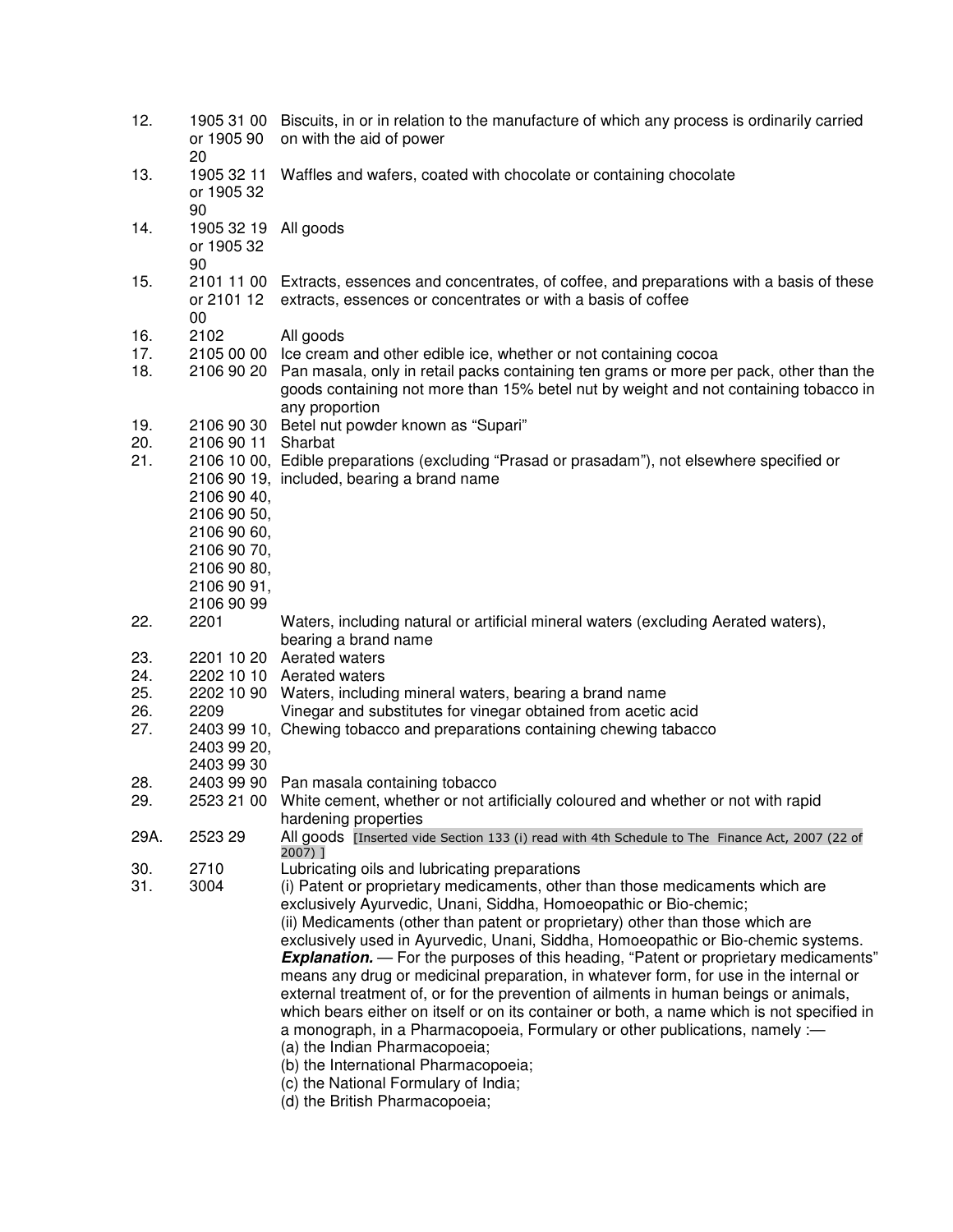|                   |                                    | (e) the British Pharmaceutical Codex;<br>(f) the British Veterinary Codex;<br>(g) the United States Pharmacopoeia;                                                                                                                                                                                                                                                                                                                                                                                                                                                                                  |
|-------------------|------------------------------------|-----------------------------------------------------------------------------------------------------------------------------------------------------------------------------------------------------------------------------------------------------------------------------------------------------------------------------------------------------------------------------------------------------------------------------------------------------------------------------------------------------------------------------------------------------------------------------------------------------|
|                   |                                    | (h) the National Formulary of the U.S.A.;                                                                                                                                                                                                                                                                                                                                                                                                                                                                                                                                                           |
|                   |                                    | (i) the Dental Formulary of the U.S.A.; and                                                                                                                                                                                                                                                                                                                                                                                                                                                                                                                                                         |
|                   |                                    | (j) the State Pharmacopoeia of the U.S.S.R., or which is a brand name, that is, a<br>name or a registered trade mark under the Trade Marks Act, 1999 (47 of 1999), or any<br>other mark such as a symbol, monogram, label, signature or invented words or any<br>writing which is used in relation to that medicine for the purpose of indicating or so as<br>to indicate a connection in the course of trade between the medicine and some<br>person, having the right either as proprietor or otherwise to use the name or mark with<br>or without any indication of the identity of that person. |
| 32.               | 3204 20 or<br>3204 90 00           | Synthetic organic products of a kind used as florescent brightening agents or as a<br>luminophores                                                                                                                                                                                                                                                                                                                                                                                                                                                                                                  |
| 33.<br>34.        | 3206<br>3208 or<br>3209 or<br>3210 | All goods other than pigments and inorganic products of a kind used as luminophores<br>All goods                                                                                                                                                                                                                                                                                                                                                                                                                                                                                                    |
| 35.               | 3212 90                            | Dyes and other colouring matter put up in forms or small packing of a kind used for<br>domestic or laboratory purposes                                                                                                                                                                                                                                                                                                                                                                                                                                                                              |
| 36.               | 3213 (i)<br>(ii) 3214              | All goods<br>All goods excluding primers (heading 3208), varnishes (heading 3209)                                                                                                                                                                                                                                                                                                                                                                                                                                                                                                                   |
| 37.               | 3303 (i)                           | Perfumes and toilet waters, not containing the substances specified in Note 1(d) to this<br>Chapter.                                                                                                                                                                                                                                                                                                                                                                                                                                                                                                |
|                   | (ii) 3304 or All goods<br>3305     |                                                                                                                                                                                                                                                                                                                                                                                                                                                                                                                                                                                                     |
| 38.<br>39.<br>40. | 3306<br>3307<br>3401               | Toothpaste<br>All goods, not containing the substances specified in Note 1(d) to this Chapter<br>Soaps in any form other than the following :                                                                                                                                                                                                                                                                                                                                                                                                                                                       |
|                   |                                    | soap, other than for toilet use, whether or not containing medicament or<br>(i)<br>disinfectant;                                                                                                                                                                                                                                                                                                                                                                                                                                                                                                    |
|                   |                                    | (ii) soap, in or in relation to the manufacture of which no process has been carried on<br>with the aid of power or of steam; and                                                                                                                                                                                                                                                                                                                                                                                                                                                                   |
|                   |                                    | (iii) laundry soaps produced by a factory owned by the Khadi and Village Industries<br>Commission or any organisation approved by the said Commission for the<br>purpose of manufacture of such soaps                                                                                                                                                                                                                                                                                                                                                                                               |
| 41.               | $(i)$ 3401                         | Organic surface-active products and preparations for use as soap in the form of bars,<br>cakes, moulded pieces or shapes                                                                                                                                                                                                                                                                                                                                                                                                                                                                            |
| 42.               | (ii) 3402<br>3403                  | All goods other than sulphonated castor oil, fish oil or sperm oil<br>Lubricating preparations (including cutting-oil preparations, bolt or nut release<br>preparations, anti-rust or anti-corrosion preparations and mould release preparations<br>based on lubricants)                                                                                                                                                                                                                                                                                                                            |
| 43.               | 3405                               | Polishes and creams, for footwear, furniture, floors, coachwork, glass or metal,<br>scouring pastes and powders and similar preparations (whether or not in the form of<br>paper, wadding, felt, non-wovens, cellular plastics or cellular rubber, impregnated,                                                                                                                                                                                                                                                                                                                                     |
| 44.<br>45.<br>46. | 3506<br>3702<br>3808               | coated or covered with such preparations), excluding waxes of heading 3404<br>Prepared glues and other prepared adhesives not elsewhere specified or included<br>All goods other than for X-ray and cinematograph films, unexposed<br>Insecticides, fungicides, herbicides, weedicides and pesticides                                                                                                                                                                                                                                                                                               |
| 47.<br>47A.       | 3808<br>3808 93 40                 | Disinfectants and similar products<br>Plant growth regulators [Inserted vide Section 133 (i) read with 4th Schedule to The Finance<br>Act, 2007 (22 of 2007) ]                                                                                                                                                                                                                                                                                                                                                                                                                                      |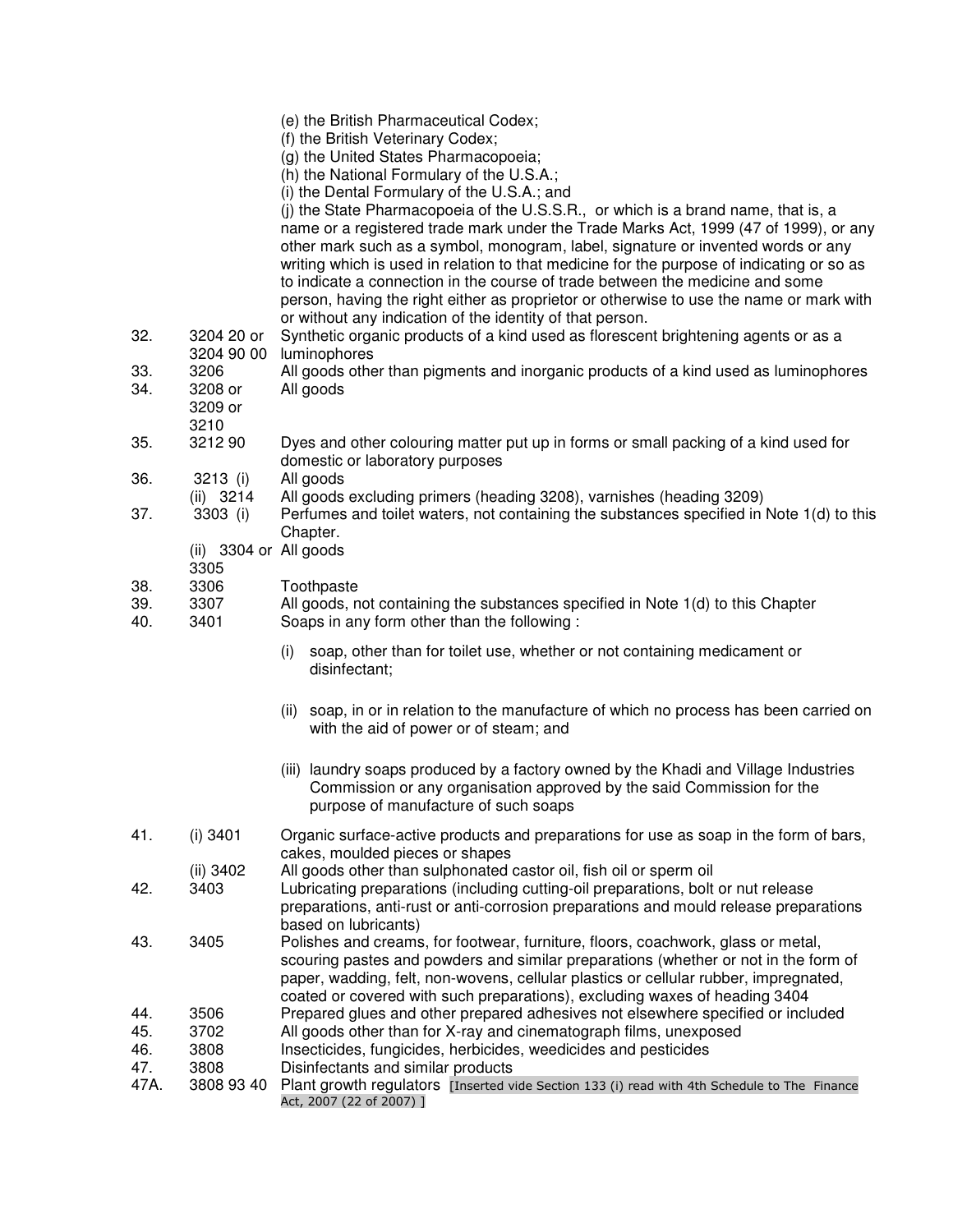| 48.<br>49. | 3814 00 10 Thinners<br>3819 | Hydraulic brake fluids and other prepared liquids for hydraulic transmission, not<br>containing or containing less than 70% by weight of petroleum oils obtained from |
|------------|-----------------------------|-----------------------------------------------------------------------------------------------------------------------------------------------------------------------|
|            |                             | bituminous minerals                                                                                                                                                   |
| 50.        | 3820 20 00                  | Anti-freezing preprations and prepared de-icing fluids                                                                                                                |
| 51.        | 3824 or                     | Stencil correctors and other correcting fluids, ink removers put up in packings for retail                                                                            |
|            | 3825                        | sale                                                                                                                                                                  |
| 52.<br>53. | 3919<br>3923 or             | Self-adhesive tapes of plastics<br>Insulated ware                                                                                                                     |
|            | 3924                        |                                                                                                                                                                       |
| 54.        | 4816                        | Carbon paper, self-copy paper, duplicator stencils, of paper                                                                                                          |
| 55.        | 4818                        | Cleansing or facial tissues, handkerchiefs and towels of paper pulp, paper, cellulose<br>wadding or webs of cellulose fibres                                          |
| 56.        | 6401 to<br>6405             | Footwear                                                                                                                                                              |
| 57.        | 6506 10                     | Safety headgear                                                                                                                                                       |
| 58.        | 6907                        | Vitrified tiles, whether polished or not                                                                                                                              |
| 59.        | 6908                        | Glazed tiles                                                                                                                                                          |
| 60.        | 7321                        | Cooking appliances and plate warmers                                                                                                                                  |
| 61.        | 7323                        | Pressure cookers                                                                                                                                                      |
| 62.<br>63. | 7324<br>7418                | Sanitary ware of iron or steel<br>Sanitary ware of copper                                                                                                             |
| 64.        |                             | 7615 19 10 Pressure cookers                                                                                                                                           |
| 65.        | 8212                        | Razor and razor blades (including razor blade blanks in strips)                                                                                                       |
| 66.        | 8305                        | Staples in strips, paper clips of base metal                                                                                                                          |
| 67.        | 8414                        | Electric fans                                                                                                                                                         |
| 68.        | 8415                        | Window room air-conditioners and split air-conditioners of capacity up to 3 tonnes                                                                                    |
| 69.        | 8418                        | Refrigerators                                                                                                                                                         |
| 70.        | 8421                        | Water filters and water purifiers, of a kind used for domestic purposes                                                                                               |
| 71.        | 8422                        | Dish washing machines                                                                                                                                                 |
| 71A.       | 8443 31 00                  | Printer, whether or not combined with the functions of copying or facsimile                                                                                           |
|            | or 8443 32                  | transmission<br>[Inserted vide Notfn. No. 6/2008-C.E. (NT), dt. 24-01-2008 by Section 133 (ii) read with 4th                                                          |
|            |                             | Schedule to The Finance Act, 2007 (22 of 2007) ]                                                                                                                      |
| 71B.       | 8443 32 60                  | Facsimile machines                                                                                                                                                    |
|            | or 8443 39                  | [Inserted vide Notfn. No. 6/2008-C.E. (NT), dt. 24-01-2008 by Section 133 (ii) read with 4th                                                                          |
|            | 70                          | Schedule to The Finance Act, 2007 (22 of 2007) ]                                                                                                                      |
| 71C.       | 8443 99 51                  | Ink cartridges, with print head assembly                                                                                                                              |
|            |                             | [Inserted vide Notfn. No. 6/2008-C.E. (NT), dt. 24-01-2008 by Section 133 (ii) read with 4th                                                                          |
|            |                             | Schedule to The Finance Act, 2007 (22 of 2007) ]                                                                                                                      |
| 72.        | 8450                        | Household or laundry type washing machines, including machines which both wash                                                                                        |
| 73.        | 8469                        | and dry<br>Typewriters, other than braille typewriters.                                                                                                               |
| 74.        | 8470                        | Calculating machines and pocket-size data recording, reproducing and displaying                                                                                       |
|            |                             | machines with calculating functions                                                                                                                                   |
| 74A.       | 8471 30                     | All goods                                                                                                                                                             |
|            |                             | [Inserted vide Notfn. No. 6/2008-C.E. (NT), dt. 24-01-2008 by Section 133 (ii) read with 4th                                                                          |
|            |                             | Schedule to The Finance Act, 2007 (22 of 2007) ]                                                                                                                      |
| 74B.       | 8471 60                     | All goods                                                                                                                                                             |
|            |                             | [Inserted vide Notfn. No. 6/2008-C.E. (NT), dt. 24-01-2008 by Section 133 (ii) read with 4th                                                                          |
|            |                             | Schedule to The Finance Act, 2007 (22 of 2007) ]                                                                                                                      |
| 75.        | 8472                        | Stapling machines (staplers)                                                                                                                                          |
| 76.        | 8506                        | Primary cells and primary batteries                                                                                                                                   |
| 76A.       | 8508                        | Vacuum cleaners with self contained electric motor                                                                                                                    |
|            |                             |                                                                                                                                                                       |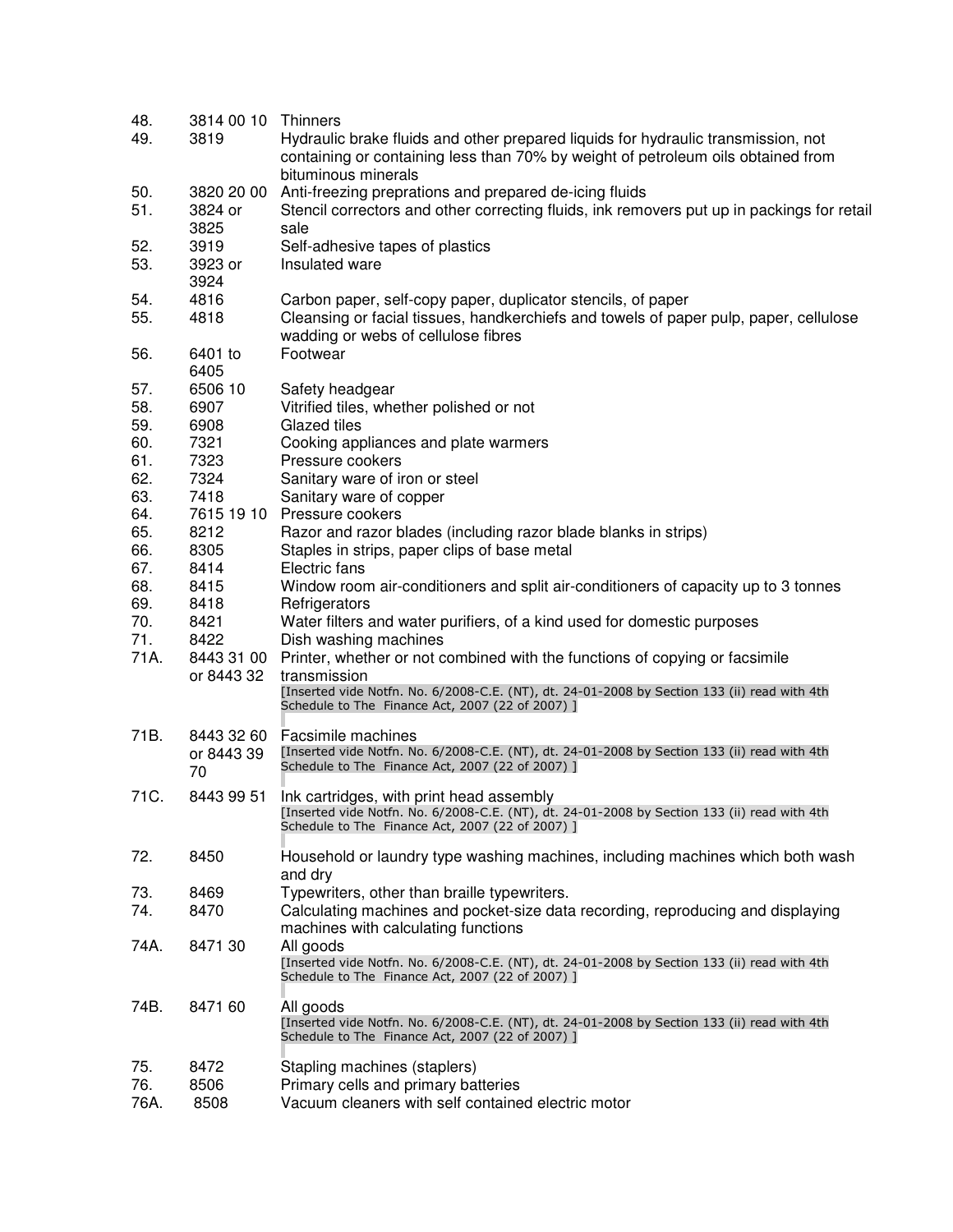|              |                 | [Inserted by Section 66 read with part-I of 5th Schedule to The Finance Act, 2006 (21 of 2006)]                                                                                                                                                                                                                                                                     |
|--------------|-----------------|---------------------------------------------------------------------------------------------------------------------------------------------------------------------------------------------------------------------------------------------------------------------------------------------------------------------------------------------------------------------|
| 77.          | 8509            | Electro-mechanical domestic appliances with self-contained electric motor, other than<br>vacuum cleaners of heading<br>[Inserted by Section 66 read with part-I of 5th Schedule to The Finance Act, 2006 (21 of 2006)]                                                                                                                                              |
| 78.          | 8510            | Shavers, hair clippers and hair-removing appliances, with self-contained electric motor                                                                                                                                                                                                                                                                             |
| 79.          | 8513            | Portable electric lamps designed to function by their own source of energy (for<br>example, dry batteries, accumulators, magnetos), other than lighting equipment of<br>heading 8512                                                                                                                                                                                |
| 80.          | 8516            | Electric instantaneous or storage water heaters and immersion heaters, electric space<br>heating apparatus and soil heating apparatus, electro-thermic hair-dressing apparatus<br>(for example, hair dryers, hair curlers, curling tong heaters) and hand dryers; electric<br>smoothing iron; other electro-thermic appliances of a kind used for domestic purposes |
| 81.          | 8517            | Telephone sets including telephones with cordless handsets; video phones; [***]<br>[The words "Facsimile machines" omitted by Section 66 read with part-I of 5th Schedule to The<br>Finance Act, 2006 (21 of 2006) ]                                                                                                                                                |
| 81A.         | 8517 62 30      | Modems (modulators-demodulators)<br>[Inserted vide Notfn. No. 6/2008-C.E. (NT), dt. 24-01-2008 by Section 133 (ii) read with 4th<br>Schedule to The Finance Act, 2007 (22 of 2007) ]                                                                                                                                                                                |
| 81B.         | 8517 69 60      | Set top boxes for gaining access to internet<br>[Inserted vide Notfn. No. 6/2008-C.E. (NT), dt. 24-01-2008 by Section 133 (ii) read with 4th<br>Schedule to The Finance Act, 2007 (22 of 2007) ]                                                                                                                                                                    |
| 82.          | [8519]          | All goods                                                                                                                                                                                                                                                                                                                                                           |
| 83.          | 8521            | All goods                                                                                                                                                                                                                                                                                                                                                           |
| 84.          | 8523            | [Unrecorded audio cassettes; recorded or unrecorded video cassettes; recorded or<br>unrecorded magnetic discs]                                                                                                                                                                                                                                                      |
| 85.to<br>88. |                 | Omitted by Section 66 read with part-I of 5th Schedule to The Finance Act, 2006 (21 of 2006) ]                                                                                                                                                                                                                                                                      |
| 89.          | 8525 or<br>8517 | Cellular or mobile phones                                                                                                                                                                                                                                                                                                                                           |
| 89A.         | 8527            | Pagers [ Substituted by Section 66 read with part-I of 5th Schedule to The Finance Act, 2006 (21<br>of 2006) 1                                                                                                                                                                                                                                                      |
| 90.          | 8527            | Radio sets including transistor sets, having the facility of receiving radio signals and<br>converting the same into audio output with no other additional facility like sound<br>recording or reproducing or clock in the same housing or attached to it                                                                                                           |